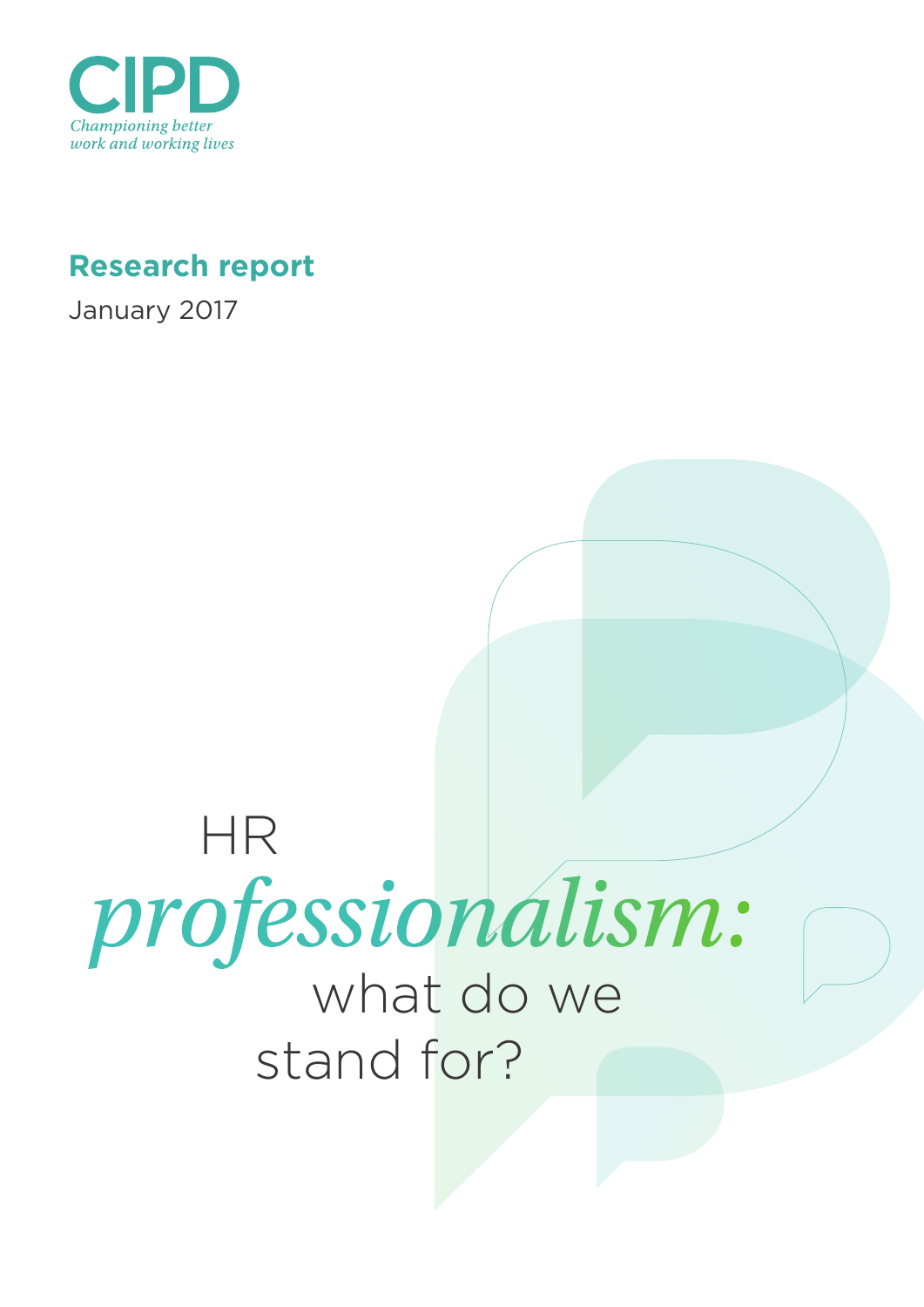The CIPD is the professional body for HR and people development. The not-for-profit organisation champions better work and working lives and has been setting the benchmark for excellence in people and organisation development for more than 100 years. It has more than 140,000 members across the world, provides thought leadership through independent research on the world of work, and offers professional training and accreditation for those working in HR and learning and development.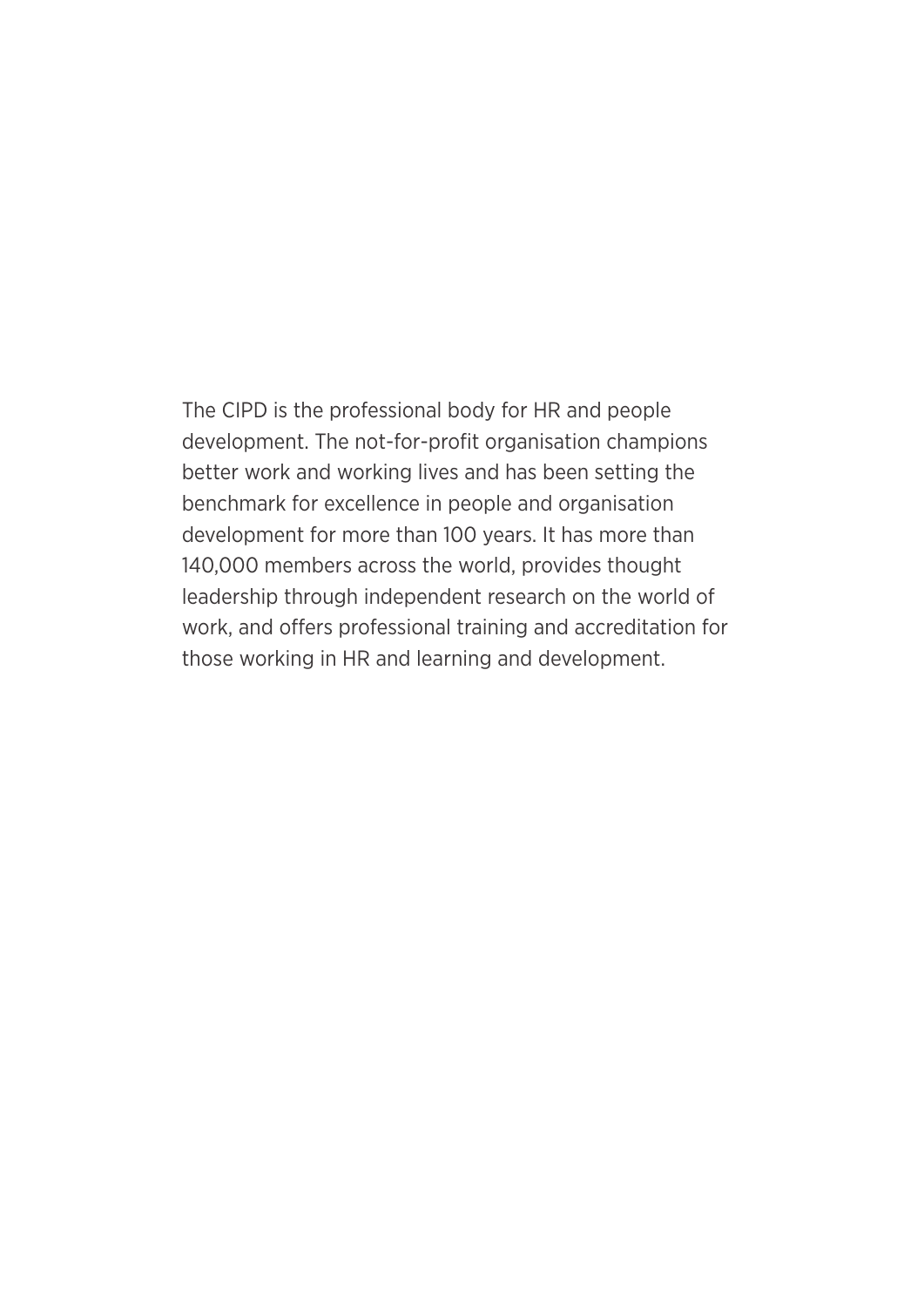# **HR professionalism: what do we stand for?**

Research report

# **Contents**

| Foreword                                                                    | 2              |
|-----------------------------------------------------------------------------|----------------|
| Executive summary                                                           | 3              |
| Introduction                                                                | $\overline{4}$ |
| 1 Comparing identity sets across three professions                          | 11             |
| 2 Identity and ethical practice                                             | 21             |
| 3 Challenging organisational rules and decisions                            | 26             |
| 4 Unethical practice for the benefit of the profession and the organisation | 30             |
| Key findings and conclusions                                                | 34             |
| References                                                                  | 37             |
| Endnotes                                                                    | 40             |

### **Acknowledgements**

This report was written by Louisa Baczor and Ksenia Zheltoukhova at the CIPD, with contributions from Frances Gorka, CIPD. We would like to thank all those who took part in the research survey, as well as our colleagues who provided the support and friendly critique in preparation of this work. Special thanks go to Dr Wilson Wong, Lizzie O'Brien and Ruth Stuart.

We would also like to thank YouGov for assisting with the survey questions and data analysis.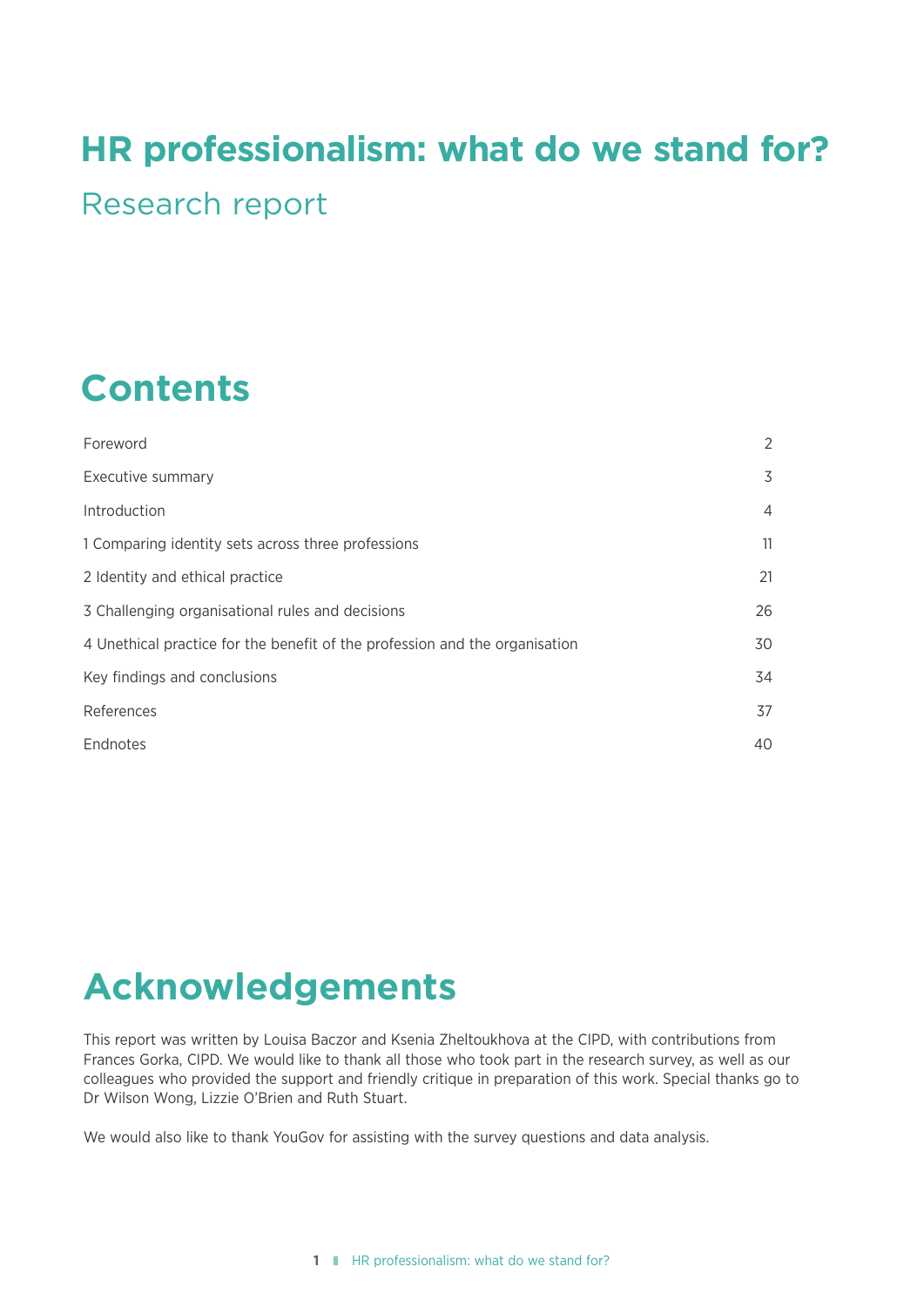### **Foreword**

*'In the wake of the 2008 financial crisis and scandals in a variety of organisations, the need for ''professionals'' to provide leadership and uphold ethical standards remains pressing.'* 

It's a truism that the world of work is ever-changing, and the standards to which professionals and professional services are held are also evolving. In the wake of the 2008 financial crisis and scandals in a variety of organisations, the need for 'professionals' to provide leadership and uphold ethical standards remains pressing.

This report is part of the programme of work to guide the shape and standards for the CIPD's People Profession: now and for the future strategy. The study examines the factors shaping professional identity and organisational identification, and how these impact practice in three non-traditional professions: human resource management; teaching; and information technology. The key issues being explored are: what drives the thinking, decision processes and behaviours in these professions? What socialisation factors matter and when?

The results are intended to provide insight into the role HR professionals play within their organisational contexts and, more broadly, their perception of their responsibilities to their peers and to society. In evolving the next iteration of the CIPD's professional standards, where ethical decision-making remains a core requirement, we needed to see how current concerns and environmental pressures are being played out.

Our intention in publishing the results of this study is to share our thinking and deliberations on where we think the future of the HR profession may lie. While the

report is not intended to impact practice directly, the link between its findings and the calibration of professional standards in the future should be clear. This report follows on from Zheltoukhova and Baczor's *From Best to Good Practice HR: Developing principles for the profession* and Sam Clark's *Ethical Decision-Making: Eight perspectives on workplace dilemmas*.

We hope that this report will provide food for thought on the wider factors shaping organisations, business models and the professionalisation journey, not just for human resource management, learning and development, and organisation development, but also the other professions that shape organisational life. A better understanding is much needed if we are all to work together to ensure people continue to enjoy good work.

#### **Dr Wilson Wong**

Head of Insight and Futures CIPD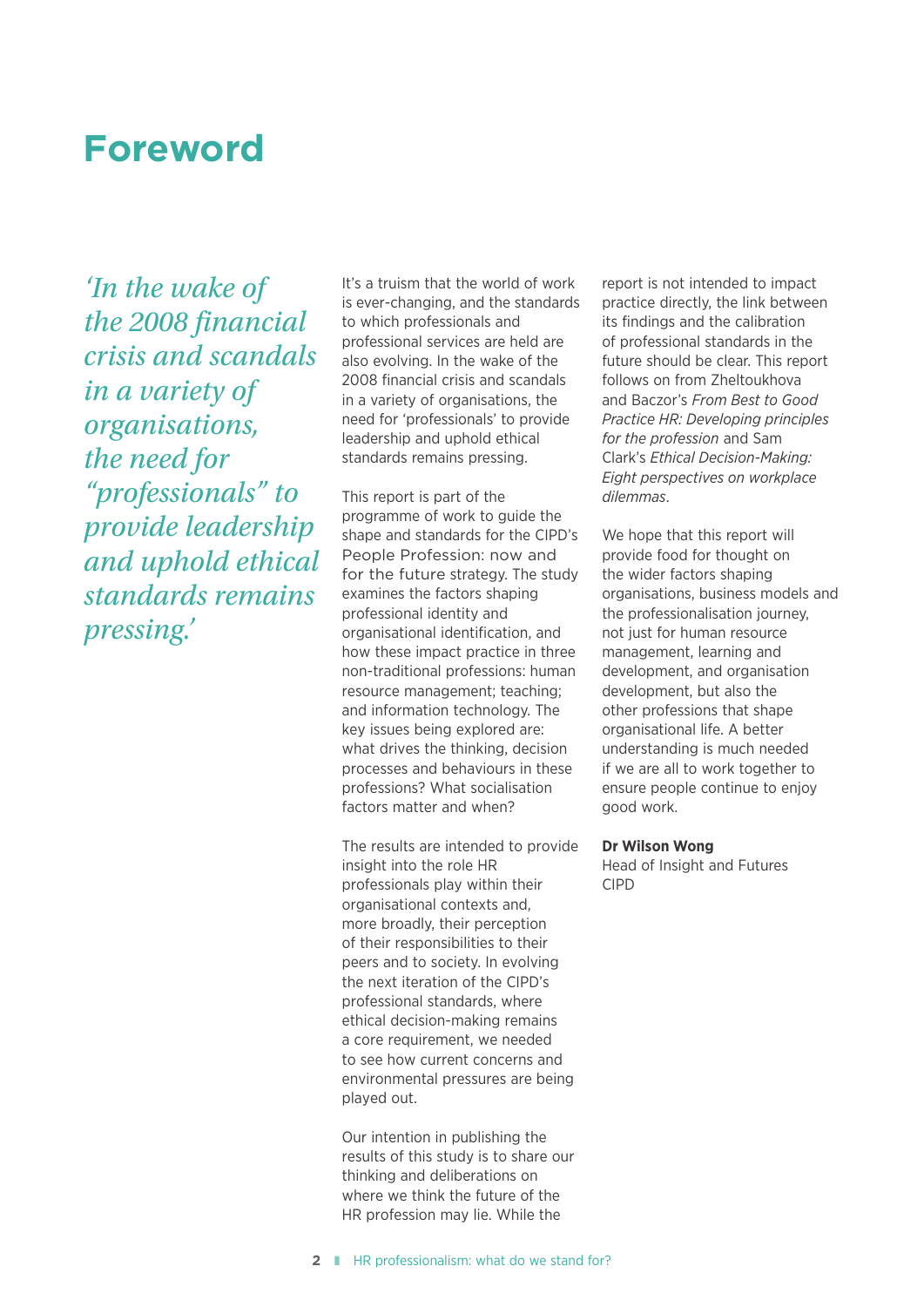### **Executive summary**

In the wake of corporate scandals, from Sports Direct to Volkswagen to BHS, and as businesses become increasingly concerned with developing a more balanced view of their stakeholders, creating ethical cultures in organisations must be a priority. The movement for better business is focused on advocating ethical capitalism, where profits are important but not the only outcome at the expense of workers and society. There is a critical role for the HR profession of the future to play, by developing its expertise in human and organisation behaviour and using that to help create business solutions that have lasting benefits for all stakeholders. The CIPD's previous research (2015a) found that while HR practitioners and business leaders want to make ethical decisions, in some circumstances they either deprioritise ethics or do not feel able to apply ethical principles in practice.

In any profession, practitioners will inevitably face situations characterised by conflicts of values between different stakeholders. The ability to apply situational judgement and demonstrate moral integrity are what sets them apart as professionals, and are important characteristics in helping organisations create longterm sustainability. In this report, we examine how professionals perceive themselves, how professional identity interacts with organisational context, and what this means for ethical practice.

#### **Key findings**

- HR practitioners have a slightly stronger sense of identification with the organisation than with the profession. When under pressure from the business, organisational identity may take precedence over professional identity for HR practitioners, which could provide some explanation for the gap between ambition to uphold ethical values and actual practice.
- Having a strong sense of purpose in work, and perceiving moral values to be a core part of one's working life, can build HR's sense of professional identity.
- While HR practitioners see their role as 'ethical stewards' in challenging unethical organisational practice, they do not always follow through in their actions. Having a level of perceived authority in one's role to challenge organisational decisions, and viewing the advancement of current organisational practice as central to the role, can enable HR to raise concerns about unethical decisions.

The findings are discussed in terms of how we can develop HR professional identity, and enable HR practitioners to uphold ethical values in organisations.

*'In this report, we examine how professionals perceive themselves, how professional identity interacts with organisational context, and what this means for ethical practice.'*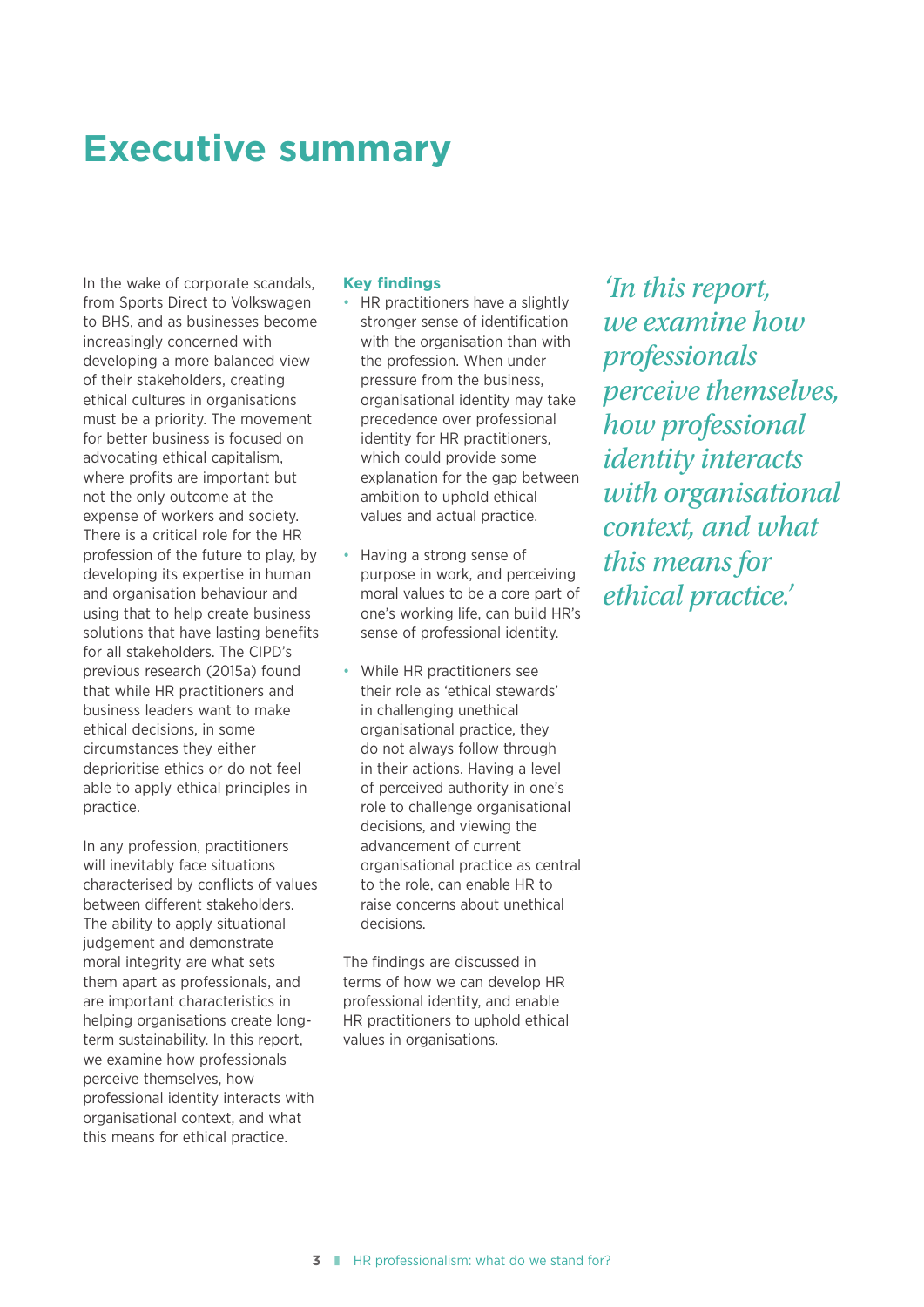### **Introduction**

This report examines how professionals construct their work identities, and how professional identity interacts with organisational context. Building on the findings from the CIPD's *From Best to Good Practice: Developing principles for the profession* report (2015a), we explore in more depth the factors that can enable professionals to champion ethical decision-making in organisations. The earlier report identified the following core elements of what it means to be a professional (see Figure 1):

- social and ethical responsibility
- commitment
- a body of expert knowledge and skills
- continuing professional development (CPD)
- situational judgement
- identity.

These core elements of professionalism are expanded upon later in this section (p6).

The 2015 report identified that, despite practitioners showing a desire to prioritise moral values when making people management decisions, there is often a gap between that ambition and practice. It is important that professions maintain strong ethical values so that their members are trusted when applying their expertise. Using the model of what it means to be a professional (described in Figure 1) as a starting point, the CIPD is developing a new framework of professional standards to build and support professionalism in the HR community. The framework will be underpinned by a set of principles that will help HR professionals

make sound decisions that take into account multiple stakeholder needs and interests. This is discussed in more detail at the end of the report, under 'What's next?'

This report is intended for HR practitioners at all levels. It is a self-reflection opportunity to consider one's sense of identification with the profession and organisation, and how this may influence work behaviour. It is also intended to help HR professionals develop their ability to uphold ethical values in the organisation.



#### **Figure 1: Core elements of professionalism**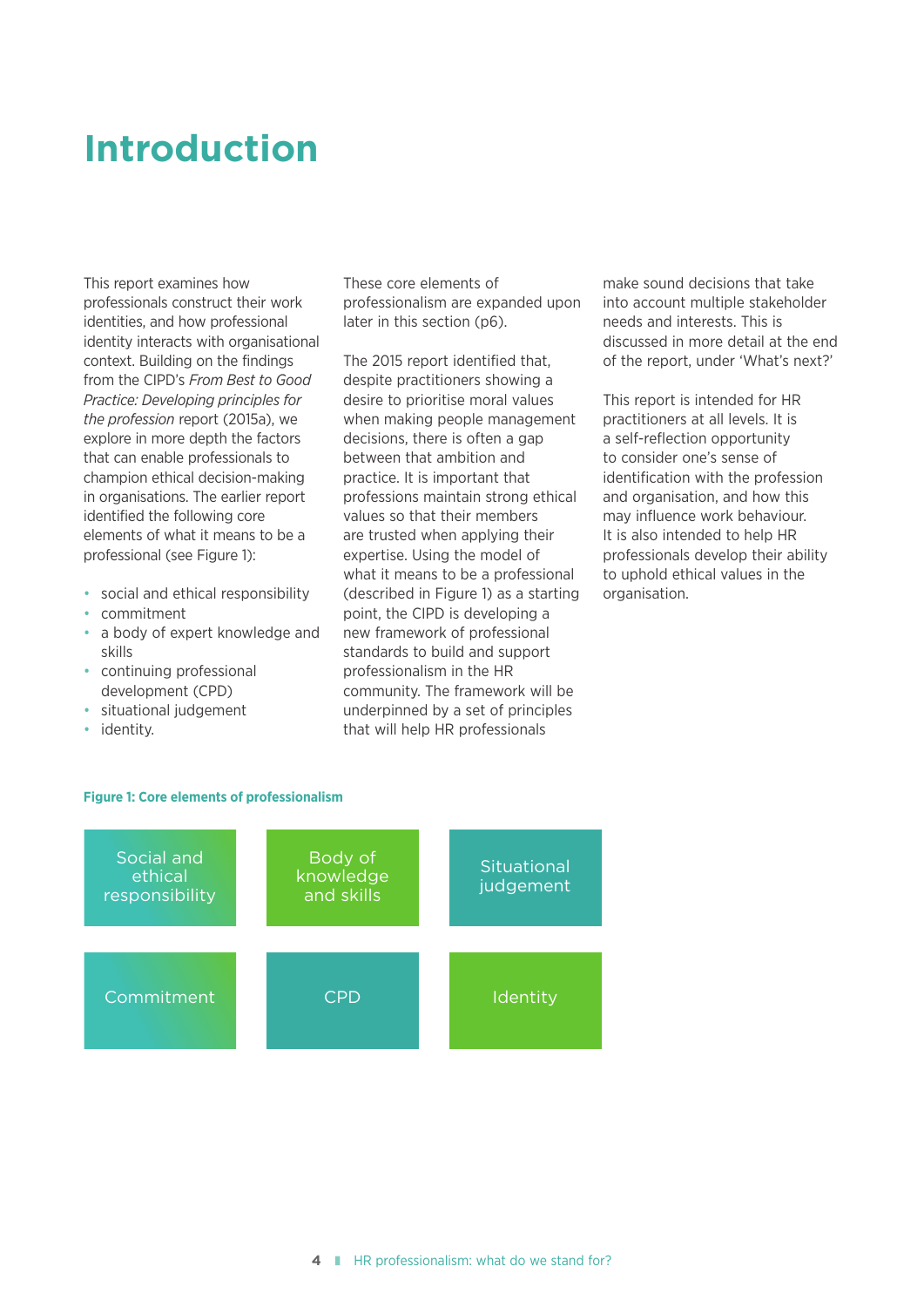#### **Summary of 2015 research,** *From Best to Good Practice HR: Developing principles for the profession*

This report (CIPD 2015a) combined findings from various pieces of research, and provided insight into the priorities of people management decision-makers, and how those priorities may be challenged in the future. Key findings include:

- HR professionals (n=2,220) and business leaders (n=3,416) are largely aligned on what the best thing to do is, but there is a gap between ambition and practice.
- While people management practitioners believe that workers should be treated as legitimate stakeholders of a business, in practice only 47% said that they always apply the principle 'work should be good for people' in their day-to-day decisions.
- Giving employees a meaningful voice is one way of treating them as legitimate stakeholders in the employment relationship. Yet, just under a quarter of practitioners said they always apply a lens of 'democracy' in their decisions, even though they believe it is the 'right thing to do'.

#### **Purpose of this report**

There is a fundamental paradox that characterises HR professionalism: alignment with business strategy lies at the heart of the majority of HR roles, while one of the key attributes of a profession is the ownership of standards that not only go beyond, but actually override, those of the organisation (Farndale and Brewster 2005). We wanted to build an understanding of how to create a sense of professional identity in an organisational context. For example, what is more important to practitioners in how they define their work: 'being' an HR professional or 'being' a member of a particular organisation? Given the importance of professionals in organisations, and given *'the centrality of identity in how individuals make sense of and "enact" their environments'*  (Pratt et al 2006 p235), understanding how professional identity is formed is of particular interest. Creating a stronger sense of professional identity within the HR community is likely to build HR's credibility and better enable practitioners to champion better work and working lives.

#### **Methodology**

'Professionalisation' can be viewed as a gradual process, since professional techniques usually develop gradually before professions attain the highest levels of professional status (Banning 1999). It has therefore been suggested that professionalism should be perceived as a scale or continuum, rather than as a cluster of characteristics (Hurd 1967). We developed a checklist of the elements of professionalism as we understand it today (Table 1) for the CIPD's (2015a) report; this model was based on a literature review of the evolution of professions.

We compared the views of HR with a well-established profession – teaching – where its representatives are likely to have a shared sense of identity, as well as a profession that is still evolving – IT – to examine the differences in identity dynamics. We selected our samples by comparing each group against the elements of professionalism checklist in Table 1. Since the teaching profession is the most developed

in relation to each of these elements (for example, teachers are required to be licensed by completing education requirements), we view it as the most evolved. As commercial functions, HR and IT are still evolving in the process of professionalisation (for example, they do not have a requirement for their members to obtain a licence to practise).

Using a model to explore how professional identity develops in an organisational context, and how different work identities can influence ethical practice (see Figure 2), we compared samples of HR practitioners with IT practitioners and teachers in the UK to ask:

- What are the characteristics of professional identity and organisational identity?
- Is there a link between identity. ethical attitudes and behaviour at work?
- What other factors influence the relationship between intentions to act in a principled way and principled behaviours?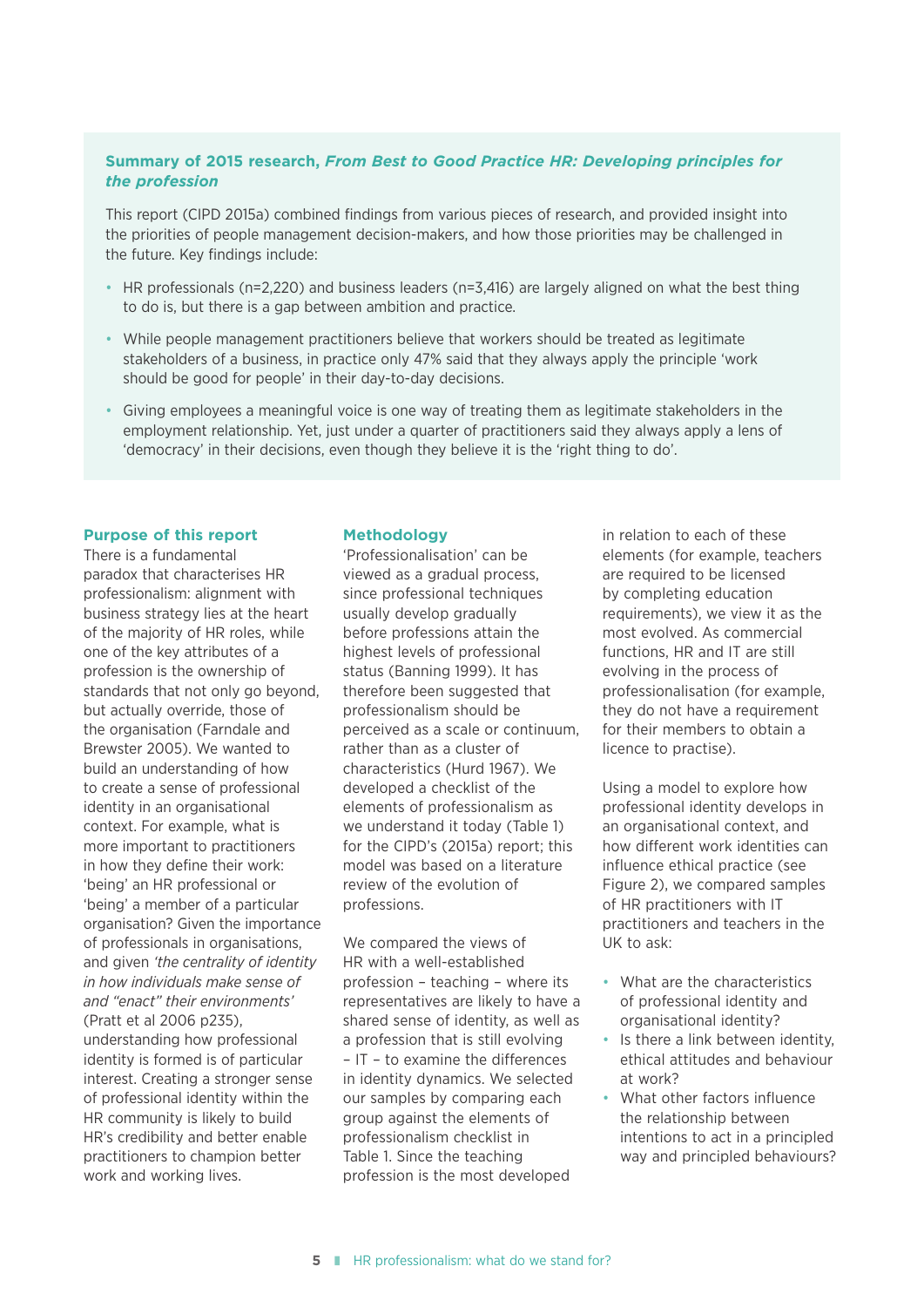#### **Table 1: Elements of professionalism checklist (at present)**

| <b>Element of professionalism</b>      | <b>Description</b>                                                                                                                                                                 | Reference                                                                |
|----------------------------------------|------------------------------------------------------------------------------------------------------------------------------------------------------------------------------------|--------------------------------------------------------------------------|
| Body of expert knowledge<br>and skills | Based on specialised training or education                                                                                                                                         | Gilmore and Williams 2007                                                |
| Social legitimacy                      | Occupational status - the expertise of the<br>professional group acquires authority                                                                                                | van Rensburg et al 2011;<br>Fournier 1999                                |
| Ethical responsibility                 | The use of knowledge for the good of society                                                                                                                                       | Khurana et al 2004                                                       |
| Self-regulation                        | The prescription of standards of performance                                                                                                                                       | Farndale and Brewster 2005                                               |
| Identity                               | A common identity within the professional<br>community and a sense of loyalty to fellow<br>practitioners                                                                           | Farndale and Brewster 2005;<br>Evetts 2003                               |
| Situational judgement                  | Applying expertise to specific circumstances,<br>while often resolving conflicts of interest between<br>multiple stakeholders; drawing on both knowledge<br>and ethical competence | Arnold and Stern 2006                                                    |
| Service orientation                    | The importance of trust and quality of service in<br>professional relationships with clients                                                                                       | van Rensburg et al 2011; Fournier<br>1999; Duska et al 2011; Barker 2009 |
| Continuing professional<br>development | A requirement to regularly update expert<br>knowledge and invest in maintaining the level<br>of professional skill                                                                 | Gilmore and Williams 2007                                                |

The following groups of participants were recruited from a YouGov online panel, covering all levels of seniority:

- 1,013 HR practitioners
- 979 teachers
- 1,032 IT practitioners.

The teaching sample was weighted to reflect teaching phase and school type, and the IT and HR samples were unweighted but provide broad coverage across size and sector. The survey asked participants to reflect on the extent to which they identify with their profession and their organisation, their perceived ability to challenge organisational decisions, and their ethical behaviour at work.

The descriptive data analysis was conducted by YouGov, with further analysis conducted by the CIPD.

#### **What is the value of professionals?**

Numerous corporate scandals over the last few years have diminished trust in business. The cases of Volkswagen (who admitted to deliberately cheating on US diesel emissions tests for several years) and Sports Direct (accused of paying staff below the minimum wage and creating a culture of fear) show a lack of accountability in some organisations, and raise critical questions about the future of business, such as how ethical cultures can be created. These scandals have fed into a broader societal erosion of trust in experts, further compounded by revelations in the media of recent political campaigns based on misinformation during the EU referendum and US election. In their report on professions, Blond and colleagues point out that *'in recent times professions have gradually come to be seen as self-* *serving interest groups propagating their own agenda and interests'*  (Blond et al 2015, p2).

In a world of increasing distrust, an essential characteristic of being a professional is moral integrity. An asymmetry of power is created when expert knowledge is used to provide services to others, since one person is relying on the advice of another (Duska et al 2011; Barker 2009). The professional, who is in the position of having superior knowledge, has a responsibility not to use that knowledge to gain unfair advantage. The profession is therefore obliged to ensure its members are worthy of the trust of society, that they will be competent, but will also adhere to high standards and demonstrate integrity in their conduct (Khurana et al 2004). To rebuild their relationship with the public, the professions must go back to their roots of ethical standards and accountability.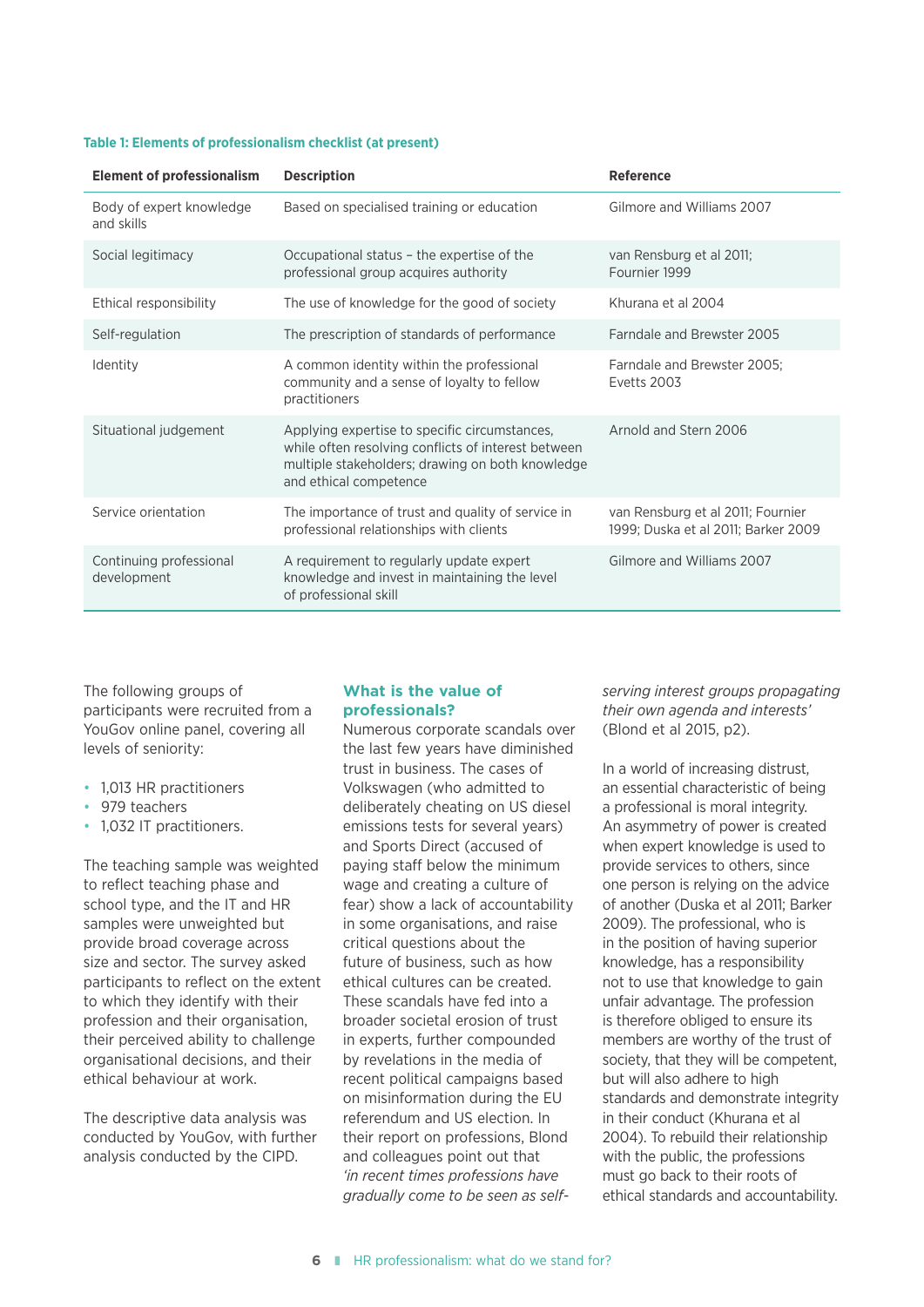Duska and colleagues (2011) suggested that *'advancing the concept of professionalism brings ethical behaviour to the world of business. In short, making a commitment to a profession involves taking on ethical responsibilities that require rejecting a strictly selfish commercial view'* (p71). However, it can be questioned whether 'commercial professions' (Gilmore and Williams 2007) are able to be professions in the traditional sense. HR and other management professions differ from traditional professions such as medicine and law. Unlike these long-established fields, the commercial professions do not have a formal educational requirement or licence to practise, which means they do not have the same level of exclusivity (Khurana et al 2004). However, in the course of protecting the interests of the organisation, they must still conform to both the law and ethics, in order to drive sustainable business performance (Schumann 2001).

Professionals in any context will inevitably encounter situations which raise competing moral choices, and must simultaneously balance organisational, professional and personal ethics (Wooten 2001). For example, HR practitioners are frequently faced with difficult people management dilemmas, such as redundancy and cost management decisions, where there is no clear right answer and the interests of different stakeholder groups are in conflict. Professional judgement must play a critical role here, particularly in a constantly changing environment that is full of ambiguities. Moral courage, or the willingness to stand up for ethical beliefs, is required in situations that threaten professional values (Lachman et al 2012).

The question is to what extent HR practitioners view themselves as independent professionals within organisations (Hirsh, cited in Jacobs 2015). In contrast to most HR professionalism literature, there's an opposing argument that HR practitioners should stop thinking of their roles as being professional, individual contributors, and think of their jobs more as providing organisations with leadership on HR issues (Farndale and Brewster 2005). In this report, we wanted to explore how these two frames of reference can sit together.

#### **How do we examine professional identity?**

Professional identity can be defined as:

*'the self that has been developed with the commitment to perform competently and legitimately in the context of the profession, and its development can continue over the course of the individuals' careers. A person with such [commitment] identifies with the profession, its role and values. He or she finds meaning in the work'* (Tan et al 2015, p2).

As identification strengthens, people are more likely to internalise the values of the profession, and behave in ways that are consistent with its norms (Umphress et al 2010). This suggests that the more someone identifies with their profession and its values, the more likely they are to demonstrate behaviours that are aligned with those professional values. Identity is also viewed as an important element of decision-making (Sveningsson and Alvesson 2003).

Through efforts to maintain credibility within a changing world of work, the HR profession has been subject to multiple role shifts and reinterpretations. The various

*'Through efforts to maintain credibility within a changing world of work, the HR profession has been subject to multiple role shifts and reinterpretations.'*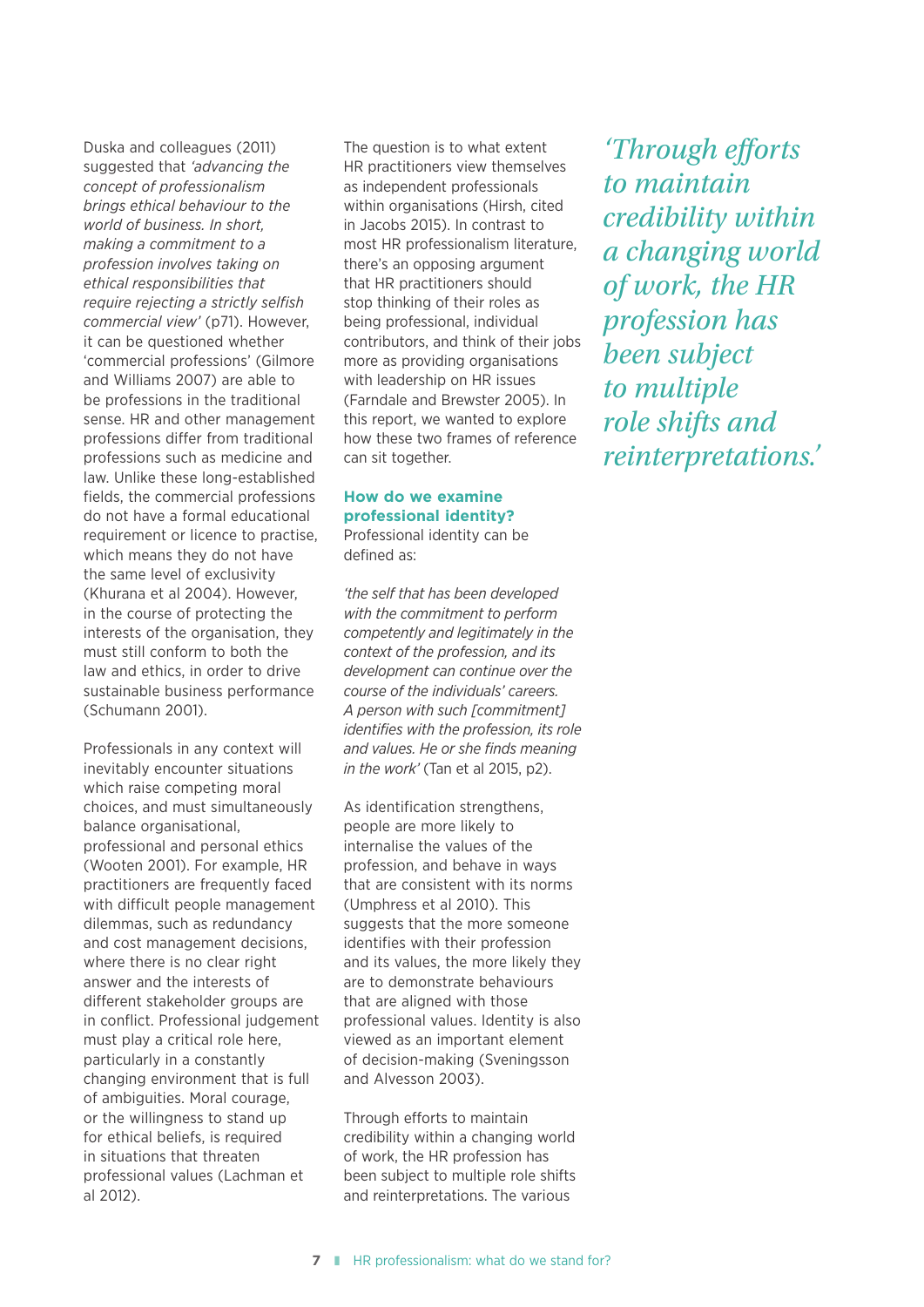roles and specialisation areas in HR might lead to a limited shared vision when establishing HR **professional identity (PI)**. Caldwell (2003) pointed out that *'paradoxically, the push towards professional specialisation can itself undermine the group identity or solidarity essential to the pursuit of professional status'* (p985). But identification with work-based groups (including the profession) is likely to be more important as organisational contexts become more turbulent and relationships between individuals and employers become more tenuous (Ashforth et al 2008). For example, hiring contractors to carry out shortterm projects or assignments is an increasingly popular trend, which is fundamentally changing the notion of a 'job for life'.

A different type of group identity that individuals can experience is **organisational identification (OI)**. It refers to the perception of belonging to an organisation (Trybou et al 2013), and has been associated with outcomes such as co-operation, effort and organisationally beneficial decision-making (Ashforth et al 2008). Employees with a high level of OI are more likely to adopt organisational perspectives as their own, so are more willing to work in the interest of the organisation and want to go the extra mile (Trybou et al 2013).

Identification with the values, beliefs and norms of the collective organisation may be associated with behaviours that conflict with personal or professional values. Individuals who strongly identify with their organisation may choose to neglect personal ethical standards and demonstrate unethical pro-organisation behaviour (Umphress et al 2010). Furthermore, if the organisation

encourages unethical decisions or practices, *'OI can foster behaviours detrimental to the long-term interests of the organisation'* (Ashforth et al 2008, p338), which can also be detrimental to society. Previous research has shown that organisational culture can encourage unethical behaviour (or the flipside of normalising unethical practice), if employees believe they will be rewarded for engaging in such acts (Umphress et al 2010). This could provide some explanation for how the previously mentioned corporate scandals occurred, such as the cases of traders abusing trust to amass huge sums of money in hidden trades before the financial crisis (Stothard 2016). The extent to which practitioners behave unethically for the benefit of the organisation is discussed in section 4.

In striving to be a strategic business partner, over the last few decades HR has been encouraged to become more aligned with organisations' strategic goals in order to contribute to the bottom line (Beer et al 2015). Corporate values may therefore be stronger than professional values among HR practitioners (Farndale and Brewster 2005). The literature on organisational–professional conflict addresses the presumed tension between an individual's role as a professional and their role as an employee of a nonprofessional service organisation (Gunz and Gunz 2007). However, there is a lack of empirical evidence to support this conflict – in fact, studies have shown that organisational commitment and professional commitment can be positively correlated (Cohen 2003). We will discuss the relative importance of these two commitments among practitioners in section 1.

Gunz and Gunz (2007) have suggested that *'identity provides a useful framework for understanding the position of professionals in organisations'* (p854). They further suggested that examining identification with both the organisation and with the profession can help us understand what might affect the ethical decision-making of employed professionals in organisations. According to identity theory, behaviour is shaped by the importance an individual assigns to their adopted identity (Stryker and Burke 2000). We can therefore hypothesise that the degree to which professional employees identify with their profession and organisation influences their work behaviour (Trybou et al 2013); in this case, their approach to making difficult decisions, such as whether to challenge or break organisational rules in order to do the right thing.

The way in which individuals interpret their role also influences their behaviour in the work environment. As a role becomes closely linked with an individual's personal identity, they tend to behave in accordance with this role identity (Jaina et al 2009). We will discuss the possible links between practitioners' role perceptions and ethical behaviours at work in section 2.

#### **Building HR professionalism**

In the past, HR has been criticised for exhibiting a 'managerialist' orientation – downplaying the voice of the employee and ethical considerations (Wooten 2001). The focus has instead been on demonstrating the value that HR creates for the business, establishing credibility with top management. In other words, HR has shifted away from its traditional people-centred approach, towards a focus on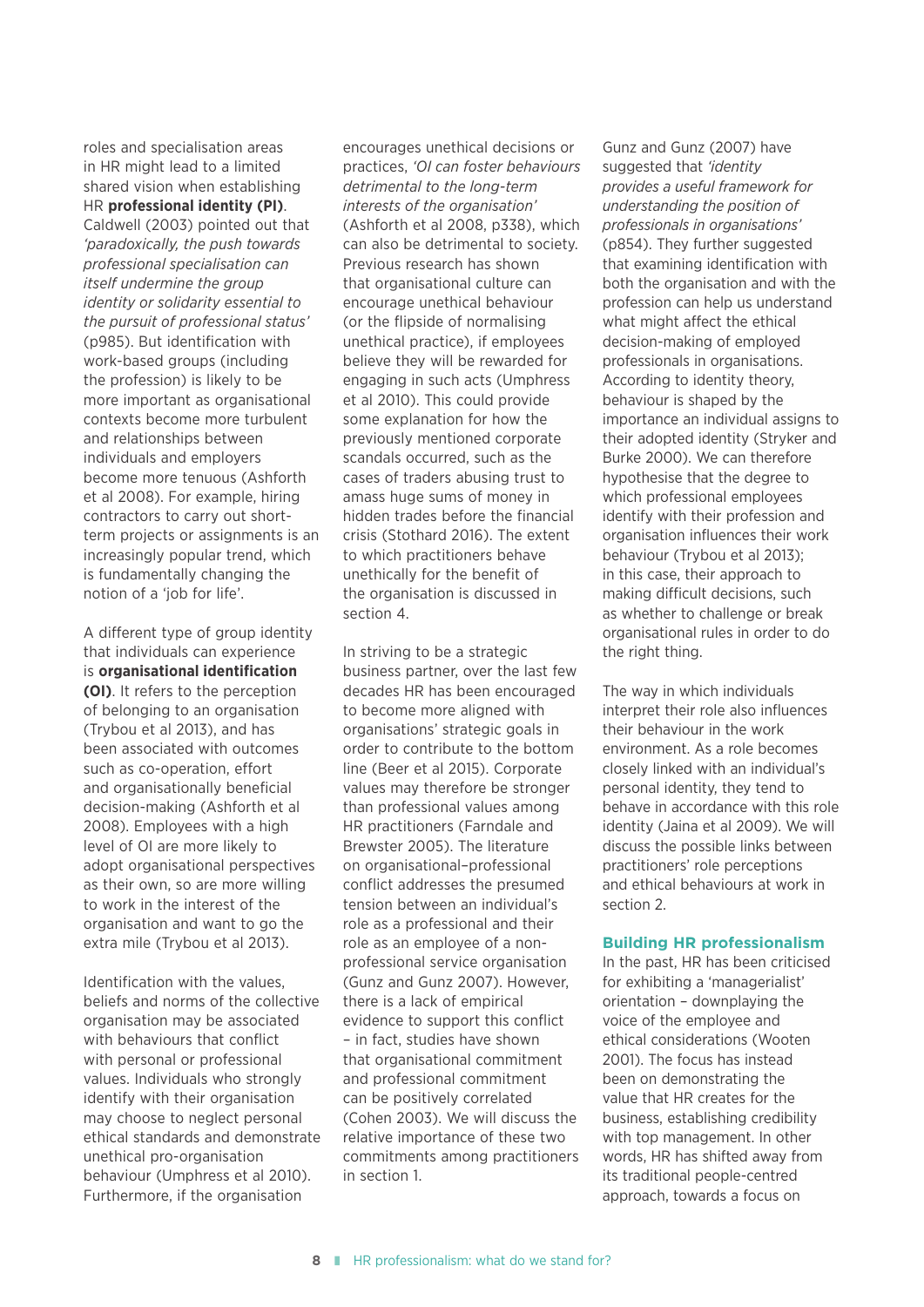organisational performance, in an effort to build strategic influence, set against an external backdrop where competitive pressures are only ever increasing (Keegan and Francis 2010). But, since HR is responsible for making decisions that affect workers' lives, it's important that HR practitioners understand the sensitivities that come with managing human beings, rather than focusing solely on business profits.

Recent CIPD research (2015a) highlighted some of the practical challenges that could compromise practitioners' ambitions to make more balanced people management decisions. The study suggested that despite wanting to create win–win solutions for both people and organisations, many practitioners experience pressure from business leaders or fear of losing their jobs. They also reported a lack of accountability for the outcomes of people decisions. All these challenges were cited as obstacles preventing them from applying principles in practice.

Another possible reason for this is the limited power of HR practitioners in organisations. Academics have questioned the extent to which HR professionals are in a position to uphold ethical values within organisations, because of the boundaries of their role. In particular, Guest and Woodrow (2012) pointed out that although HR managers may want to adhere to ethical standards, including those shared by their profession, organisations may expect them to prioritise alternative values, and restrict practitioners' autonomy in applying moral principles. Furthermore, HR practitioners face tensions in managing the interests of management and staff, which are often conflicting (Caldwell

2003). It could be that HR is viewed as a function rather than as a profession by organisations, which presents a significant challenge for practitioners when it comes to challenging unethical organisational decisions. Practitioners' perceived power to challenge the organisation is discussed in section 2.

#### **Why is professional identity important for HR?**

The global trends impacting the world of work are constantly challenging people management practice. For example, the increase in non-standard employment arrangements, with more people working flexibly and on temporary contracts, is raising important questions around how to achieve fairness for a workforce with diverse needs and expectations. For many businesses, the association between positive people outcomes and positive organisational outcomes is becoming apparent, requiring new people management solutions that fit the needs of the specific organisation and workforce. In order to create sustainable solutions that benefit not only organisations, but also their people and wider stakeholders, HR practitioners will need to apply their expertise in a context of explicit core values guiding their professional judgements.

In this rapidly changing organisational environment, it will be increasingly important for HR to be clear on what they stand for as professionals, if they are to be trusted advisers to business leaders. However, as a relatively young profession that has experienced many role changes, the credibility of HR practitioners has been under constant scrutiny. The role of HR has shifted from traditional 'personnel management', as custodians of

*'Since HR is responsible for making decisions that affect workers' lives, it's important that HR practitioners understand the sensitivities that come with managing human beings, rather than focusing solely on business profits.'*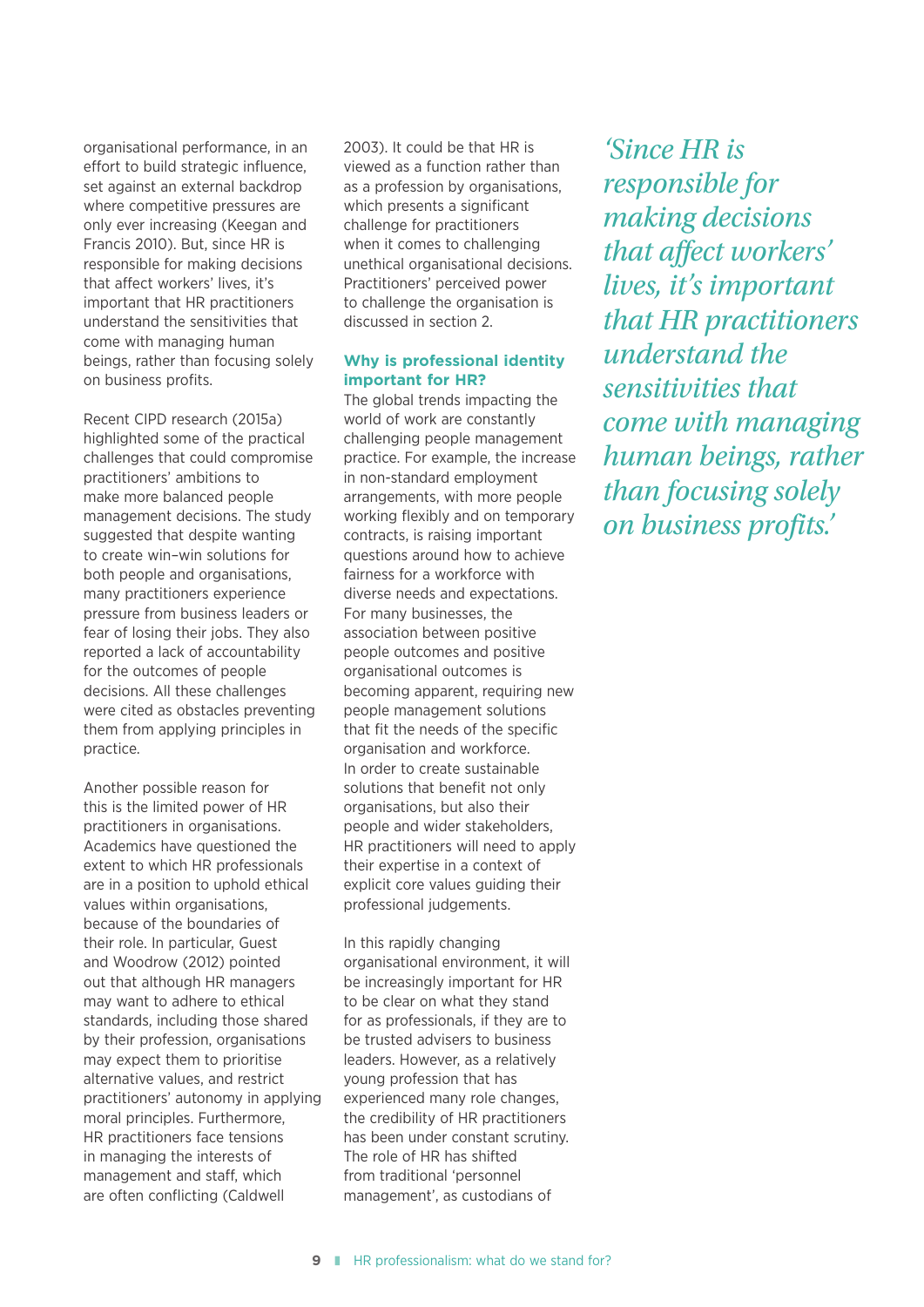employee welfare (Keegan and Francis 2010), to a focus on driving organisational performance in the context of increasing competitive pressures (Ulrich 1997). Since then, it has been argued that HR has shifted too far towards adopting a strategic business partnering role, neglecting its social role and ethical concerns (Marchington 2008).

Legge's (1978) influential book, *Power, Innovation and Problemsolving in Personnel Management*, argued that HR managers need power and authority to overcome the ambiguities in their role, which could be achieved through two approaches: conformist and deviant innovation (Guest and King 2004). 'Conformist innovators' accept the current organisational system and values, aligning their goals with the business strategy, in order to gain influence. 'Deviant innovators', on the other hand, challenge the status quo, drawing on professional and ethical standards to use new approaches for measuring organisational success (for example, approaches that aim to deliver value for employees as well as shareholders and customers). The way in which practitioners view their role in the organisation is therefore likely to impact their ability to challenge decisions that do not align with their ethical values. This is discussed in section 2.

Based on the reviewed literature on identity and professional decision-making in organisations, we propose a model to explore factors that influence ethical practice (developed from Gunz and Gunz's 2007 paper) (see Figure 2). We will assess HR against this model, with IT professionals and teachers as comparators, to build our understanding of how practitioners construct their work identities, and the role of that identity in ethical decision-making.



#### **Figure 2: Theoretical model for the preconditions to ethical decision-making**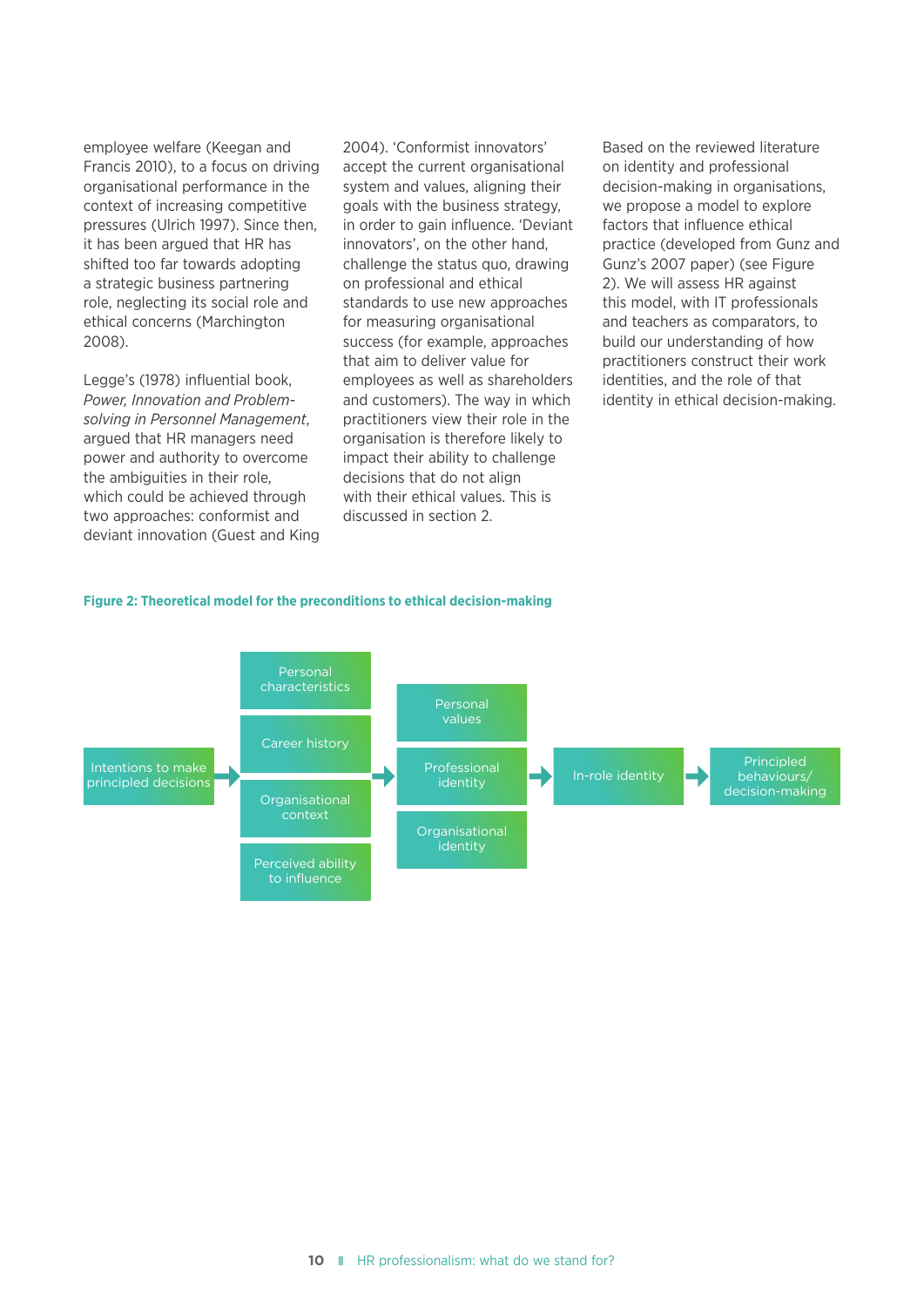### **1 Comparing identity sets across three professions**

In the survey, we first asked the three groups of respondents to indicate the extent to which they identify with their professions and their organisations. The statements used in the survey were adapted from Lammers et al's (2013) measures of '*perceptions of oneness or belongingness (e.g. to a group, organisation or profession)*' (p517), to identify the shape of an individual's professional and organisational identity.

This section of the report compares the nature of professional and organisational identity (see definition boxes) between the three groups of practitioners, and explores individual characteristics of respondents (such as age and seniority) that can be associated with the different types of identity.

#### **Characteristics of professional identity**

Of the three professions, respondents working in IT are the least likely to see themselves as part of a wider profession (56%), compared with HR (67%) and teaching professionals (84%). It's also interesting to note that HR practitioners from the public sector (72%) are more likely than those in the private sector (64%) to see themselves as part of a wider profession.

We asked survey participants how strongly they agree with a set of key statements describing professional identity (PI) and organisational identity (OI), including, 'I feel I have a lot in common with others in my profession,' and 'My values and the

values of my organisation are very similar'. The CIPD then calculated composite scores for PI and OI to compare the average levels of these different identities across the professional groups. Agreement across the PI statements is generally strong, but there are differences between groups. The HR professional sample has a mean PI score of 3.66 (*SD* = 0.71), which is slightly lower than the PI of teachers (*M* = 3.91, *SD* = 0.66), and higher than that of IT practitioners (*M* = 3.47, *SD* = 0.75).<sup>1</sup> For example, 66% of HR practitioners agree with the statement, 'I find it easy to identify with people in my profession,' compared with 76% of teachers and 60% of IT practitioners. Perhaps because teachers work in a context in which theirs is the dominant profession,

**Professional identity (PI)** is the identification with, and perception of both belonging to, and commitment to, the profession, its values and norms.

**Organisational identity (OI)** is the identification with, and perception of both belonging to, and commitment to, an organisation, its values and norms.



#### **Figure 3: Proportion of respondents who see themselves as part of a wider profession (%)**

Base: HR (n=1,013), teachers (n=979), IT (n=1,032)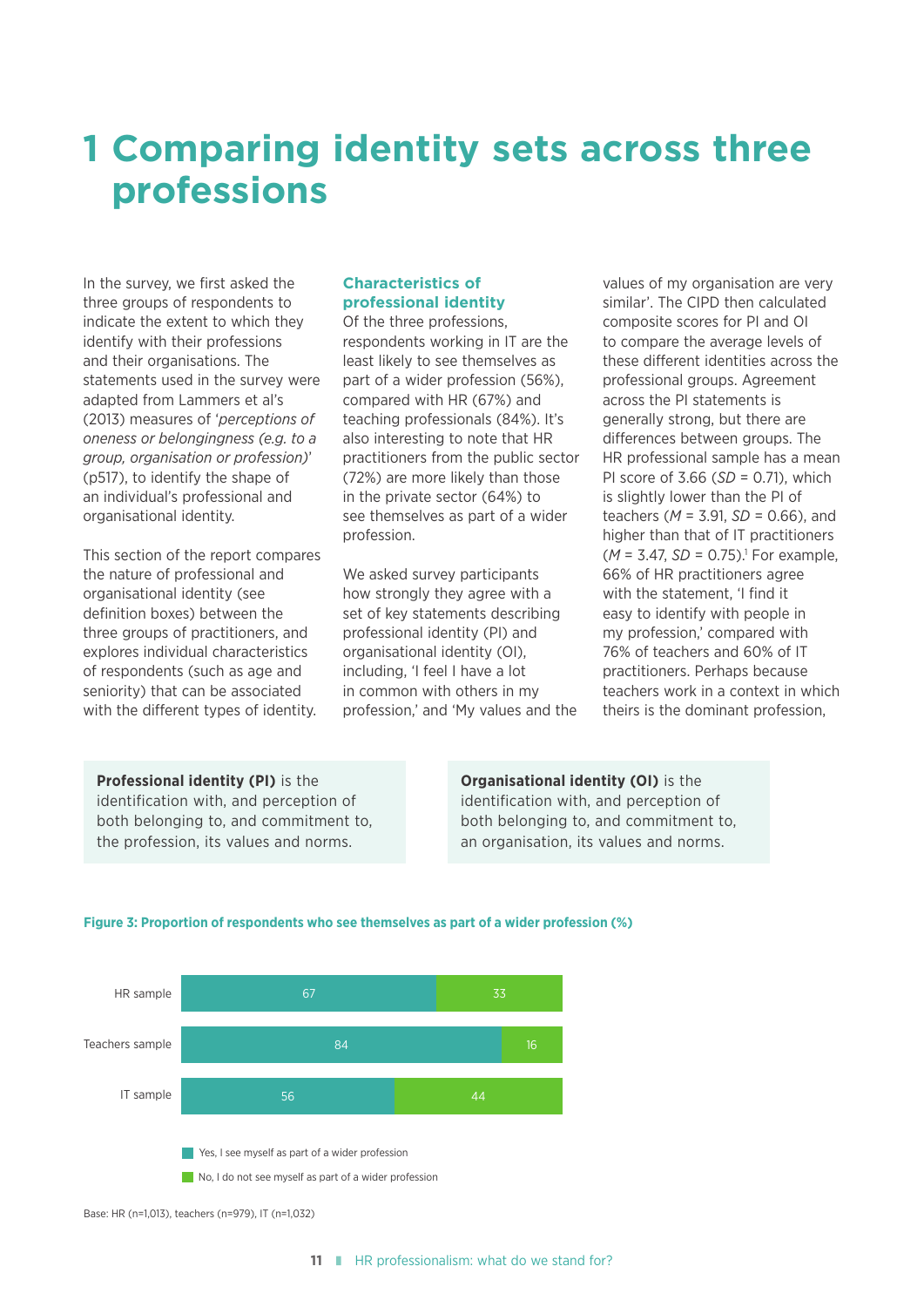

#### **Figure 4: Responses to statements measuring professional identity (%)**

Base: HR (n=1,013), teachers (n=979), IT (n=1,032)

they are surrounded by clearer 'markers' for their professional identity, which are lacking in a business context where several different professions are working together.

It's interesting to consider whether there are 'optimal' levels of professional and organisational identity. For example, research conducted by Kingston Engagement Consortium for the CIPD (2011) distinguishes between emotional (going the extra mile for the organisation) and transactional (driven by employee's need to earn a living and meeting minimal job requirements) engagement.

This study found that emotionally engaged individuals are more likely than transactionally engaged individuals to have high levels of well-being and organisational citizenship behaviour. Similarly, identifying with the organisation can be beneficial for employees – for example, feeling more motivated to 'go the extra mile' (Trybou et al 2013) – but it's possible that too much OI could lead to unethical behaviour (Umphress et al 2010). The extent to which levels of professional and organisational identity can lead to ethical behaviours at work is explored in section 3.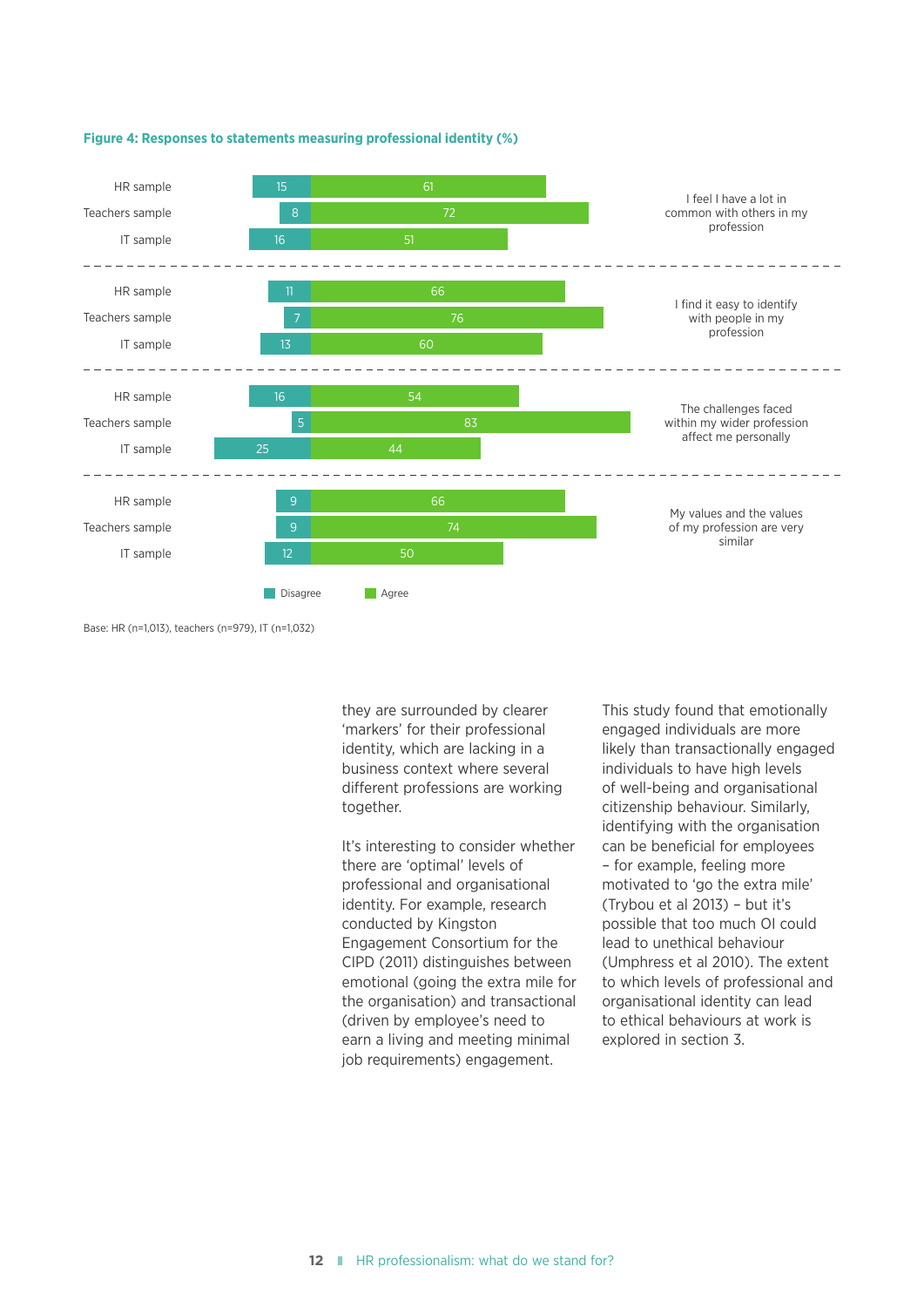Scores across the four indicators of professional identity were added up for each of the respondents, with the sample split into three groups. This was based on the median aggregate scores, representing practitioners with 'low', 'medium' and 'high' PI. Table 2 shows that 60% of teachers fall into the 'high PI' group, compared with 38% of HR practitioners. In contrast, 45% of IT respondents are in the 'low PI' group, compared with only 19% of teachers and 32% of the HR sample.

These findings could be partly explained by the sense of professional status among these groups (Figure 5). Teaching professionals, for example, are most likely to be a member of a union, with half (52%) reporting this, compared with a tenth of HR (10%) or IT (11%) professionals. Union membership is likely to reinforce one's sense of community and identification with the profession, whereas in the HR profession, there may not be such a strong marker for professional identity. This suggests there is a role for the CIPD, as the

professional body, to support and reinforce HR professional identity. In contrast, professional body membership is much less prevalent among IT practitioners, with just 14% saying they're currently a member of a professional body, compared with 44% for teachers and nearly half (47%) of HR practitioners. The professional body membership among HR practitioners is slightly higher than we would normally expect, possibly because the sample is a more senior audience (nearly a quarter of the HR sample is at director level).

#### **Table 2: Proportion of respondents with low, medium and high professional identity (%)**

|          | Low | <b>Medium</b> | <b>High</b> |
|----------|-----|---------------|-------------|
| HR.      | 32  | 30            | 38          |
| Teachers | 19  | 21            | 60          |
| IΤ       | 45  | 27            | 28          |

#### **Figure 5: Professional identity, by professional body or union membership (%)**



Professional identity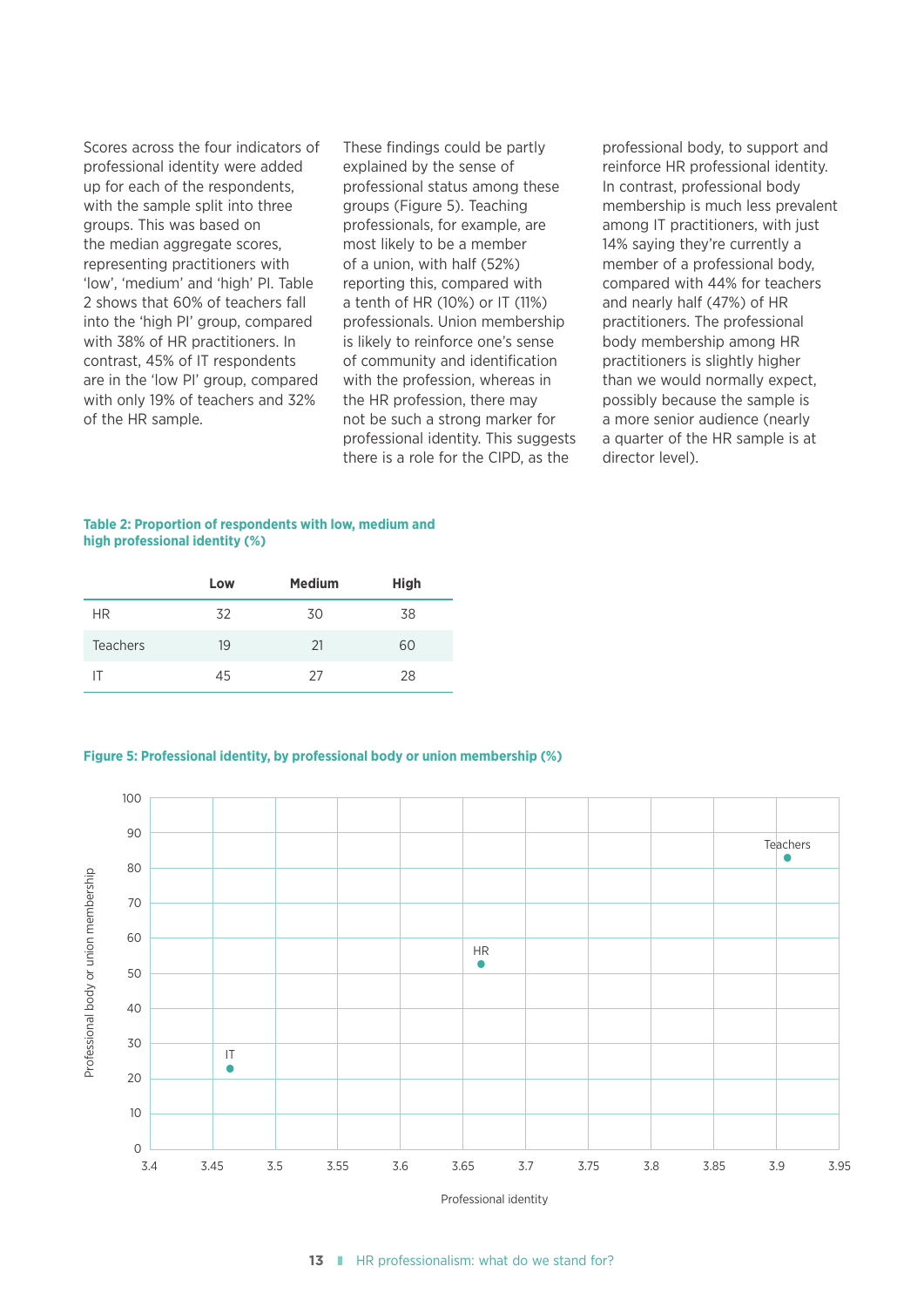There is some difference in PI between sectors. HR practitioners working within the third sector are more likely than those in the private sector to have a high PI (67%, compared with 54%). This could be explained by third sector employees' stronger sense of purpose or meaning in their work, which is linked to PI (Tan et al 2015). We discuss this further later in this section.

#### **Characteristics of organisational identity**

We found similar differences between professional groups when looking at OI. HR practitioners have a slightly lower score than teachers (*M* = 3.72, *SD* = 0.73 and *M* = 3.80, *SD* = 0.65 respectively), but higher than IT practitioners (*M* = 3.38, *SD* = 0.72).<sup>2</sup> For example, 71% of HR practitioners agree with the statement, 'The challenges faced by my organisation as a whole affect

me,' compared with 83% of teachers and 52% of IT practitioners. Interestingly, HR practitioners are more likely to show identification with their organisation than with the profession. This could be explained by the shift towards strategic HR management (Ulrich 1997), with HR practitioners striving to become more aligned with business goals. It appears likely that the nature of an individual's work influences the extent to which their OI or PI is salient. Gunz and Gunz (2007) demonstrated that the more time a lawyer spent on nonprofessional work, the more salient was their organisational identity by comparison with their professional identity. If we apply this to HR, perhaps an increased focus on business activities creates a higher OI than PI.

However, the extent to which practitioners identify with their

profession and their organisation is similar for each group (Figure 7). This is consistent with literature suggesting that professional and organisational commitments are positively correlated (Lee et al 2000). However, inevitably, there may be situations where these different identity sets are in tension. Pratt and colleagues' research on physicians found that, when faced with a violation between their work and professional identities, they flexed their identity to fit the work demands. For example, surgeons saw themselves as professionals who *'effected dramatic change in disease'*, and therefore doing menial tasks was at odds with this view of themselves as surgeons (Pratt et al 2006, p245). It's possible that, when under pressure from the business, OI becomes the more important or salient identity (Hogg 2006). The CIPD's (2015a)

#### **Figure 6: Responses to statements measuring organisational identity (%)**



Base: HR (n=1,013), teachers (n=979), IT (n=1,032)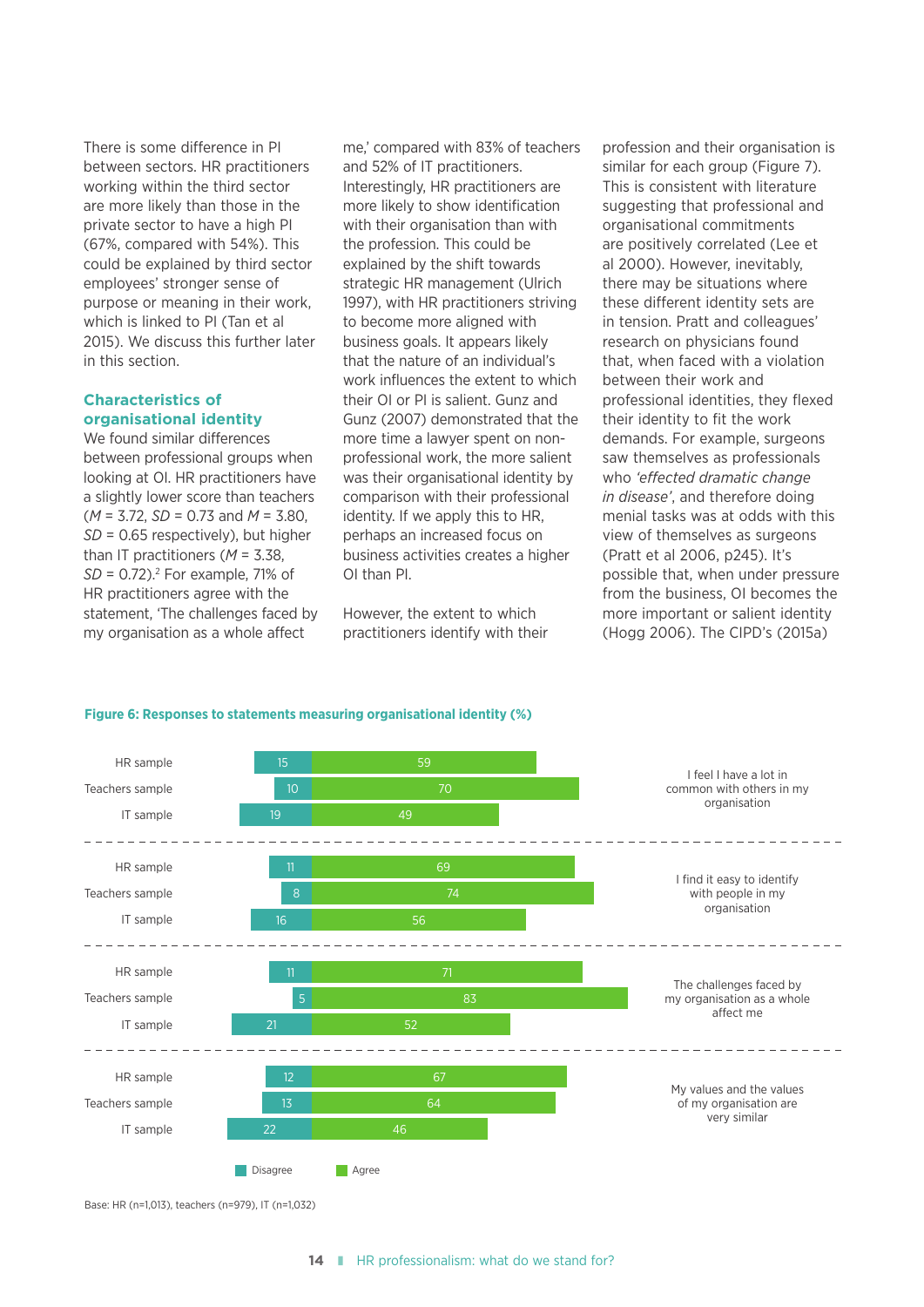

#### **Figure 7: Comparison of professional identity and organisational identity across professional groups**

Base: HR (n=1,013), teachers (n=979), IT (n=1,032)

report showed that a quarter of HR practitioners have had to compromise on their principles under pressure from business leaders (24%), or to meet current business needs (34%). Despite wanting to apply ethical principles, they may therefore prioritise alternative values in particular situations when expected to by the organisation (Guest and Woodrow 2012).

It's interesting to compare how each profession responded to statements about whether challenges faced by their organisation and profession affect them. HR practitioners show a much stronger reaction to organisational challenges than professional challenges – 71% agree that 'The challenges faced by my organisation as a whole affect me,' compared with only 54% for the equivalent statement about professional challenges. Teachers are in equal agreement for both statements (83%), and there is a smaller difference in responses to the two statements for IT practitioners

(44% – professional challenges; 52% – organisational challenges). Again, this could be explained by HR's strategic alignment with the organisation's goals, which may mean that they feel closer to the day-to-day running of the business and experience its pressures. As demonstrated in the CIPD's (2015a) research, HR practitioners feel they have to compromise on their principles because of current business needs.

The sample was split into three groups of 'low', 'medium' and 'high' organisational identity, in the same way the PI scores were. Once again, across the three professions, teachers are most likely to be in the 'high OI' group. However, interestingly, a greater proportion of HR practitioners have high OI, compared with the proportion demonstrating high PI.

As we found with PI, there is a sectoral difference in OI among HR practitioners. Those working within the third sector are more likely than those in the private and public sectors to have a high OI (74%, compared with 60% and 56% respectively).

**Table 3: Proportion of respondents with low, medium and high organisational identity (%)**

|                 | Low | <b>Medium</b> | <b>High</b> |
|-----------------|-----|---------------|-------------|
| <b>HR</b>       | 26  | 28            | 46          |
| <b>Teachers</b> | 21  | 26            | 53          |
| IΤ              | 47  | 25            | 28          |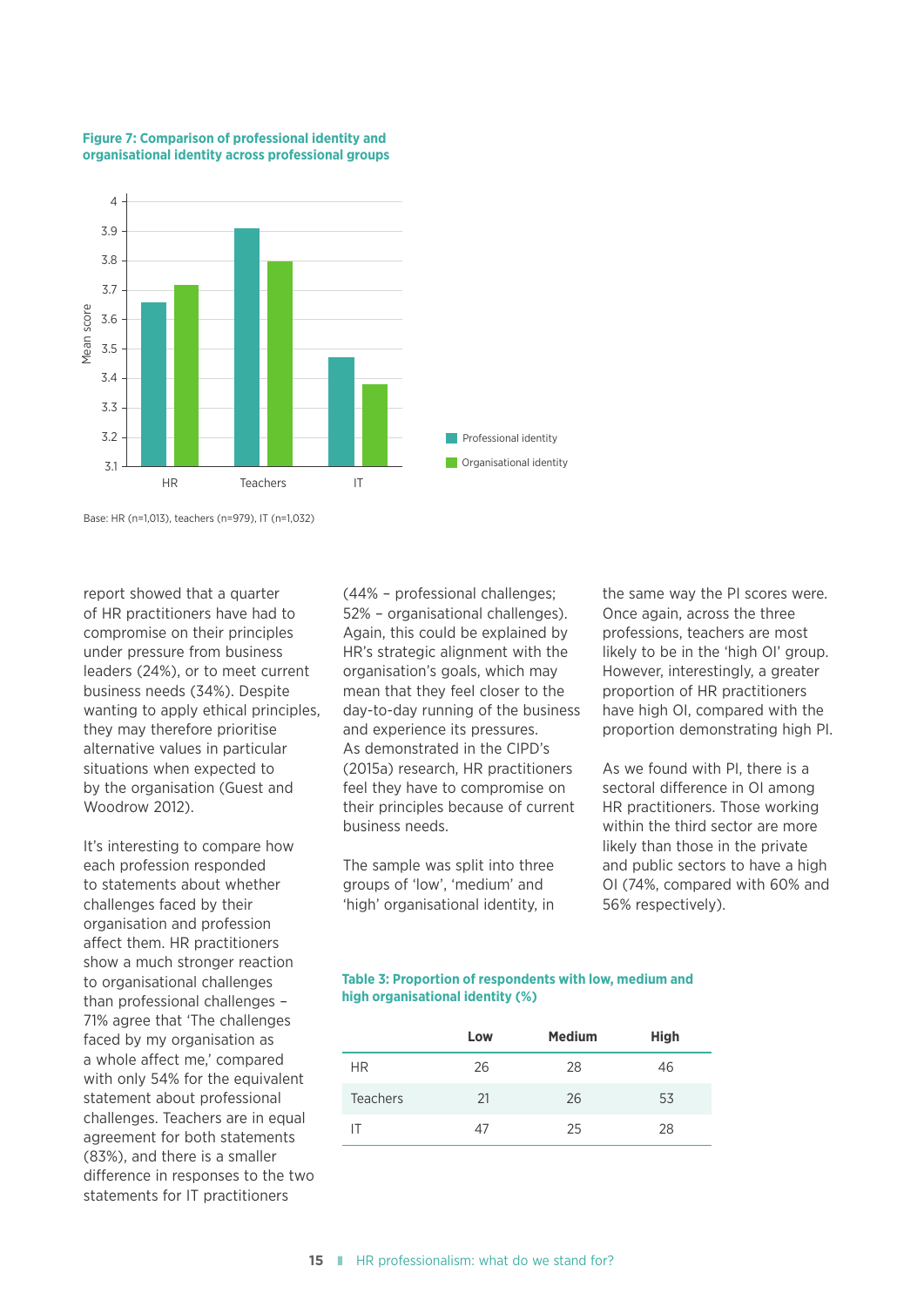#### **What factors correlate with different work identities?**

We explored the factors associated with different types of identity, in order to understand how identities are formed. Continuing professional development (CPD) has previously been linked to establishing a sense of professional identity, through demonstrating an individual's ongoing alignment with the norms, beliefs or values of their profession (Maiden and Kinsey n.d.). Having a professional role model and experience in the field have also been associated with professional identity development (Tan et al 2015).

This section looks at individual and contextual factors associated with PI and OI. The survey asked respondents about their personal values, age, career history, job satisfaction as well as seniority and role in the organisation, in order to examine the characteristics of practitioners with high and low levels of PI and OI. We wanted to look at whether any of these factors could be influenced to increase or decrease identification with the profession or organisation.

First, we found that males and females have similar mean PI scores (*M* = 3.60, *SD* = 0.69 and *M* = 3.64, *SD* = 0.67 respectively).3

#### **Age**

In terms of personal characteristics, we found that among HR practitioners, the 55+ age category has the highest PI (*M* = 3.74, *SD* = 0.59). They are followed by the 45–54-yearolds (*M* = 3.69, *SD* = 0.71), the 25–34-year-olds (*M* = 3.61, *SD* = 0.80) and the 35–44-year-olds (*M* = 3.57, *SD* = 0.53). 18–24-yearolds have the lowest PI score (*M* = 3.50, *SD* = 0.0) (n.s.).4 Professional identity therefore does not

necessarily increase with age, as we would expect, given that the literature suggests it evolves over time through experiences and social interaction (Ibarra et al 2010).

#### **Career history**

Working in different occupations prior to their current one seems to impact on professional identity. For HR practitioners, those who'd worked in a different occupation before HR have a lower PI (*M* =  $3.64$ ,  $SD = 0.68$ ) than those who hadn't (*M* = 3.69, *SD* = 0.74). Since many HR directors have had a previous job role outside of HR (CIPD 2015b), this raises questions around whether they can identify enough with the profession. However, HR practitioners who said they left HR to work in a different role, later returning to an HR role, have a higher PI (*M* = 3.71, *SD* = 0.71) (n.s.).5

#### **Seniority**

The PI of HR practitioners increases with seniority, with a mean score of 3.67 (*SD* = 0.71) among senior-level (director, senior executive, head of functional area), 3.60 (*SD* = 0.66) among mid-level (business partner, manager, senior officer), and 3.53 (*SD* = 0.65) among junior-level (officer, administrator, assistant, graduate trainee) HR practitioners. However, there is no significant difference in PI scores for the three seniority groups,<sup>6</sup> which could be due to insufficient sample. There is a positive relationship between seniority and OI for HR practitioners, with a mean score of 3.89 (*SD* = 0.70) for senior-level, 3.66 (*SD* = 0.70) for mid-level and 3.43 (*SD* = 0.69) for junior-level practitioners.7

For HR consultants (either in-house or external), OI (*M* = 3.9, *SD* = 0.90) is slightly higher than PI (*M* = 3.86, *SD* =

0.79). This could be because for many consultants, it's their own business, so they naturally have strong alignment with its objectives. Gross and Kieser (2006) suggested consultants lack a unifying identity, since there is no generally accepted profile of the 'typical consultant'. However, our findings suggest that HR consultants do not differ much from HR practitioners who are not consultants, in terms of PI.

#### **Personal values**

Respondents were also asked to indicate the extent to which moral values are meaningful to them in their personal lives and at work. Respondents were asked to read a list of characteristics (caring, compassionate, fair, friendly, generous, helpful, hardworking, honest, and kind), and to decide if having such characteristics is an important part of who they are in their personal and working lives (based on Aquino and Reed's (2002) scale measuring the selfimportance of moral identity). Among HR practitioners, there isn't much difference between how these characteristics are rated in their personal life and at work (88% and 85% agree they are important to them respectively) (see Table 5). Across groups, there is a strong, positive correlation between PI and the importance of these moral characteristics at work.8 This suggests that moral values are a key element of identification with a professional group, consistent with the view that professionalism involves taking on ethical responsibilities (Duska et al 2011).

Interestingly, there is a stronger relationship between moral characteristics at work and PI, over moral characteristics and OI, for HR practitioners. There is also a strong, positive correlation between moral characteristics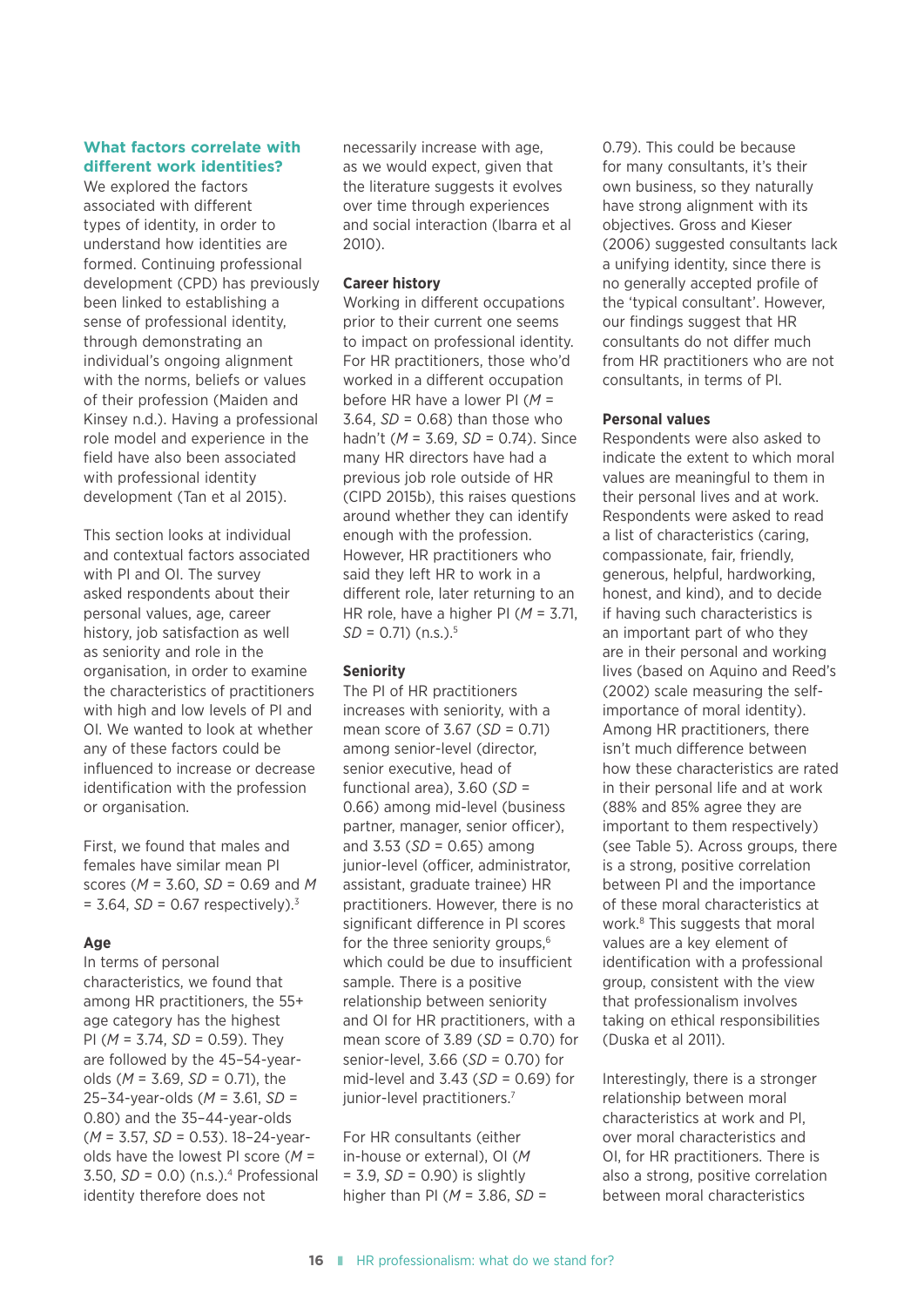in personal life and PI, across groups.9 This implies moral traits are important to individuals in their professional and personal lives, but less so in their role as an employee of an organisation. Perhaps developing a stronger sense of identification with the HR profession can increase the importance of moral values for individuals. However, since participants were only asked to rate positive traits, there may have been a desirability bias.

#### **Reflective practice**

In addition, we were interested in whether participants' levels of reflective practice is associated with PI. Participants were asked to indicate to what extent they agree or disagree with the following statements: 'I would describe myself as a lifelong learner,' 'I strive for constant self-improvement,' and 'I regularly reflect on previous decisions or actions to question and identify assumptions I may have made at the time.' Across groups, there is a correlation between reflective practice and both PI and OI. For example, HR practitioners with high PI are more likely to agree that they 'strive for constant self-improvement'  $(M = 2.83, SD = 0.45)$  than those with medium (*M* = 2.75, *SD* = 0.51) or low PI (*M* = 2.58, *SD* = 0.63).<sup>10</sup> There is a similar positive relationship between striving for self-improvement and OI.<sup>11</sup> This suggests that reflective practice through CPD could be one route to increasing professional identity among HR practitioners (at least from a learning perspective), but also to increasing an individual's sense of belonging in the organisation.

#### **Meaningful work**

There is a positive correlation between sense of purpose at work and both PI and OI. Participants were asked to indicate to what

extent they agree or disagree with the following statements: 'The work I do is connected to what I think is important in life,' 'I see a connection between my work and the benefit to wider society,' and 'Overall, I am satisfied with my current job.' For example, the findings show that HR practitioners with high OI are more likely to agree with the statement, 'Overall, I am satisfied with my current job' (*M* = 2.68, *SD* = 0.64) than those with medium (*M* = 2.53, *SD* = 0.74) or low OI (*M* = 2.07, *SD*  $= 0.86$ ),<sup>12</sup> and there is a similar link between level of job satisfaction and  $PI<sup>13</sup>$ 

In other words, professionals who report a stronger sense of meaning in their work identify more strongly with their profession and their organisation. This is consistent with Tan and colleagues' (2015) definition of PI as linked to finding meaning in the work. It has also been argued that *'alignment between identity and work is a fundamental motivator in identity construction'* (Pratt et al 2006, p255). So perhaps finding purpose in work, to the extent that your work reflects who you are as a person, can be important for increasing PI and OI. This may have practical implications for the way jobs are designed, to align with individuals' personal values and thereby enhance their commitment to the profession and organisation.

#### **Organisational support**

It is also worth considering organisational characteristics associated with higher or lower identity. For example, perceptions of the profession within the organisation, or different forms of organisational support, could be linked to the way practitioners see themselves in the wider professional community, and the behaviours they display in

*'Professionals who report a stronger sense of meaning in their work identify more strongly with their profession and their organisation.'*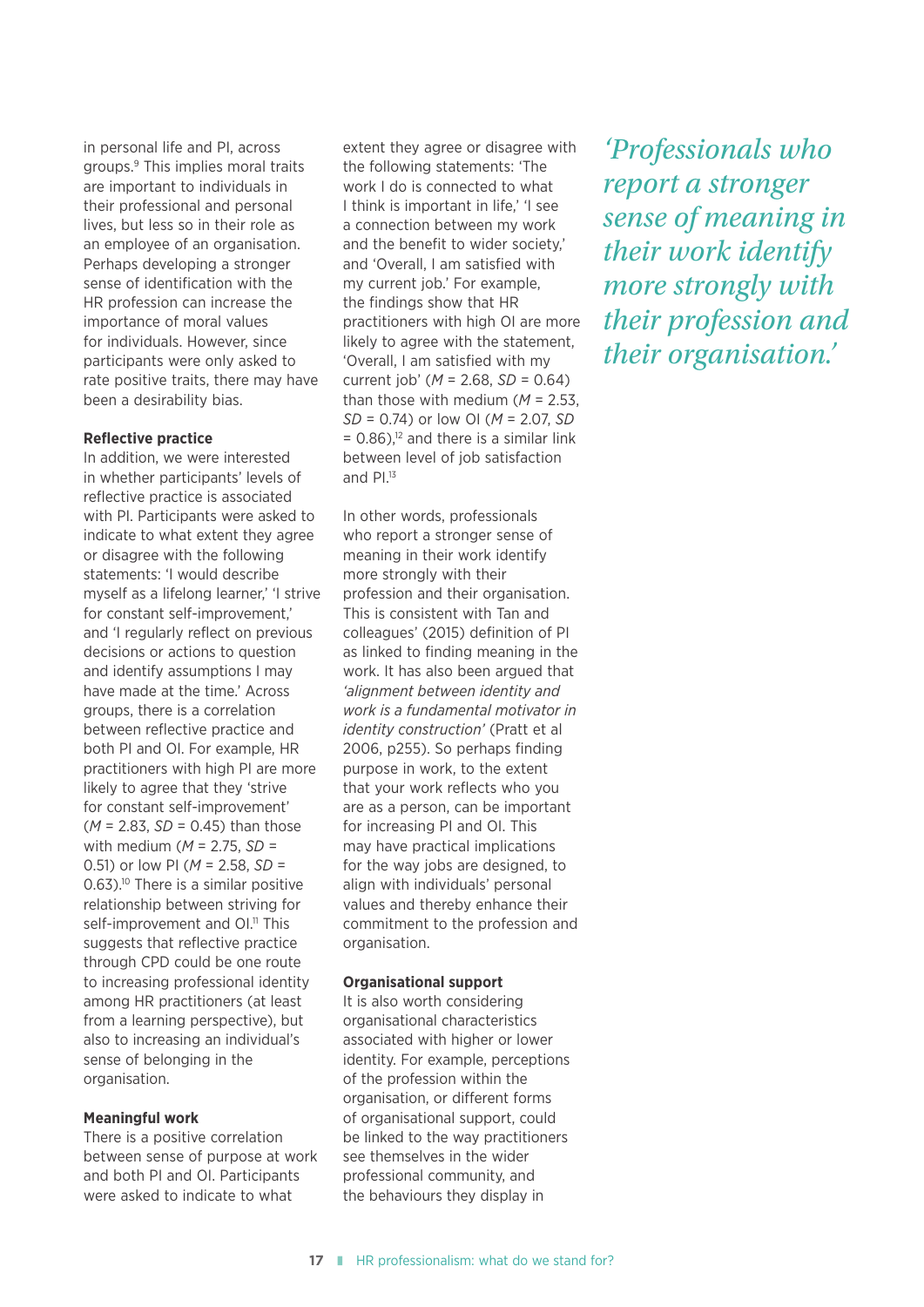organisational practice. Learning and adjusting to an organisational context shapes individuals' identity, such as through sense-giving (that is, an adoption of organisational values) (Pratt et al 2006). This suggests that individuals develop an understanding of their identities based on their organisational context. Pratt and colleagues (2006) found that stories and role models are important to identity learning.

Surprisingly, HR practitioners who reported having a career role model or someone who they aspired to be like in their working life have a lower PI (*M* = 3.59, *SD* = 0.71) than those who didn't (*M* = 3.79, *SD* = 0.68).14 Similarly, having a role model is linked with lower OI (*M* = 3.57, *SD* = 0.72) compared with not having a role model (*M* = 3.79, *SD* = 0.70) (n.s.).15 This contradicts previous studies, which have shown that role models can increase individuals' sense of work identity (Pratt et al 2006). This can have implications for the types of values that are being rolemodelled in HR; perhaps there is a need for more peer support in

professional career development, to build a sense of community both within the profession and the organisation.

However, not many professionals overall have role models. Only a third of HR practitioners (35%) report having a role model. Those working in large organisations (250+ employees) (45%) or medium organisations (50–249 employees) (39%) are more likely to have a role model than those working in small organisations (2–49 employees) (27%). HR practitioners currently in membership of a professional body are also more likely to have a role model than those who are not a member of a professional body (40%, compared with 29%).

In the HR sample, the respondents are equally likely to have high PI and OI whether they'd accessed support inside or outside their organisation. It also appears that of the three professions, HR practitioners are more likely to seek support outside of their organisation. Twenty per cent of all respondents said their role models are outside of their

organisation. Similarly, when seeking work-related advice, HR practitioners are more likely to share a problem with someone outside of their organisation, while IT practitioners are more likely to share a problem with their manager, and teachers more likely to share with a colleague. This could be explained by the fact that for teachers, a colleague is always a fellow teacher, making it more likely that they seek advice from their peers as they have a stronger sense of community. HR and IT, on the other hand, tend to be small functions within organisations, and perhaps HR practitioners find it easier to look outside the organisation for support because of the sensitive nature of their role (such as dealing with confidential information).

#### **Perceptions of the department**

Finally, we asked the professionals how their department is perceived in the organisation, to explore whether the department's perceived level of credibility has any impact on one's level of identification with the profession. There is a strong, positive correlation between perceptions of



#### **Figure 8: Do you have a career role model or someone you aspire to be like in your working life? (%)**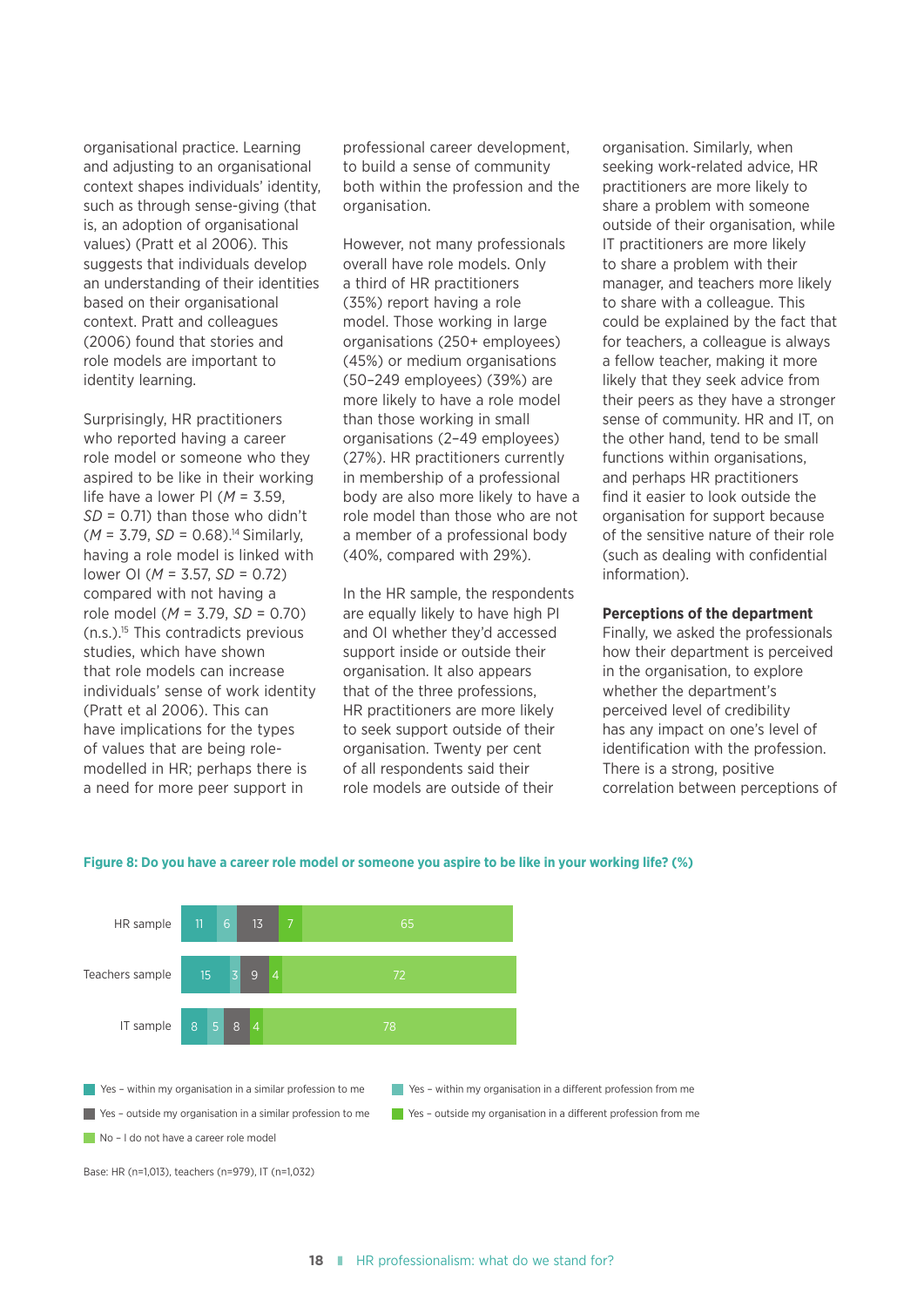#### **Figure 9: Imagine you need advice on a work-related issue. Who, if anyone, would you trust most to share this problem with? (%)**



Base: HR (n=1,013), teachers (n=979), IT (n=1,032)

the department and PI.<sup>16</sup> We found that the higher the PI amongst HR practitioners, the more likely they are to state that the HR department in their organisation is respected, taken seriously and adds value. For example, HR practitioners with high PI (49%)

are more likely than those with medium (29%) or low PI (22%) to agree that the HR department is perceived positively in their organisation.17

We found a similar link between perceptions of the HR department and OI.18 For example, 18% of practitioners with low OI believe that their department is perceived positively, compared with 28% of those with medium OI and 54% of those with high OI.<sup>19</sup> This suggests that both PI and OI are linked to perceptions of the function's

#### **Table 4: Perceptions of HR department, by PI and OI (HR respondents) (%)**

| <b>Perceptions of HR</b><br>department's credibility |     | PI     |      |     | $\overline{O}$ |      |
|------------------------------------------------------|-----|--------|------|-----|----------------|------|
|                                                      | Low | Medium | High | Low | Medium         | High |
| Weak                                                 | 43  | 25     | 33   | 49  | 26             | 26   |
| Medium                                               | 38  | 29     | 33   | 35  | 27             | 38   |
| Strong                                               | 22  | 29     | 49   | 18  | 28             | 54   |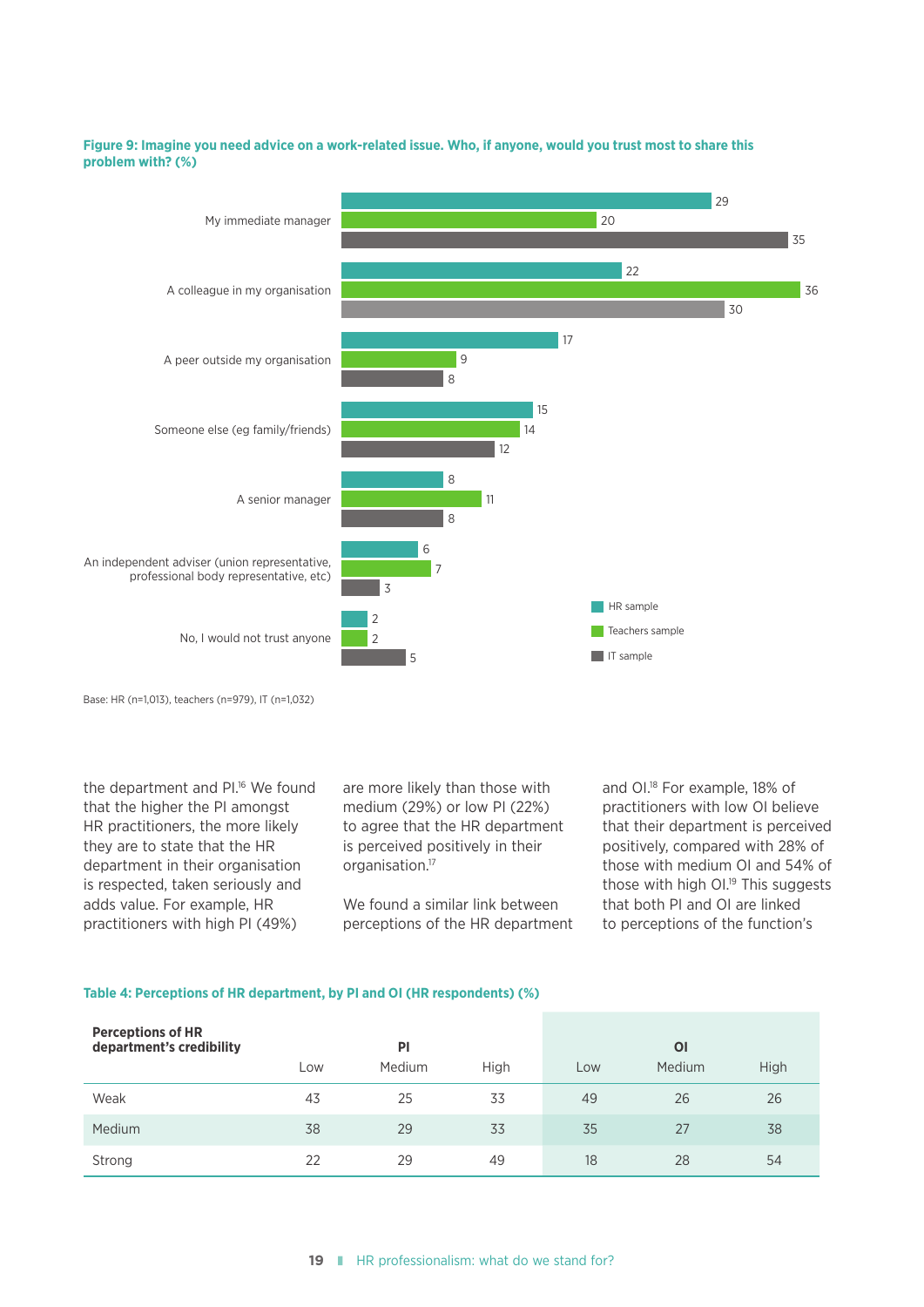credibility, and therefore increasing awareness in organisations of the value that HR can bring could enhance practitioners' identification with the profession and their organisation.

Six out of ten HR practitioners (59%) agree that 'the HR department is given opportunity to add value to their organisation'. Interestingly, this view is significantly higher than the

proportion of teachers (37%) and IT practitioners (40%) who agree that the HR department is given opportunity to add value to their organisation.

#### **Figure 10: Perceptions of HR department (%)**



Base: HR (n=1,013), teachers (n=979), IT (n=1,032)

#### **Summary**

The findings suggest that both PI and OI are, to some extent:

- evolving over the course of an individual's career (as they correlate with CPD)
- inherent (as they are linked to personal values)
- situational (shown by the association with sense of meaning at work).

Among HR practitioners, perceiving moral traits to be important in both work and personal life are linked to higher PI. Engagement in CPD, having a sense of meaning at work, and perceptions of the function's credibility in the organisation can also develop HR practitioners' sense of identification with the profession.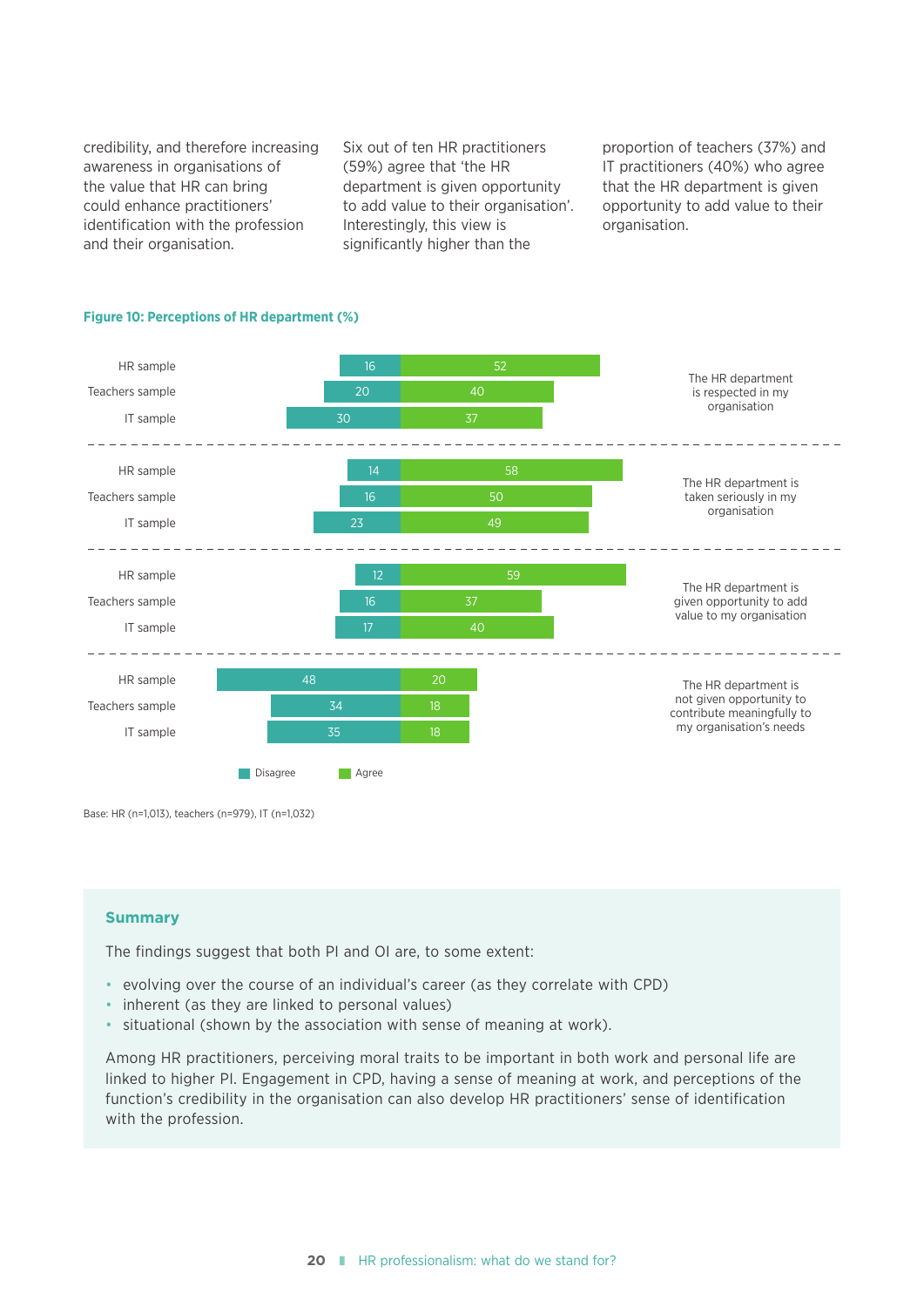# **2 Identity and ethical practice**

Within our review of professionalism in HR, the ability of practitioners to act ethically and challenge unethical practice is of particular interest. Diverse workplace contexts present professionals with dilemmas that don't always have an obvious answer, rendering so-called 'best practice' irrelevant to specific business contexts and workforce needs. Instead, practitioners are expected to be attuned to the core values of their profession and the organisation, making situational judgements that translate these values into practice.

Identification with a particular social group influences an individual's goals and beliefs, because the attributes that constitute 'what it means to be [a professional]' are adopted as one's own (Ashforth et al 2008). Previous studies suggest that what practitioners believe about professional autonomy is a key element of PI (Maiden and Kinsey n.d.).

While behaviour is an outcome of identification, the link between the core attributes of a particular identity and behaviour is influenced by other factors, such as situational constraints and competing identities. For example, a worker may act against their ethical principles under strong pressure from a manager. In this section, we explore whether there are links between different identities, organisational culture and ethical decision-making.

In previous research, we've noted that while the majority of HR practitioners would like to adhere to ethical principles, they do not always feel able to challenge organisational decisions, suggesting that a gap exists between their intentions and actual behaviours (CIPD 2015a). The disconnect between practitioners' intentions/values and their ability to behave accordingly in practice is viewed in the context of the debate of the limited power of HR roles in the organisational context. Legge's (1978) work suggests that HR practitioners who view themselves as 'deviant innovators' may have higher perceived power to challenge the organisation. However, it could be that when an organisation has strong ethical values that are aligned with an individual's values, conforming to the status quo could have positive consequences.

Drawing on the theory of planned behaviour (Ajzen 1991), in this section we explore the relationship between this gap in ethical attitudes and behaviours, and the way professionals view their role and responsibilities. To do this, the survey first asked respondents to indicate the extent to which moral values are meaningful to them in personal life and at work. As demonstrated in Table 5, although few respondents disagree with the importance of these values overall, IT practitioners are the least likely to agree with the significance of these values in personal life (80%) and at work (73%), compared with HR practitioners and teachers.

*'Diverse workplace contexts present professionals with dilemmas that don't always have an obvious answer, rendering so-called ''best practice'' irrelevant to specific business contexts and workforce needs.'*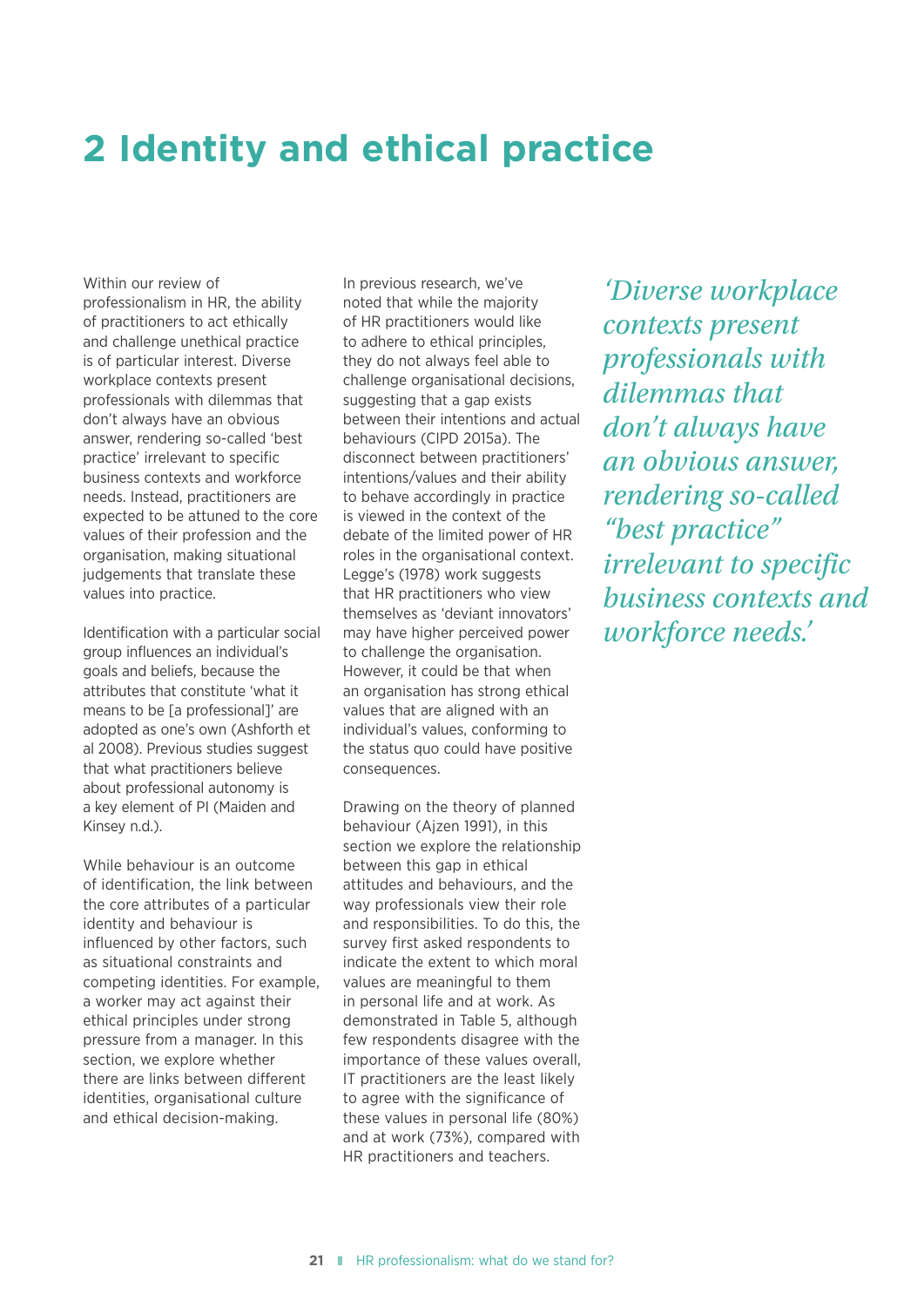#### **Table 5: Ethical values (%)**

| Being someone who has these<br>characteristics is an important | <b>Practitioners</b> |               |                 |    |  |  |
|----------------------------------------------------------------|----------------------|---------------|-----------------|----|--|--|
| part of who I am                                               | %                    | <b>HR</b>     | <b>Teachers</b> | IΤ |  |  |
| in my personal life                                            | Net agreeing         | 88            | 88              | 80 |  |  |
|                                                                | Net disagreeing      | $\mathcal{P}$ | 3               | 3  |  |  |
| at work                                                        | Net agreeing         | 85            | 89              | 73 |  |  |
|                                                                | Net disagreeing      | 4             | 3               | 5  |  |  |

#### **Figure 11: Perceived ability to challenge organisational decisions (%)**



Base: HR (n=1,013), teachers (n=979), IT (n=1,032)

#### **Perceptions of role and empowerment**

To explore the ability of practitioners to challenge organisational decisions, we considered a range of attitudes that can form the basis of their actual behaviour, from following organisational rules to their perceived level of control over their ability to challenge organisational decisions (see Figure 11). We proposed that ability to challenge would be influenced

by organisational level (such as role and seniority), and business context (such as size, sector and structure).

Previous research suggests that lack of power and poor perceptions of the effectiveness of HR in organisations reduces HR's ability to influence organisational decision-making (Guest and Woodrow 2004). Legge (1978) argued HR needs to assert power and authority to overcome role ambiguities, but we can question to what extent HR practitioners have a desire to act as 'independent professionals' (or deviant innovators), or to take a 'management' approach. While deviating from business norms in positive ways (Spreitzer and Sonenshein 2003) is an appealing approach, Parkes and Davis (2013) suggest that this is oversimplistic, and that *'many prescriptions of good HR practice are based on the assumption that managerial*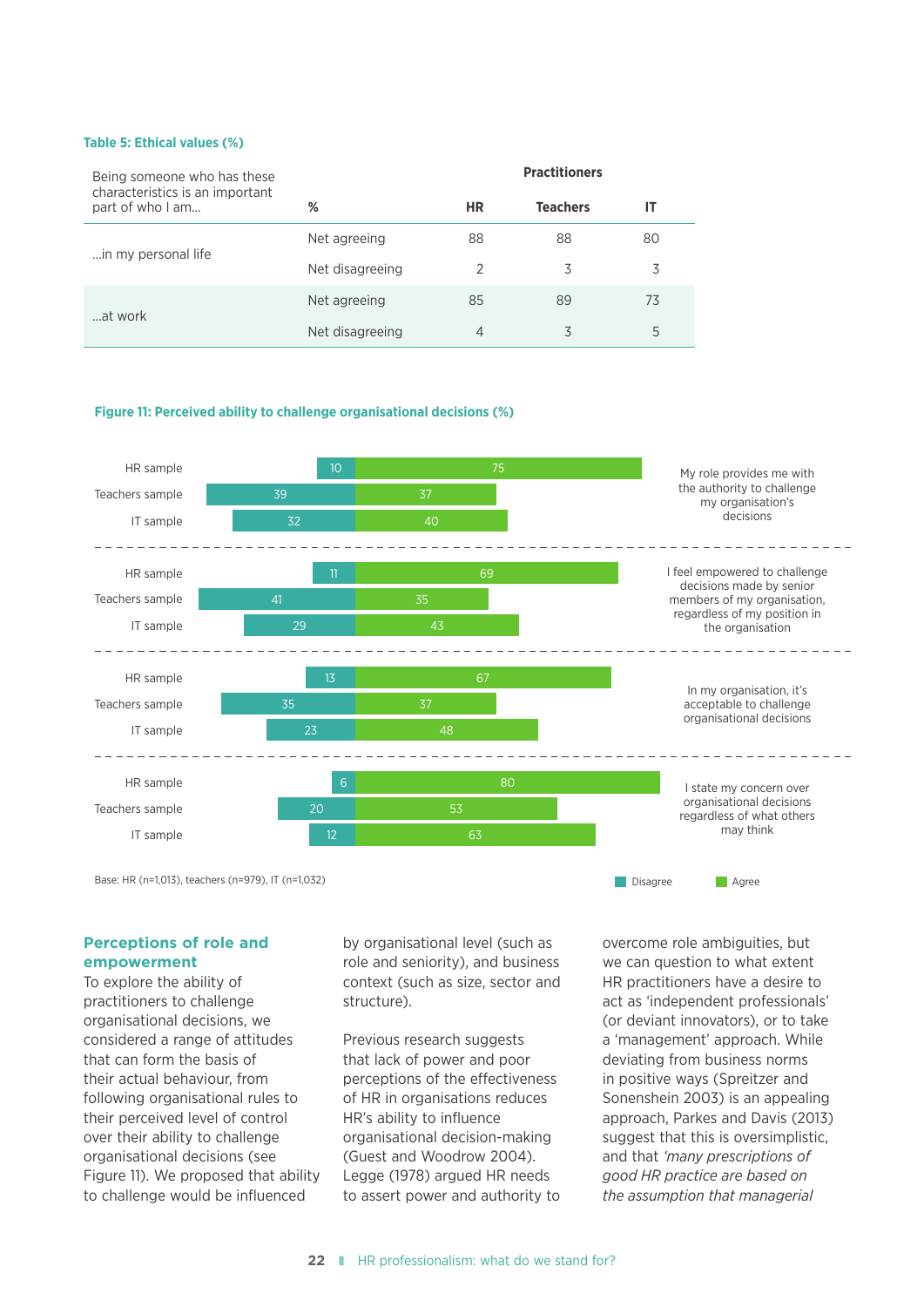*prerogative will prevail and that either there would be no ethical issues or these could be resolved by "good management"'* (p2418). For example, Guest and Woodrow (2004) found a negative reaction to the idea that the HR department might exercise an independent role among senior business leaders. We wanted to explore HR's current attitudes towards their ability to assert power in their role in the organisation.

One factor potentially influencing ability to challenge organisational decisions is organisational culture. This is defined as *'a set of beliefs and values shared by members of the same organisation that influences their behaviours'* (Schein 1990; O'Reilly et al 1991), or, more simply, as *'how we do things around here'* (CIPD 2016). For example, it's possible that individuals who, on a personal level, are prepared to state concern over organisational decisions would not do so when operating in a context which doesn't find this kind of behaviour acceptable. Parkes and Davis (2013) demonstrated that the presence of organisational policies and commitment to ethical behaviour is important for HR's willingness to challenge. Encouragingly, our findings show that HR practitioners are the most likely to agree it's acceptable to challenge organisational decisions (67%, compared with 48% of IT practitioners and 37% of teachers).

We also explored the perceived authority of different professional groups and the degree to which they feel empowered to challenge decisions in their organisations. HR practitioners are most likely to feel empowered to challenge decisions made by senior members of their organisations, regardless of their position (69%, compared with 43% of IT practitioners and

35% of teachers); and are also more likely to agree their role provides them with the authority to challenge organisational decisions (75%, compared with 40% of IT practitioners and 37% of teachers). Perhaps this is because HR tends to be viewed as the 'rule-makers' or guardians of organisational ethics (Parkes and Davis 2013); but our evidence suggests that this does not always translate into behaviour when faced with an ethical dilemma. For example, our previous research found that in a scenario dealing with redundancies, only 15% of HR practitioners thought the decision should take into account employees' expectations of what is fair (CIPD 2015a). Other studies have shown that although HR have strong ethical intentions, they often struggle to enact the role of ethical stewardship because of competing tensions in the organisation (Parkes and Davis 2013).

Looking specifically at the HR profession, practitioners working in third-sector organisations are the most empowered of the respondents, as 83% agree they feel empowered to challenge organisational decisions, compared with 69% in the private sector and 63% in the public sector. This could be due to the flatter structures and less hierarchical cultures that tend to characterise third-sector firms, enabling people to feel that they can speak up. HR practitioners in the public sector (63%) are much less likely than those in the private (77%) or voluntary sector (86%) to agree that their role provides them with the authority to challenge decisions, and that it's acceptable to challenge organisational decisions (57%, 69%, 82%).

Additionally, those in mediumsized organisations (50–249 employees) feel most empowered to challenge decisions made

*'HR practitioners in the public sector (63%) are much less likely than those in the private (77%) or voluntary sector (86%) to agree that their role provides them with the authority to challenge decisions.'*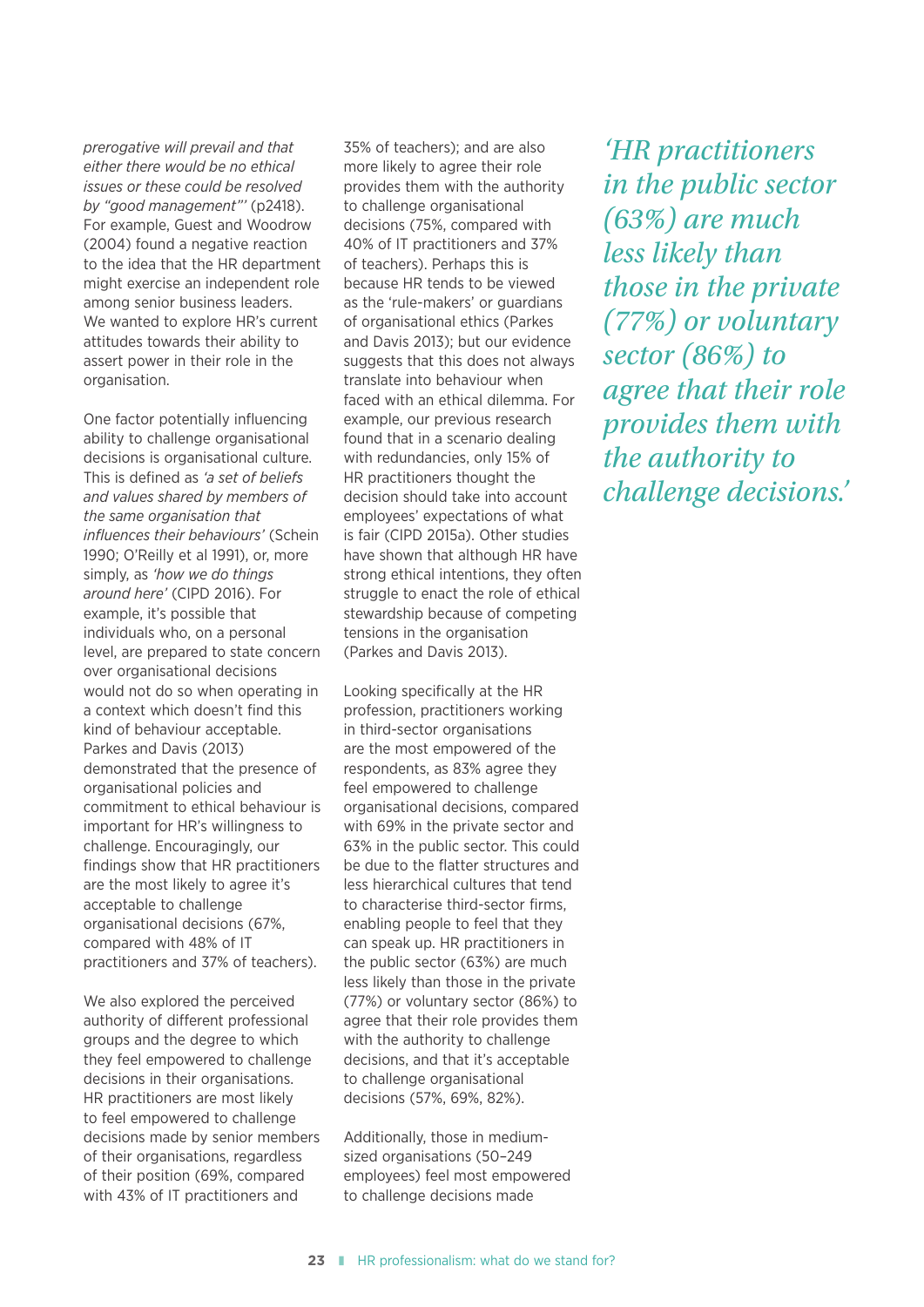by senior members of their organisation (80%, compared with 75% of respondents in small organisations (2–49 employees) and 67% of respondents in large organisations (250+ employees)). This may reflect that HR practitioners in larger organisations experience a greater power distance between themselves and their senior leaders, while 38% of those surveyed in small organisations are standalone HR practitioners.

Unsurprisingly, senior HR practitioners, and those working as in-house or independent consultants, are far more likely than junior HR practitioners to feel they have authority to challenge organisational decisions, and that it is acceptable in the organisations they work in.

Higher levels of perceived empowerment and in-role authority are associated with higher levels of both PI and OI. However, the relationship between organisational identity and these perceptions is stronger, which suggests that in order to

feel greater ability to challenge organisational decisions, HR practitioners need to be able to identify with the values of their organisation. This is somewhat counterintuitive, since as individuals are increasingly encouraged to identify with the organisation, speaking out may be perceived as disloyalty, and may threaten continued organisational membership (Parkes and Davis 2013).

We asked respondents to describe where they see their role on a continuum between *alignment with existing organisational practice* and *offering solutions that challenge and advance organisational processes and objectives*. Forty-two per cent of HR practitioners lean towards the latter and 27% use their expertise to offer solutions aligning with and contributing to organisational processes and objectives. However, demonstrating 'conformist innovation' and offering solutions that align with the status quo could have positive outcomes when organisational practice is driven by strong ethical values.

HR practitioners working in large organisations are more likely than those in medium and small organisations to see their role as challenging and advancing organisational processes and objectives (54%, compared with 44% and 36% respectively). This could be because larger organisations are likely to have more formalised ethics policies, reinforcing expected ethical behaviours (Parkes and Davis 2013). Professional body members (50%) and senior HR practitioners (52%) are also more likely to fall into that 'challenging' space, compared with 34% of nonmembers and 30% of junior HR practitioners. This has implications for the role of the professional body, and senior role models, in supporting and developing these behaviours. For example, challenging the status quo may be desirable in certain organisational situations, but it's important that practitioners can apply situational judgement to decide on the best possible approach.

|                                                                                                                                         |     | PI            |             |     | ΟI            |             |
|-----------------------------------------------------------------------------------------------------------------------------------------|-----|---------------|-------------|-----|---------------|-------------|
| % agreeing                                                                                                                              | Low | <b>Medium</b> | <b>High</b> | Low | <b>Medium</b> | <b>High</b> |
| My role provides me with the authority to<br>challenge my organisation's decisions.                                                     | 69  | 74            | 82          | 61  | 72            | 85          |
| I feel empowered to challenge decisions<br>made by senior members of my organisation,<br>regardless of my position in the organisation. | 64  | 71            | 75          | 59  | 71            |             |
| In my organisation, it's acceptable to<br>challenge organisational decisions.                                                           | 63  | 67            | 74          | 50  | 70            |             |

#### **Table 6: Perceived ability to challenge organisational decisions, by PI and OI (HR respondents) (%)**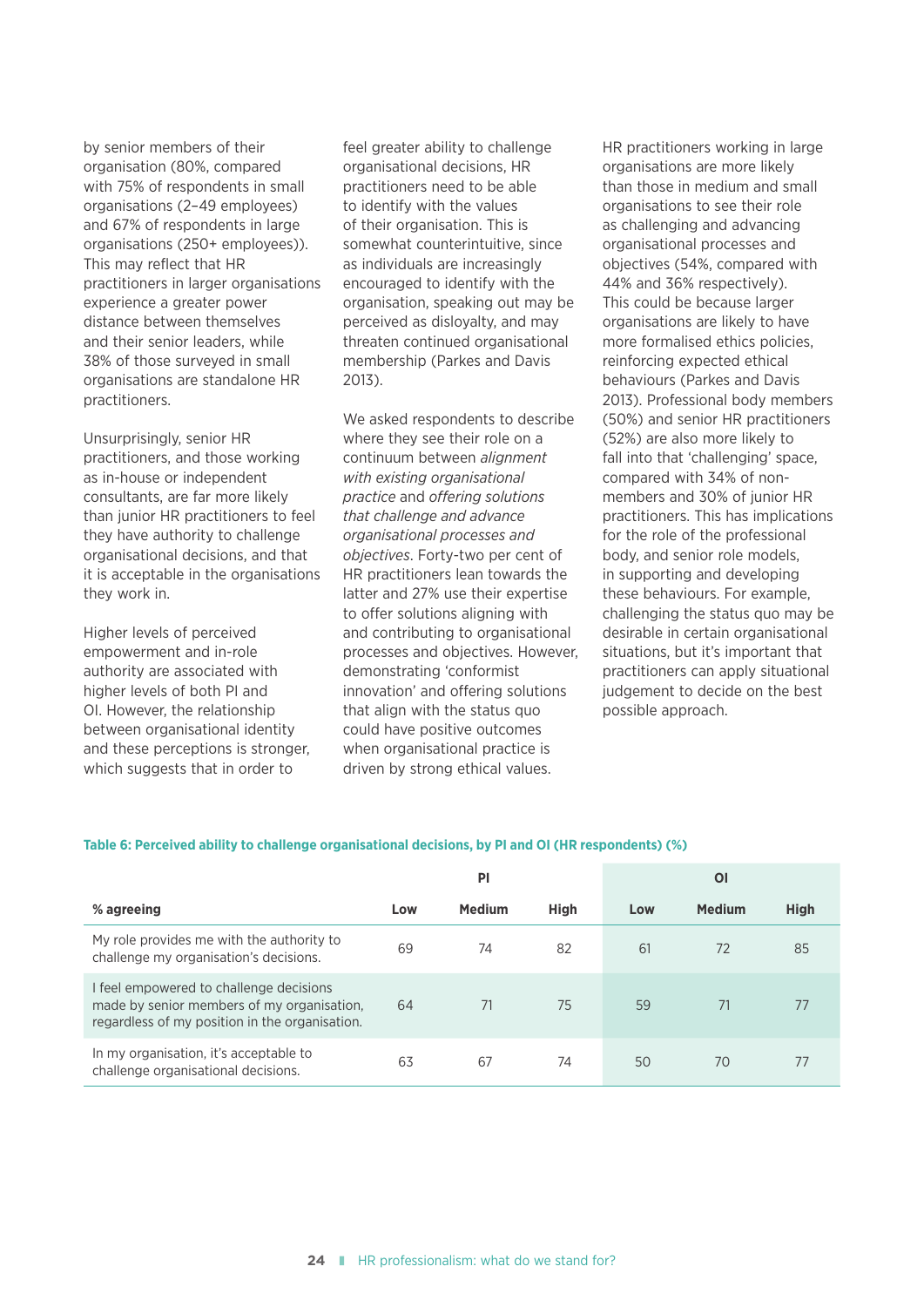#### **Table 7: Conformist and deviant innovation (%)**

|                                                                                                                                       |           |                                             |    | Seniority levels within the HR sample                 |                                                             |                                                             |                                                        |  |
|---------------------------------------------------------------------------------------------------------------------------------------|-----------|---------------------------------------------|----|-------------------------------------------------------|-------------------------------------------------------------|-------------------------------------------------------------|--------------------------------------------------------|--|
| % agreeing                                                                                                                            | <b>HR</b> | <b>Professions</b><br>IT<br><b>Teachers</b> |    | HR directors<br>and senior<br>executives<br>$(n=432)$ | HR business<br>partners and<br>senior officers<br>$(n=476)$ | HR officers.<br>administrators<br>and graduates<br>$(n=80)$ | In-house and<br>independent<br>consultants<br>$(n=35)$ |  |
| I use my expertise to offer<br>solutions that align with<br>and contribute to existing<br>organisational processes<br>and objectives. | 27        | 27                                          | 30 | 23                                                    | 29                                                          | 49                                                          | 0                                                      |  |
| I use my expertise to offer<br>solutions that challenge and<br>advance existing organisational<br>processes and objectives.           | 42        | 20                                          | 30 | 51                                                    | 37                                                          | 13                                                          | 71                                                     |  |

#### **Summary**

Out of the three professions, HR practitioners feel the most empowered to challenge unethical organisational decisions. This is a unique role for HR to play in organisations, in light of recent corporate scandals where there was a lack of accountability for unethical practice. It appears that organisational identity is more important than professional identity for increasing levels of perceived empowerment to challenge decisions. Organisational context influences individuals' perceived ability to challenge, with those working in third-sector and large organisations feeling the most empowered. This raises questions about how we can create organisational structures that enable individuals to speak up when they are concerned about a decision.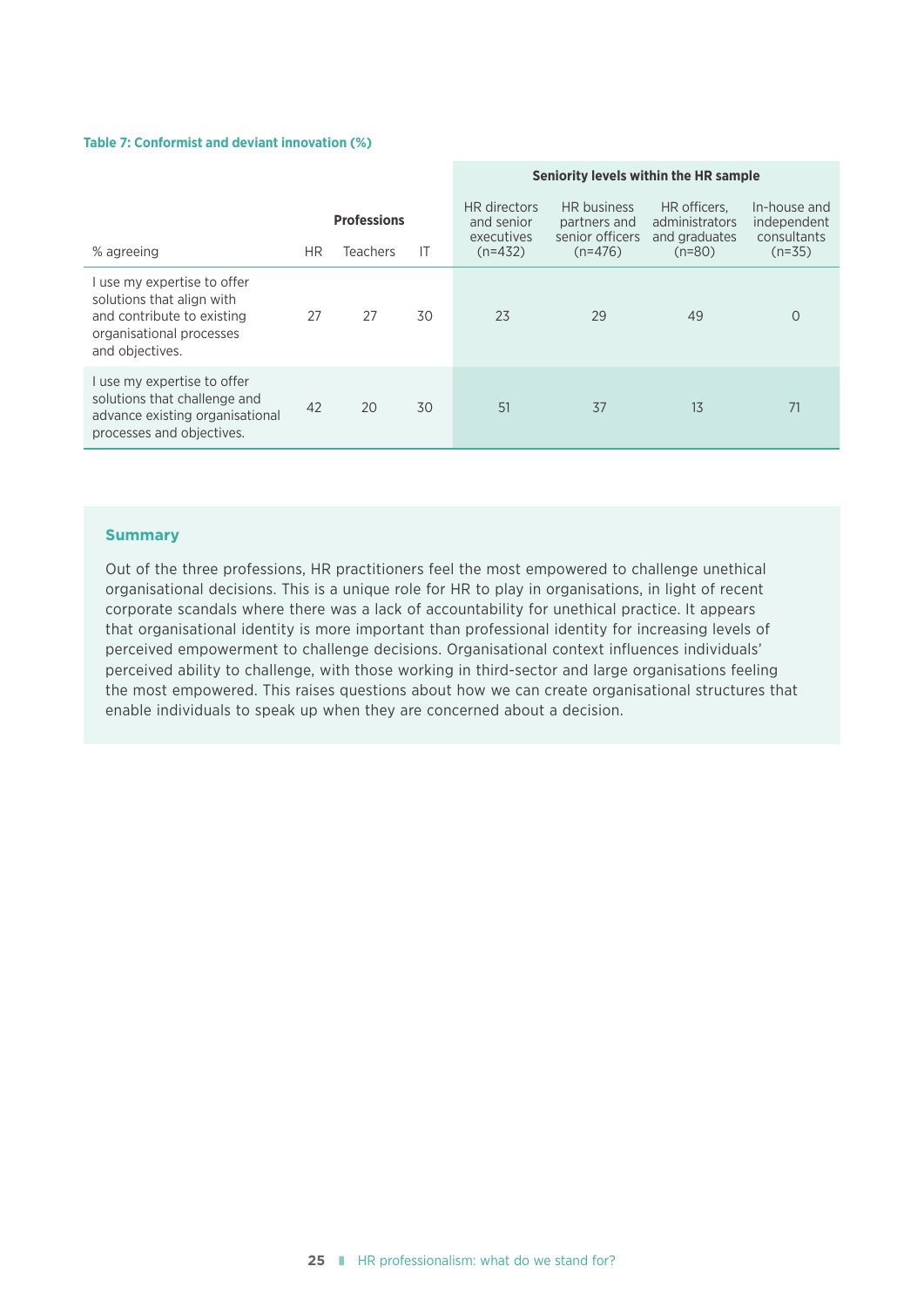# **3 Challenging organisational rules and decisions**

*'HR practitioners are most likely to agree that they state concern over organisational decisions, regardless of what others may think (80%, in contrast with 63% of IT practitioners and 53% of teachers).'*

When it comes to translating the perceived empowerment to challenge into actual behaviours, the picture is less consistent. Basing our questions on Hannah and Avolio's (2010) moral courage scale, we asked practitioners about the frequency with which they state their ethical views, challenge or go against organisational decisions if faced with an issue they perceive to be unethical.

On the one hand, HR practitioners are most likely to agree that they state concern over organisational decisions, regardless of what others may think (80%, in contrast with 63% of IT practitioners and 53% of teachers). At the same time, only about half (51%) of the HR sample state that they will bend or break organisational rules and procedures if they believe it's required (compared with 44% of IT practitioners and 44% of teachers). Another 52% of HR practitioners agree or strongly agree that they adhere strictly to their organisation's rules and policies. A recent study by Alvesson and Spicer (2016) found

that professionals (specifically business school academics) often surrender their professional values and autonomy, by complying with the bureaucratic system, in order to progress or maintain their position within the organisation. Our finding could similarly be explained by the notion that HR may often play along with organisational rules, rather than challenge management practices.

Once again, roles have a part to play: 59% of those working in senior HR roles are likely to bend or break organisational rules, if required, compared with 41% of those in junior roles, and 37% of in-house or independent consultants. Still, 77% of junior HR respondents would state their concerns about organisational decisions, compared with 81% of senior HR managers.

Interestingly, 26% of HR practitioners who are members of a professional body or union are more likely to say they won't break or bend organisational rules and procedures, compared with 19% for non-members. It



#### **Figure 12: Conformity to organisational rules (%)**

Base: HR (n=1,013), teachers (n=979), IT (n=1,032)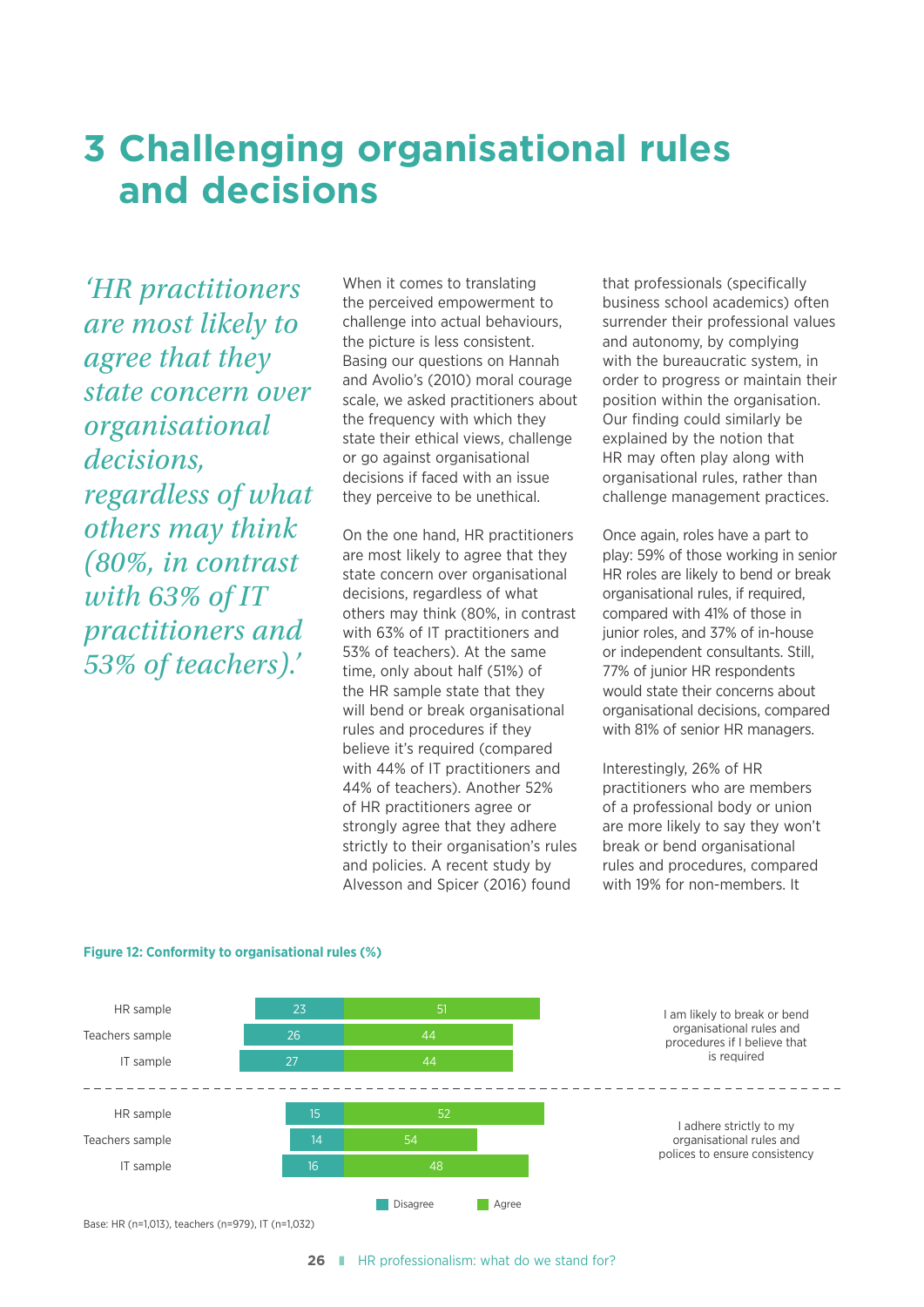could be that professional body or union membership encourages conformist behaviour, which may be problematic in situations where unethical decisions are being made in the organisation.

There is a small positive correlation between levels of PI/OI and adhering strictly to organisational rules and policies: for instance, this is true for 61% of HR practitioners with high PI, compared with 46% of practitioners with low PI.20 On the other hand, it appears that the level of identity has no impact on the likelihood of breaking organisational rules and procedures, if believed to be required.

In the HR sample, only levels of OI, but not PI, are linked with practitioners' stating concern over organisational decisions regardless of what others might think. In

the high OI group, 84% agree or strongly agree they would do so, compared with 77% of those in the low OI group. Although the same is true for IT practitioners, the relationship disappears in the sample of teachers. It may be that this group of respondents feels it is necessary to state concerns regardless of their sense of identity with the professional community, or the organisation.

Those who report that they state their concern over organisational decisions regardless of what others think are more than twice as likely to say they 'often' or 'always' state their views about an ethical issue to their manager (41%) than those who do not state their concern (19%).

Stating concern over organisational decisions is also linked to higher likelihood of going against

managers' decisions if they violate ethical standards. For example, 19% of those who agree to stating concern say they tend to go against managers' decisions, compared with 10% of those who disagree.

Interestingly, the way the respondents' department is perceived in the organisation does not have an impact on whether they'd challenge an ethical issue or not.

Encouragingly, 43% of the HR sample say that although they accept the tasks given, they find new and different ways to carry them out. In contrast, teachers are least likely to rethink the organisational requirements: only 16% say they challenge the purpose of what they are asked to do and propose alternative ways of contributing (see Table 9).

#### **Table 8: Adhering to rules by ethical behaviour (HR respondents) (%)**

|                                                                                            |                 | Always/often state<br>their views about an<br>ethical issue | Always/often go<br>against managers'<br>decisions if they violate<br>ethical standards |
|--------------------------------------------------------------------------------------------|-----------------|-------------------------------------------------------------|----------------------------------------------------------------------------------------|
| I adhere strictly to my organisation's rules and<br>policies to ensure consistency.        | Agree           | 37                                                          | 16                                                                                     |
|                                                                                            | <b>Disagree</b> | 45                                                          | 27                                                                                     |
| I will bend or break organisational rules and<br>procedures if I believe that is required. | Agree           | 40                                                          | 21                                                                                     |
|                                                                                            | <b>Disagree</b> | 34                                                          | 11                                                                                     |
| In my personal life I find it important to follow                                          | Agree           | 34                                                          | 15                                                                                     |
| society's rules and norms.                                                                 | <b>Disagree</b> | 44                                                          | 22                                                                                     |
| I state my concern over organisational decisions                                           | Agree           | 41                                                          | 19                                                                                     |
| regardless of what others may think.                                                       | <b>Disagree</b> | 19                                                          | 10                                                                                     |

#### **Table 9: Proportion of respondents stating that in the past year they have always or often… (%)**

|                                                                                                           | HR | Teachers |    |
|-----------------------------------------------------------------------------------------------------------|----|----------|----|
| challenged the purpose of what I was asked to do<br>and proposed alternative ways that I could contribute | 35 | 16       |    |
| accepted the tasks given, but found new and<br>different ways to carry them out                           | 43 |          | 40 |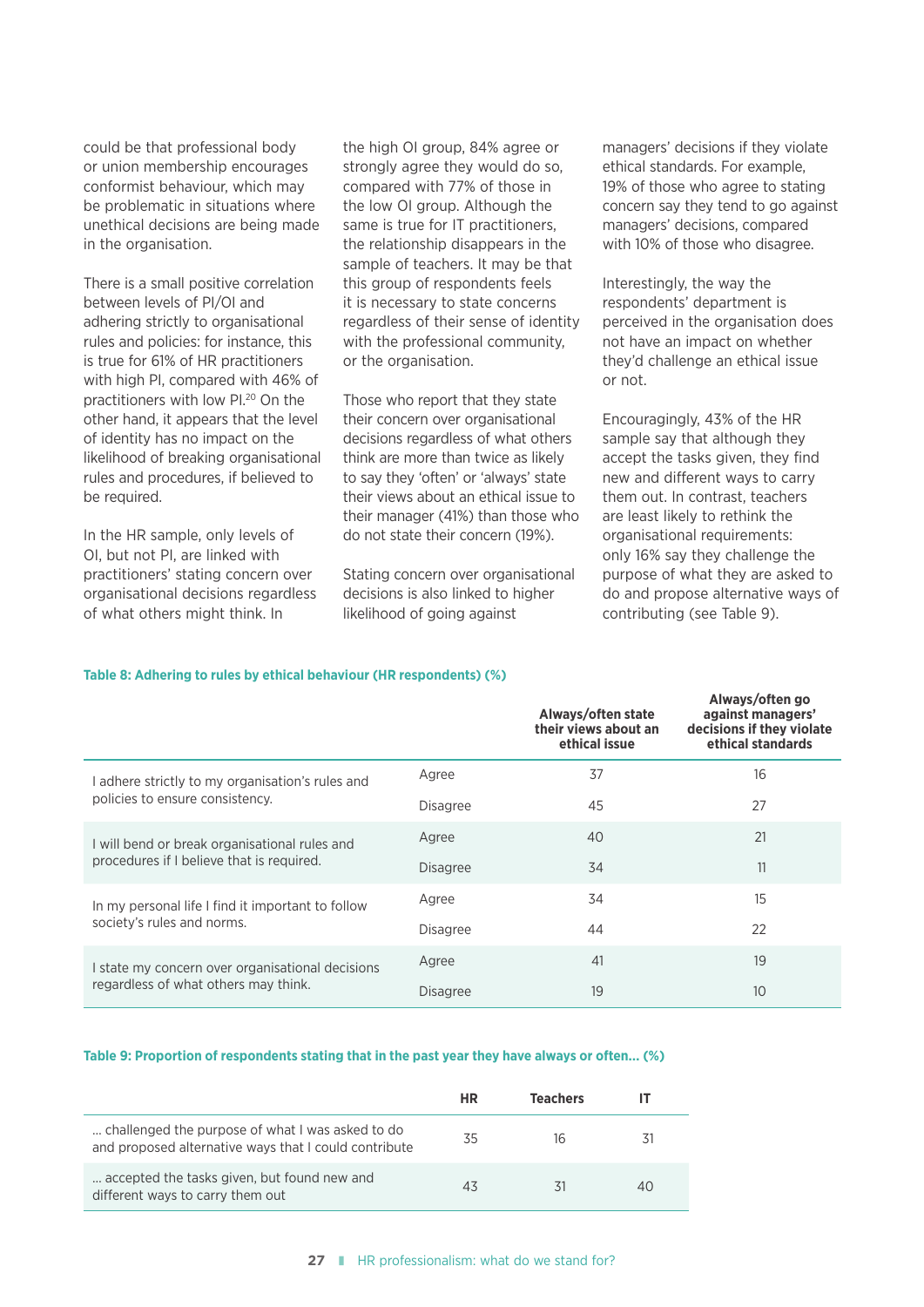*'There is an indication that HR practitioners who see their role as advancing organisational practice are more likely to challenge unethical organisational decisions'.*

Those in the high PI group are more likely to have found alternative solutions for organisational tasks in the previous year, compared with those in the low PI group. This suggests that increased identification with the profession can give HR more courage to challenge organisational processes or practices. On the other hand, high OI makes HR practitioners less likely to challenge the purpose of the tasks and offer new ways to solve problems. Perceptions of the HR department in the organisation has no meaningful impact on whether an HR practitioner would challenge tasks given to them.

HR practitioners who agree their role provides them with the authority to challenge decisions are more likely to say they 'often' or 'always' state their views about an ethical issue to their manager (40%) than those who disagree (28%). They are also more likely to have gone against managers' decisions if they violate their ethical standards (18%) than those who disagree (10%). This suggests that perceived in-role

empowerment to uphold ethical practice is linked to willingness and ability to enact these behaviours. As Parkes and Davis (2013) pointed out, whether HR practitioners feel motivated to challenge the organisation can be influenced by professional standing or credibility.

There is an indication that HR practitioners who see their role as advancing organisational practice are more likely to challenge unethical organisational decisions, or offer alternative ways of solving problems. HR practitioners who use their expertise to offer solutions challenging and advancing existing organisational processes/objectives are more likely to have always/often stated their views on an ethical issue (40%) in the past year. This could reflect the trust these individuals possess by virtue of recognition from the organisation that they have contributed positively to solving organisational problems. HR practitioners who are members of a professional body (37%) are also more likely to have always/ often stated their views on an

|                                                                                                              |     | <b>PI</b>     |             |     | ΟI            |             |
|--------------------------------------------------------------------------------------------------------------|-----|---------------|-------------|-----|---------------|-------------|
| % agreeing                                                                                                   | Low | <b>Medium</b> | <b>High</b> | Low | <b>Medium</b> | <b>High</b> |
| I am likely to break or bend organisational rules<br>and procedures if I believe that is required.           | 52  | 49            | 52          | 47  | 51            | 54          |
| I adhere strictly to my organisation's rules<br>and policies to ensure consistency.                          | 46  | 48            | 61          | 44  | 54            | 56          |
| I state my concern over organisational<br>decisions regardless of what others may think.                     | 78  | 81            | 82          | 77  | 80            | 84          |
| % stating they have always or often                                                                          |     |               |             |     |               |             |
| accepted the tasks given, but found new<br>and different ways to carry them out                              | 45  | 43            | 49          | 47  | 47            | 44          |
| challenged the purpose of what I was asked<br>to do and proposed alternative ways that I<br>could contribute | 38  | 37            | 41          | 38  | 45            | 36          |

#### **Table 10: Deviant and conformist innovation, by professional identity and organisational identity (%)**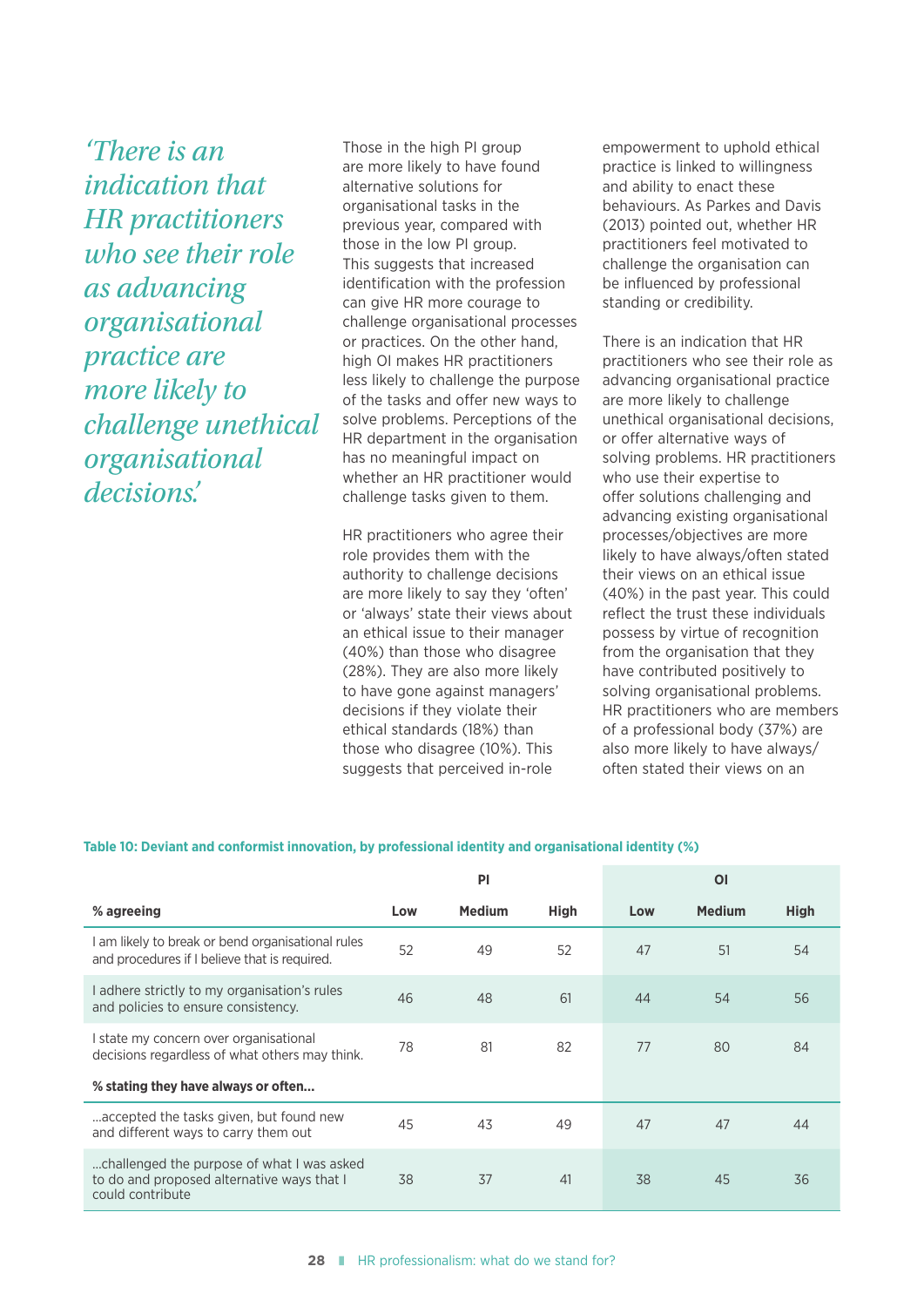ethical issue in the past year compared with non-members (25%). So, the way that HR practitioners view their role in the organisation impacts on their motivation or ability to uphold ethical standards at work. This implies that role identity has some influence in the gap between intentions to challenge unethical practice and actual behaviour, and supports the deviant innovation approach (Legge 1978). The findings also suggest that

professional body membership can increase people's likelihood of raising concerns about ethical issues.

Higher PI is not only linked to HR practitioners challenging the purpose of tasks they are given, but also to stating their views about ethical issues to managers, and going against managers' decisions in case of a breach of ethical standards. While high OI has a similarly positive correlation

with the likelihood of practitioners raising issues with their superiors, the association between OI and actually going against managers' decisions is not strong. This suggests that increasing individuals' identification with the HR profession can encourage them to speak out against unethical organisational practice. We can therefore argue that having a sense of PI helps to develop HR practitioners' moral courage (Lachman et al 2012).

#### **Table 11: Ethical behaviour, by professional identity and organisational identity (HR respondents) (%)**

|                                                                            |     | PI            |             |     | ΟI            |             |
|----------------------------------------------------------------------------|-----|---------------|-------------|-----|---------------|-------------|
| % stating they had always or often                                         | Low | <b>Medium</b> | <b>High</b> | Low | <b>Medium</b> | <b>High</b> |
| stated my views about an ethical issue to one<br>of my managers.           | 32  | 36            | 42          | 34  | 33            | 40          |
| gone against managers' decisions if they<br>violated my ethical standards. | 14  |               | 19          | 16  |               |             |

#### **Summary**

Out of the three professions, HR practitioners are the most likely to speak up when concerned about an organisational decision, and to break or bend organisational rules if necessary. It could be that HR is privy to more business information, and therefore more aware of such decisions. Both of these behaviours are correlated with OI. However, both PI and being a member of a professional body decrease the likelihood of breaking organisational rules if needed. This has implications for the behaviours that the CIPD supports in developing HR professionalism. The findings suggest that building professional identity can encourage practitioners to challenge the purpose of organisational tasks and find alternative solutions, which is important in ensuring sound organisational decisions are made. Perceived authority to challenge decisions and feeling responsible for advancing organisational practice appear to facilitate ethical behaviour, suggesting that role identity is also important in ethical decision-making.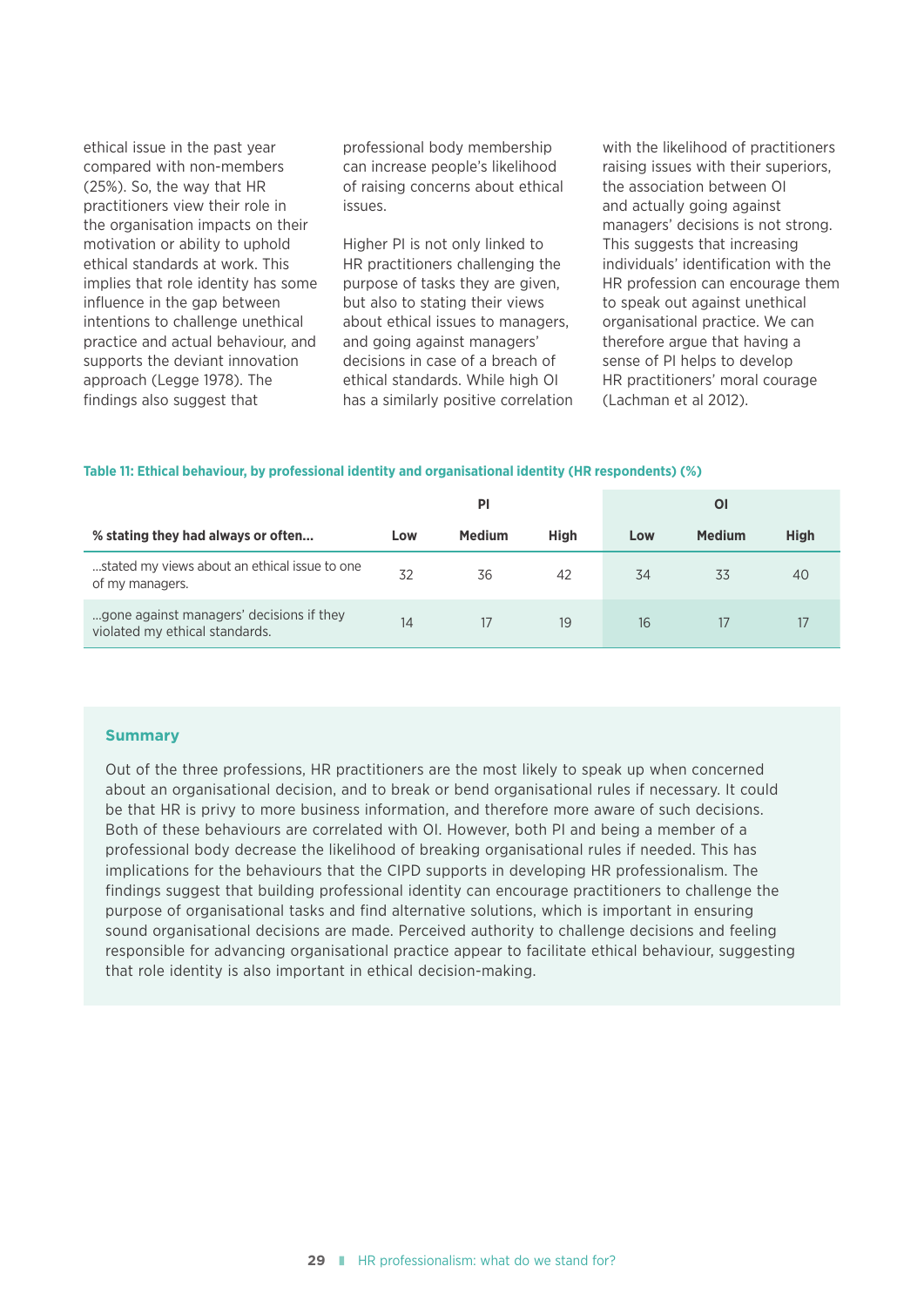# **4 Unethical practice for the benefit of the profession and the organisation**

While alignment of individual values with those of a professional or organisational group is overall seen to be positive, in some instances it can also lead to negative outcomes. Through experiencing strong identity with a particular group or community, individuals might engage in behaviours which, although unethical, are ultimately beneficial to either the organisation or the profession (Thau et al 2015; Umphress et al 2010).

The proportion of practitioners saying they have never demonstrated unethical behaviours to support their profession is high across the three groups. However,

teachers are less likely than HR and IT practitioners to purposely exclude someone from a meeting or conversation to make their profession appear more valuable or convincing (88% had never done this, compared with 83% HR and 81% IT). They are also less likely to deliberately not tell someone in a different profession they have done something wrong, for the purpose of making their own profession look good comparatively (84% had never done this, compared with 80% HR and 75% IT). Some of these findings could be due to the social desirability effect, but we have discounted this for the purpose of the report.

We calculated the average figures for responses across the questions measuring proprofession behaviours among HR respondents, and found a correlation with age and sector. The likelihood of HR practitioners reporting that they have never engaged in these unethical behaviours to support their profession increases with age; 85% of those aged 55 and over say they have never engaged in these behaviours in the previous year, compared with only 65% of 18–24-year-olds (Figure 14).

HR practitioners in the third sector are also more likely to

#### **Figure 13: Proportion of practitioners reporting they have 'never' engaged in these pro-profession behaviours in the previous year (%)**



Base varies for each statement. Data rebased to exclude not applicable.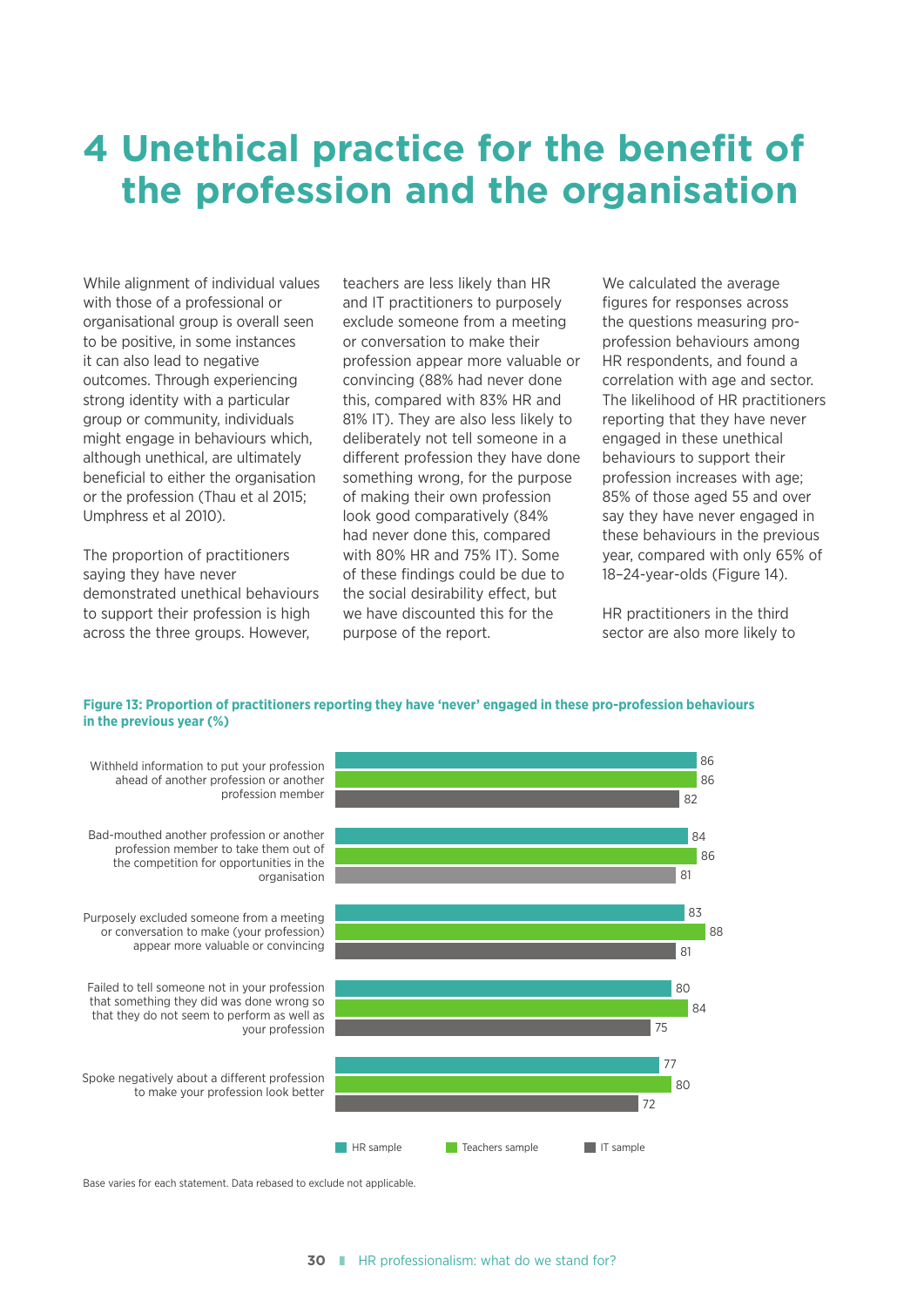say they have never engaged in these behaviours (90%), compared with those working in the private (82%) or public (79%) sector. This suggests that organisational context influences ethical behaviour, and can be

linked to the finding in section 2 that HR practitioners working in the third sector feel more empowered to challenge decisions than those working in the private or public sector. It could also be that working in flatter, less

hierarchical organisations makes it more difficult to engage in unethical behaviours, and increases accountability, since people have stronger relationships with their colleagues through working more closely together.





**Figure 15: Proportion of HR respondents reporting they have 'never' engaged in these pro-profession behaviours in the previous year, by sector (%)**



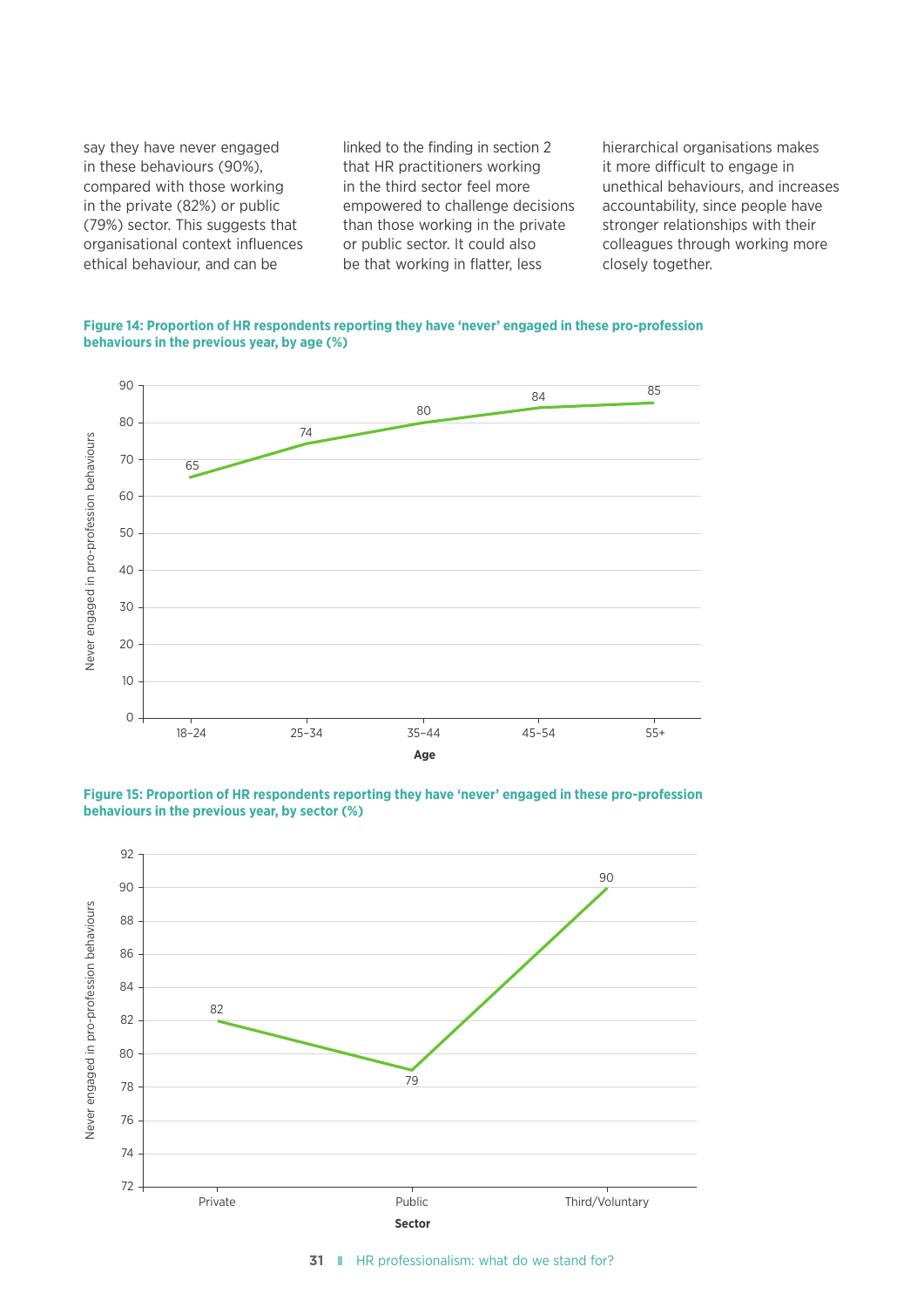Fewer respondents (across the three groups) report they have never acted unethically to benefit their organisation. For instance, although 59% of HR practitioners say they have never exaggerated the truth about products and services to customers and clients

to help the organisation, 12% responded 'sometimes' and 8% 'often' or 'always'. It appears that it's more likely that a professional will engage in unethical behaviours for the sake of their organisation rather than for the sake of their profession.

Similar to pro-profession behaviours, there are correlations between pro-organisation behaviours and age/sector. For example, 70% of HR practitioners aged 55 and over say they have never engaged in these unethical behaviours to support their

#### **Figure 16: Proportion of practitioners reporting they have 'never' engaged in these pro-organisation behaviours in the previous year (%)**



Base varies for each statement. Data rebased to exclude not applicable.



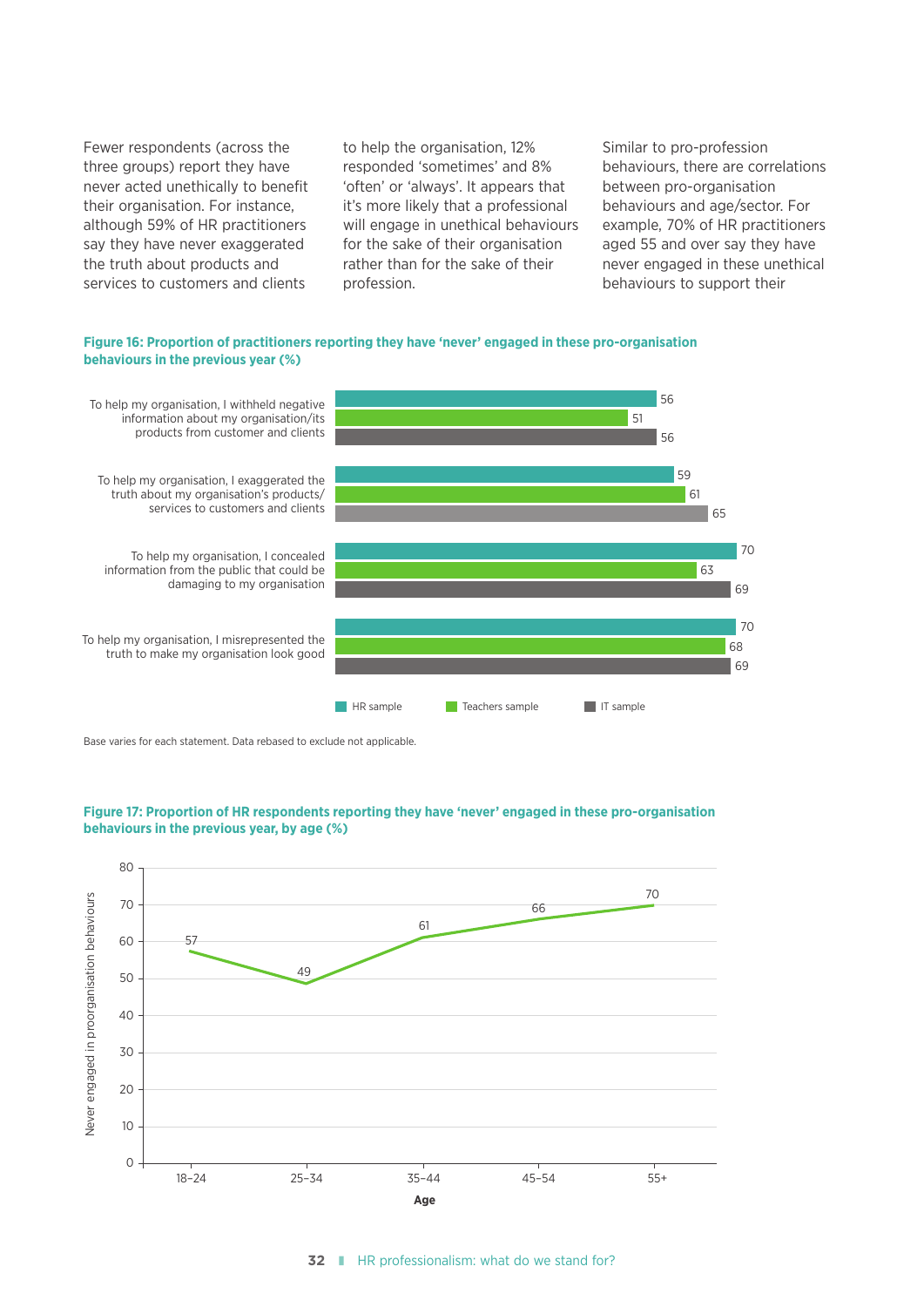organisation, compared with 57% of those aged 18–24 (Figure 17). Interestingly, practitioners aged 25–34 are less likely (49%) than those aged 18–24 to say they have never engaged in these behaviours.

HR practitioners from the third sector (72%) are less likely than those in the private (63%) and public (60%) sector to have engaged in any of the unethical practices listed (Figure 18). The same is also true of practitioners with ten and more years' experience. compared with those with less than two years' experience in the profession. This suggests that the likelihood of behaving unethically to support the organisation (as well

as the profession) decreases with experience and is influenced by organisational sector.

Surprisingly, there are no meaningful associations between the average scores for proprofession unethical behaviours and HR practitioners' professional identity, nor between the average scores for pro-organisation unethical behaviours and the strength of HR practitioners' organisational identity. Perceptions of the HR department in an organisation (for example, whether it is taken seriously or given an opportunity to add value to the business) similarly has no significant effect on behaviours.

However, one factor that makes a difference to the likelihood of HR practitioners engaging in unethical behaviours is the extent to which they consider themselves to be an ethical person at work. Those who say that characteristics such as caring, compassionate, fair, friendly, generous, helpful, hardworking, honest, and kind describe an important part of who they are in professional settings are then less likely to say that they behave unethically to benefit their profession or the organisation. Describing themselves as having these values in personal life makes no difference to the likelihood of engaging in unethical behaviours.





#### **Summary**

Across professional groups, practitioners are more likely to say they have behaved unethically to support their organisation than to support their profession. In HR, professional identity and organisational identity do not appear to influence unethical behaviours. However, considering moral traits to be an important part of their working life reduces the likelihood of engaging in unethical behaviours at work.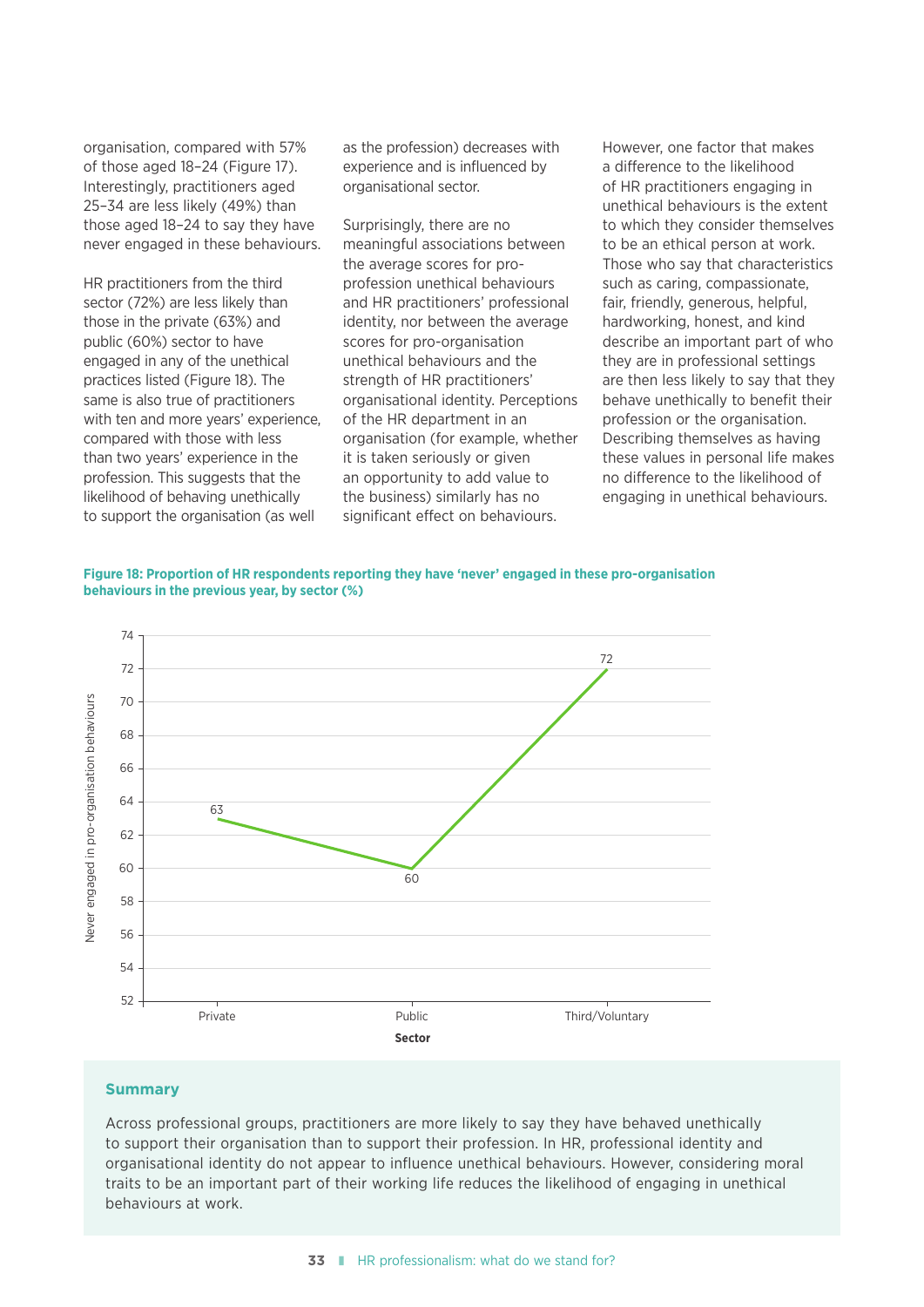### **Key findings and conclusions**

*'In the current climate of uncertainty and distrust, the ability of professionals to demonstrate moral integrity is of critical importance.'*

In the current climate of uncertainty and distrust, the ability of professionals to demonstrate moral integrity is of critical importance. As the experts on people and organisations, the HR profession must play a fundamental role in creating work that benefits all stakeholders, building ethical and sustainable cultures. However, since the remit and identity of HR has been closely tied to organisational goals, the ability of HR practitioners to operate as independent professionals, with the power to challenge organisational decisions when they violate ethical values, has been questioned. The aim of this report is to explore how professional identity develops in an organisational context, comparing the work identities of younger, commercial professions with the long-established teaching profession. We were interested in whether different work identities influence practitioners' ability to uphold ethical values at work.

#### **How do professionals create a sense of professional identity in an organisational context?**

In today's transient labour market, in which loyalty to a single organisation over the course of one's career is no longer the norm, identification with professional groups may become more important (Ashforth et al 2008). Previous research has suggested that a person's role as a professional can be in conflict with their role as an organisational member (Gunz and Gunz 2007). Our findings suggest that practitioners in

the three fields examined can identify with their profession and their organisation to a similar extent. As predicted, based on our elements of professionalism checklist, teachers are the most likely of the three professional groups to feel personally aligned with the norms and values of their profession, and also with their organisation. HR practitioners have a slightly stronger sense of identification with the organisation than the profession, which is unsurprising given HR's shift in focus towards contributing to overall business performance (Beer et al 2015). When under pressure from the business, organisational identity may take precedence over professional identity for HR practitioners (Pratt et al 2006; Hogg 2006), which could provide some explanation for the gap between ambition to uphold ethical values and what actually happens in practice (CIPD 2015a).

Our findings demonstrate that embedding moral values as a core part of one's working life, and having a sense of purpose in work, can develop HR professional identity. Equipping practitioners with a set of ethical guidelines, clearly defining what they stand for as professionals, is likely to build their identification with the professional community.

#### **How can we develop moral character at work?**

The crisis of trust in institutions and corporate firms, brought about by scandals such as Volkswagen and Sports Direct, has brought the importance of professional integrity to the fore.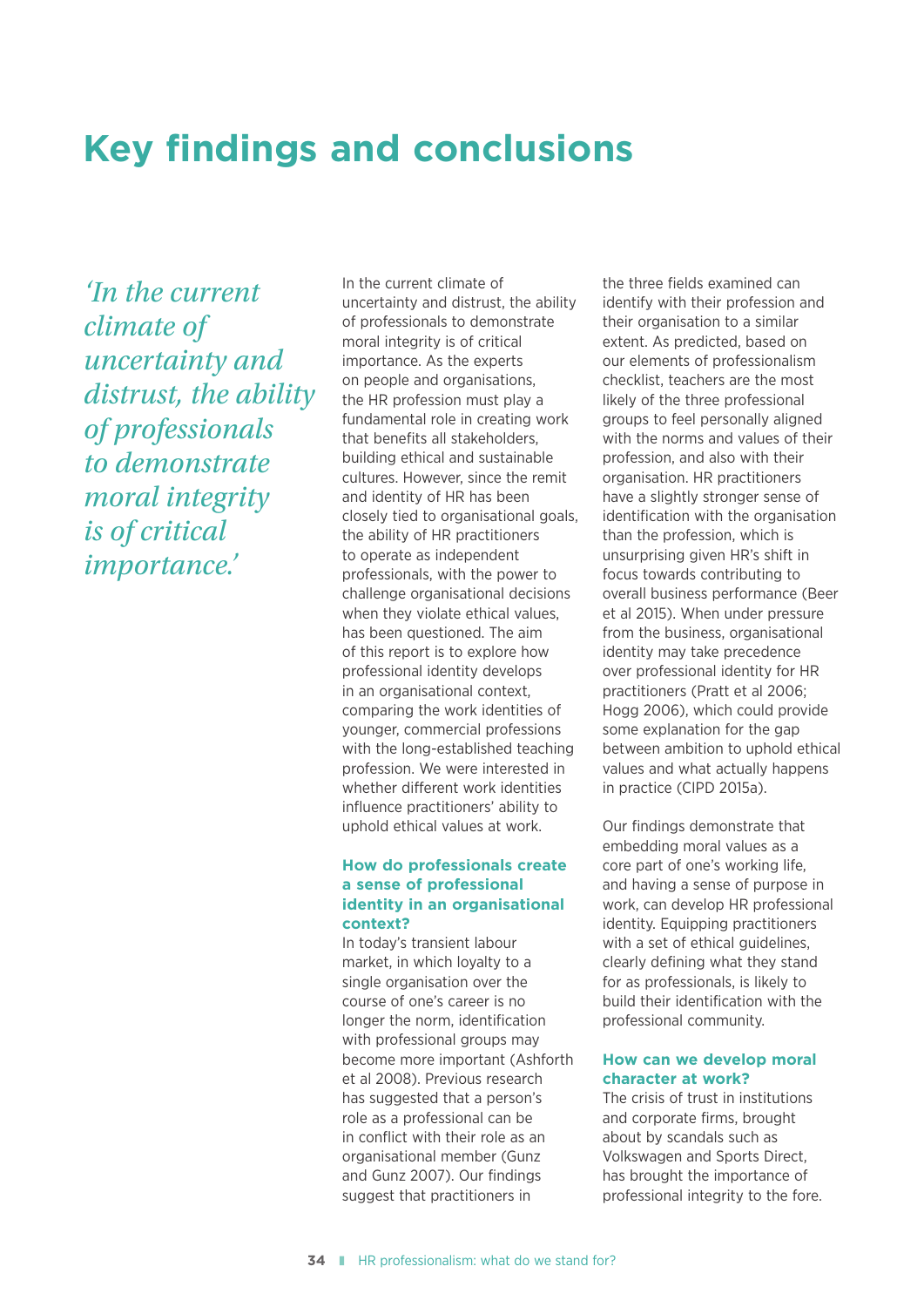According to the Jubilee Centre for Character and Virtues (n.d.), *'exemplary (professional) practice requires practitioners who are not only knowledgeable concerning the values and principles of their occupations, but who are agents of moral character'* (p2). Following the financial crisis, many commentators asked, 'Where was HR?' when unethical management practices were being driven in organisations (CIPD 2011). To help build sustainable organisations that create value for all stakeholders involved, HR needs to play an active role in challenging unethical behaviour and cultures (Parkes and Davis 2013), asking good questions of management about the real impact their practices are having on the organisation as a whole. This study looks at how far HR practitioners feel able and willing to operate as autonomous professionals, upholding strong values of their own within organisations.

Our findings show that while HR practitioners tend to see their role as 'ethical stewards' in challenging unethical organisational practice (more so than teachers or IT practitioners), they do not necessarily always enact that role. Previous authors have highlighted the ambiguity about how far one should act as a 'professional' or a 'manager', and that practitioners may deal with such tensions by treating their work as a game and complying with the system (Alvesson and Spicer 2016). From our findings, it appears that developing a sense of identification with the profession can help HR practitioners to challenge the way things are done in the organisation.

Having perceived in-role authority to challenge organisational decisions, and viewing one's role as being there to advance current practice, can enable HR to speak

out when they feel it's necessary. Perceiving moral traits to be an important part of one's sense of self at work may also reduce the likelihood of an individual behaving unethically. Therefore, as well as building professional identity, the presence of strong moral values in people's working lives is key in enabling ethical practice.

#### **Implications for HR**

Identifying with the profession, and having a clear sense of purpose within the role itself to help organisations examine their values and beliefs, can enable practitioners to uphold ethical standards. This has implications for the way in which HR jobs are designed and the types of behaviours that are rewarded, to ensure that ethical competence is given as much weighting as technical expertise. The finding that not many HR practitioners have a career role model, and that they tend to look outside the organisation for support, raises the question of what support mechanisms can be provided within teams.

HR professional identity can be developed over the course of one's career through CPD. Perceptions of the function's credibility in the organisation can also build a sense of professional identity, which raises questions about whether business leaders champion HR's role in helping to build an ethical culture in the organisation. Leading conversations about ethics in organisations can help HR to create understanding in the rest of the business of the value that HR can bring, as the experts on people, and their contribution to long-term organisational sustainability. What types of organisational structures can be put in place to enable individuals to raise concerns about ethical practice?

*'It appears that developing a sense of identification with the profession can help HR practitioners to challenge the way things are done in the organisation.'*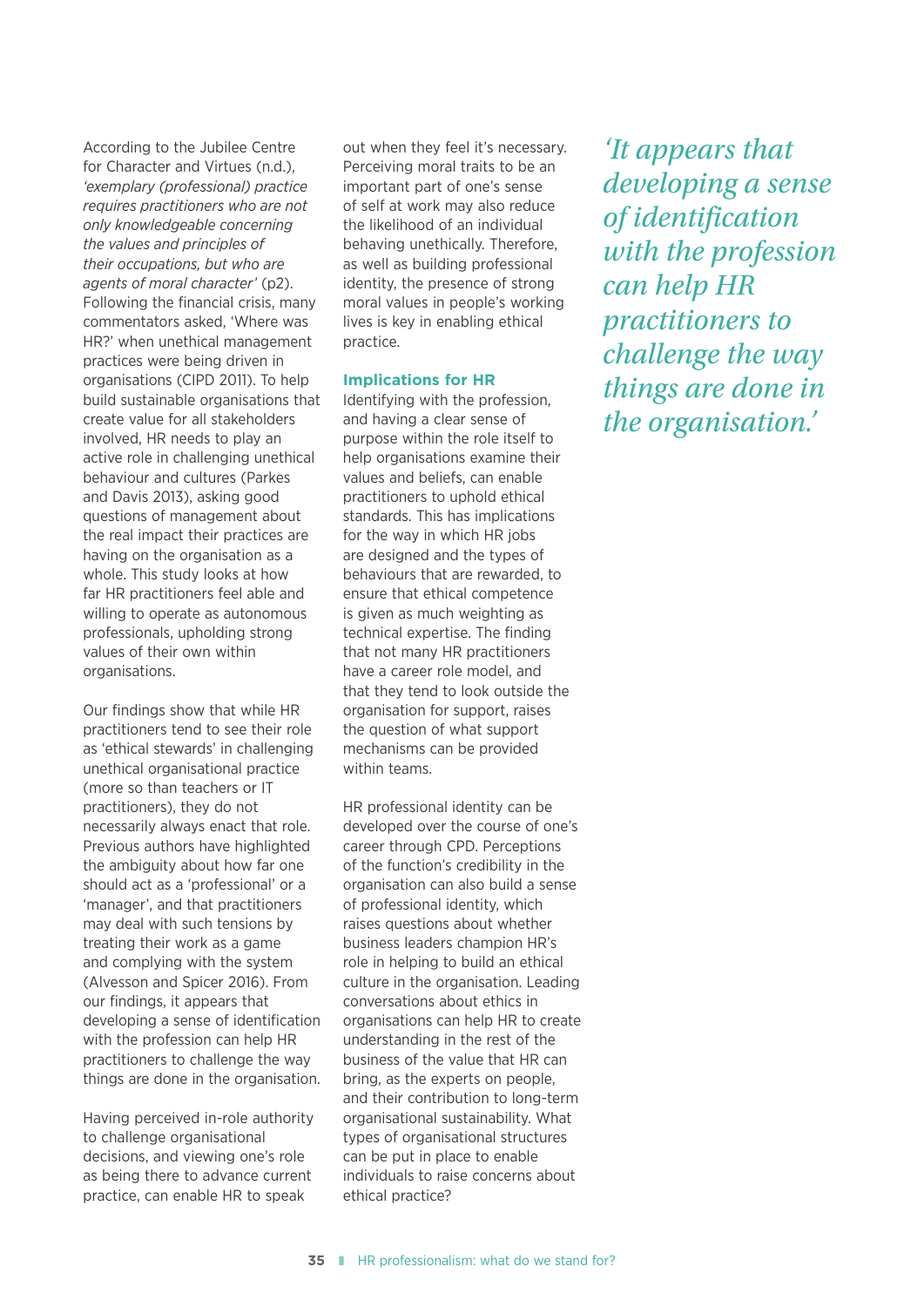*'In order for a profession to be trusted, its members must have strong ethical values and integrity.'*

#### **Future implications for the CIPD**

This report highlights some of the behaviours the CIPD could help develop in HR professionals to enable them to uphold ethical values in organisations. It can do this by setting the standards for good HR practice and building professionalism in HR. Challenging organisational rules or processes where necessary, stating concern over decisions regardless of what others may think, and advancing organisational practice are examples of behaviours that have been linked to ethical decisionmaking in our findings. Having a sense of authority in one's role to challenge decisions is also linked to raising ethical concerns.

Giving HR professionals a strong sense of purpose in their role, to help organisations make ethical decisions, will enable them to challenge unethical practice. Setting clear expectations about the role of HR, and embedding this into CIPD training and qualifications, could help to support this. Moreover, including teaching on ethical values as a key element of HR qualifications at all levels could enable practitioners to apply these values in practice.

The data has raised questions around the extent to which we expect HR practitioners to identify with their organisational versus professional values, and how far they should operate as independent professionals. This has implications for the development of the CIPD's Professional Standards Framework and the type of guidance the CIPD can provide to help practitioners recognise situations where organisational demands threaten their professional values, and prioritise values to 'do the right thing'. Further research could look at whether it is possible to meet all

the elements of what it means to be a professional, without having a strong sense of professional identity, as well as what other factors influence ethical behaviours in organisations.

#### **What's next?**

In order for a profession to be trusted, its members must have strong ethical values and integrity. People Profession: now and for the future is the CIPD's strategy to ensure the people professionals of the future are equipped with the skills, knowledge and behaviours they'll need to be effective, including in areas such as situational judgement and ethical competence.

We started this programme of work two years ago by collaborating with our members, the wider HR community and business leaders to develop principles for better work and working lives. Those principles will represent the CIPD's fundamental beliefs about what good work looks like. They will guide practitioners to make the best workplace decisions by prioritising the right things, regardless of the context or the situation.

We are now in the next phase of the journey – embedding the principles at the heart of a new Professional Standards Framework. The framework will create a clear standard for HR and L&D professionals at every level, but will also set an international gold standard for Chartered members, in which the profession and wider society can have confidence.

You can find out more about People Profession: now and for the future and the Professional Standards Framework at **cipd.co.uk/pff**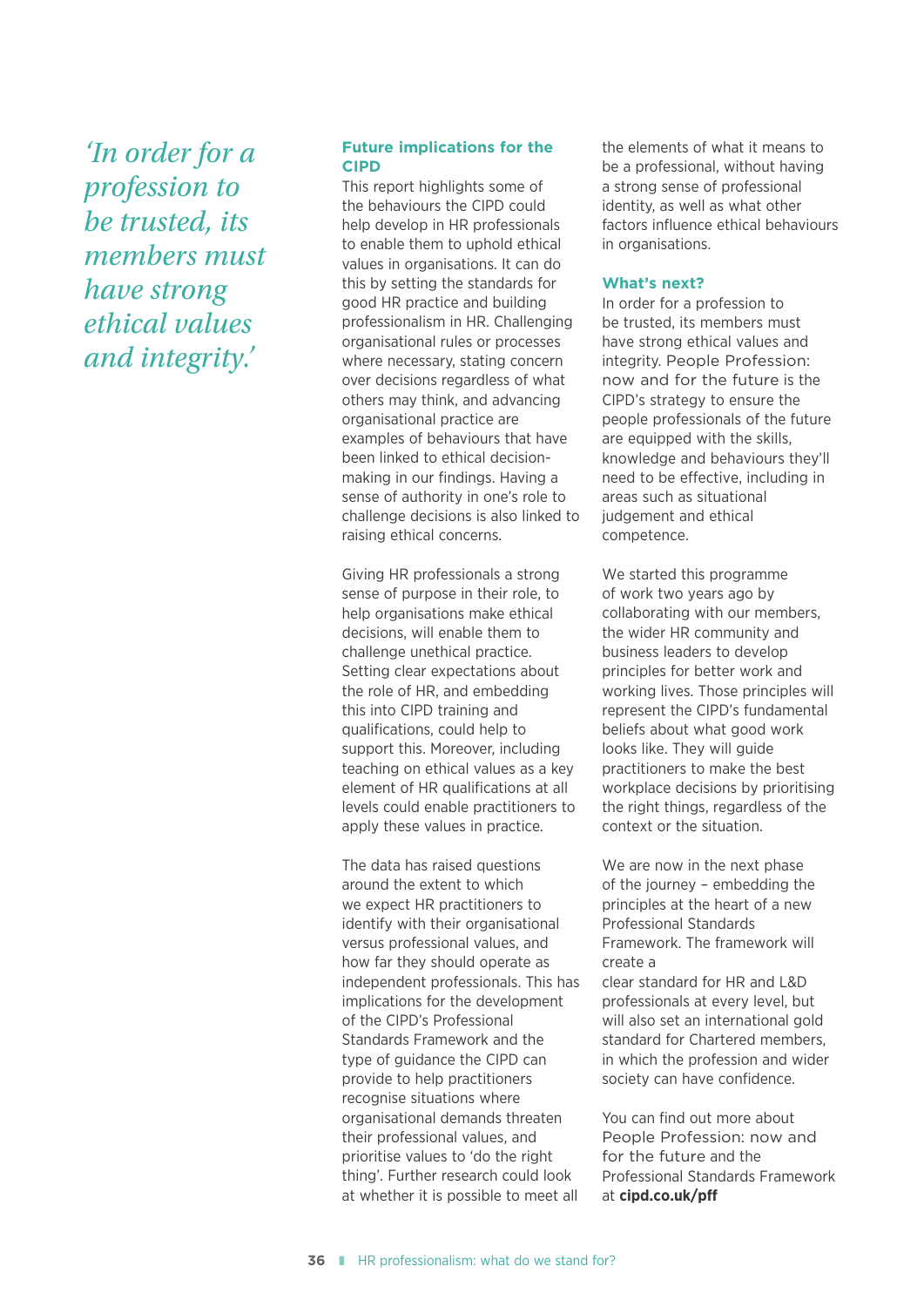### **References**

AJZEN, I. (1991) The theory of planned behavior. *Organizational Behavior and Human Decision Processes*. Vol 50, No 2. pp179–211.

ALMEIDA, A. (2008) The professionalization of human resources management: sociographic composition of a professional group in construction. *Educational Sciences Journal.* No 6. pp45–56.

ALVESSON, M. and SPICER, A. (2016) (Un)Conditional surrender? Why do professionals willingly comply with managerialism. *Journal of Organizational Change Management*. Vol 29, No 1. pp29–45.

AQUINO, K. and REED, A. (2002) The self-importance of moral identity. *Journal of Personality and Social Psychology.* Vol 83, No 6. pp1423–40.

ARNOLD, L. and STERN, D.T. (2006) What is medical professionalism? IN: STERN, D.T. (eds) *Measuring medical professionalism.* Oxford: Oxford University Press.

ASHFORTH, B., HARRISON, S. and CORLEY, K. (2008) Identification in organisations: an examination of four fundamental questions. *Journal of Management.* Vol 34, No 3. pp325–74.

BALTHAZARD, C. (2014) What does 'professionalism' mean for HR professionals? Kingston: Queen's University IRC.

BANNING, S.A. (1999) The professionalization of journalism: a nineteenth-century beginning. *Journalism History*. Vol 24, No 4. p157.

BARKER, R. (2009) No, management is *not* a profession. *Harvard Business Review.* Vol 88, No 7–8. pp52–60.

BEER, M., BOSELIE, P. and BREWSTER, C. (2015) Back to the future: implications for the field of HRM of the multistakeholder perspective proposed 30 years ago. *Human Resource Management.* Vol 54, No 3. pp427–38.

BLOND, P., ANTONACOPOULOU, E. and PABST, A. (2015) *In professions we trust: fostering virtuous practitioners in teaching, law and medicine.* London: ResPublica.

CALDWELL, R. (2003) The changing roles of personnel managers: old ambiguities, new uncertainties. *Journal of Management Studies.* Vol 40, No 4. pp983–1004.

CHARTERED INSTITUTE OF PERSONNEL AND DEVELOPMENT. (2016) *A duty to care? Evidence of the importance of organisational culture to effective governance and leadership.* London: CIPD. Available at: https://www.cipd.co.uk/Images/ a-duty-to-care\_2016-evidence-ofthe-importance-of-organisationalculture-to-effective-governanceand-leadership\_tcm18-14220.pdf [Accessed 4 January 2017].

CHARTERED INSTITUTE OF PERSONNEL AND DEVELOPMENT. (2015a) *From best to good practice HR: developing principles for the profession.* London: CIPD. Available at: http://www.cipd.co.uk/ hr-resources/research/best-goodpractice-hr-developing-principlesprofession.aspx [Accessed 9 August 2016].

CHARTERED INSTITUTE OF PERSONNEL AND DEVELOPMENT. (2015b) *HR outlook: winter 2014–15: views of our profession.* London: CIPD. Available at: http://www.cipd. co.uk/hr-resources/survey-reports/ hr-outlook-winter-2014-15-viewsprofession.aspx [Accessed 3 November 2016].

CHARTERED INSTITUTE OF PERSONNEL AND DEVELOPMENT. (2012) *Emotional or transactional engagement – does it matter?*  London: CIPD. Available at: http:// www.cipd.co.uk/binaries/ emotional-or-transactionalengagement\_2012.pdf [Accessed 4 January 2017].

CHARTERED INSTITUTE OF PERSONNEL AND DEVELOPMENT. (2011) *Next generation HR: time for change – towards a next generation for HR.* London: CIPD. Available at: https://www2.cipd.co.uk/binaries/ next-generation-hr\_2010-time-forchange..pdf [Accessed 4 January 2017].

COHEN, A. (2003) *Multiple commitments in the workplace: an integrative approach.* Mahway, NJ: Lawrence Erlbaum.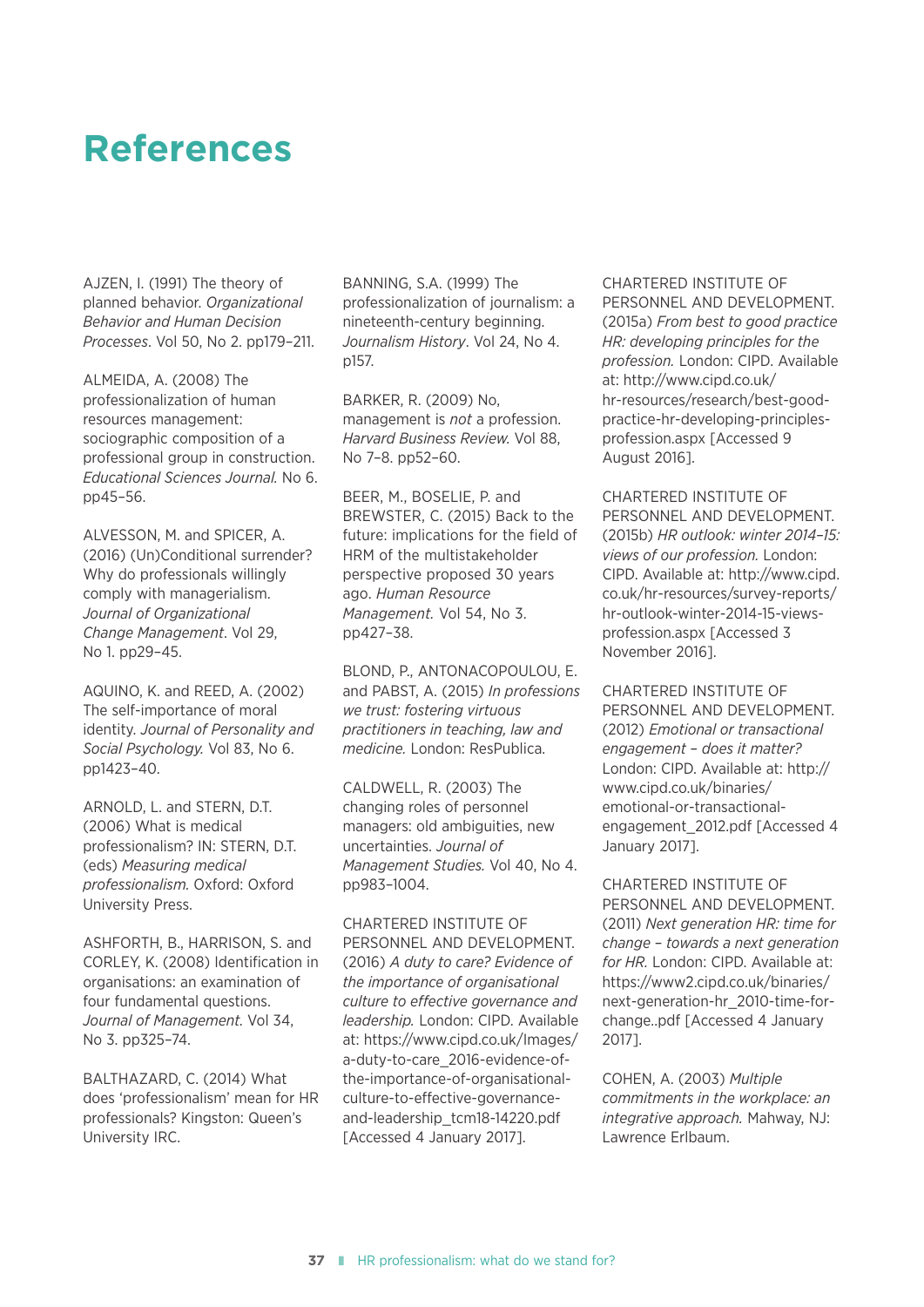DUSKA, R., DUSKA, B. and RAGATZ, J. (2011) Accounting as a profession: characteristics of a profession. IN: DUSKA, R., DUSKA, B. and RAGATZ, J. (eds) *Accounting ethics* (2nd ed.). Hoboken, NJ: John Wiley & Sons, Ltd.

EVETTS, J. (2003) The sociological analysis of professionalism: occupational change in the modern world. *International Sociology.* Vol 18, No 2. pp395–415.

FARNDALE, E. and BREWSTER, C. (2005) In search of legitimacy: personnel management associations worldwide. *Human Resource Management Journal.*  Vol 15, No 3. pp33–48.

FOURNIER, V. (1999) The appeal to 'professionalism' as a disciplinary mechanism. *Social Review.* Vol 47, No 2. pp280–307.

GILMORE, S. and WILLIAMS, S. (2007) Conceptualising the 'personnel professional': a critical analysis of the Chartered Institute of Personnel and Development's professional qualification scheme. *Personnel Review.* Vol 36, No 3. pp398–414.

GROSS, C. and KIESER, A. (2006) Are consultants moving towards professionalisation? *Research in the Sociology of Organisations.* Vol 24. pp69–100.

GUEST, D. and KING, Z. (2004) Power, innovation and problemsolving: the personnel managers' three steps to heaven? *Journal of Management Studies.* Vol 41, No 3. pp401–23.

GUEST, D. and WOODROW, C. (2012) Exploring the boundaries of human resource managers' responsibilities. *Journal of Business Ethics.* Vol 111, No 1. pp109–19.

GUNZ, H. and GUNZ, S. (2007) Hired professional to hired gun: an identity theory approach to understanding the ethical behaviour of professionals in nonprofessional organisations. *Human Relations.* Vol 60, No 6. pp851–87.

HANNAH, S. and AVOLIO, B. (2010) Moral potency: building the capacity for character-based leadership. *Consulting Psychology Journal: Practice and Research*. Vol 62, No 4. pp291–310.

HOGG, M.A. (2006) Social identity theory. *Contemporary Social Psychological Theories*. Vol 13. pp111-37.

HURD, H.G. (1967) Who is a professional? *Journal of Cooperative Extension*. pp77–84.

IBARRA, H., SNOOK, S. and RAMO, L. (2005) *Identity-based leader development.* Boston: Harvard Business School Press.

IBARRA, H., SNOOK, S. and RAMO, L. (2010) Identity-based leader development. IN: NOHRIA, N. and KHURANA, R. (eds) *Handbook of Leadership Theory and Practice.*  Boston: Harvard Business School Press, pp657–78.

JACOBS, K. (2015) Evidence-based HR: under the microscope. *HR Magazine.* 12 January.

JAINA, S., GEORGE, G. and MALTARICH, M. (2009) Academics or entrepreneurs? Investigating role identity modification of university scientists involved in commercialization activity. *Research Policy.* Vol 38. pp922–35.

JUBILEE CENTRE FOR CHARACTER AND VIRTUES. (no date) *Statement on character, virtue and practical wisdom in professional practice.*  Birmingham: Jubilee Centre for Character and Virtues.

KEEGAN, A. and FRANCIS, H. (2010) Practitioner talk: the changing textscape of HRM and emergence of HR business partnership. *International Journal of Human Resource Management.*  Vol 21, No 6. pp873–98.

KHURANA, R., NOHRIA, N. and PENRICE, D. (2004) *Management as a profession.* Working papers. Cambridge, MA: Center for Public Leadership, pp4–14.

LACHMAN, V.D., MURRAY, J.S., ISEMINGER, K. and GANSKE, K.M. (2012) Doing the right thing: pathways to moral courage. *American Nurse Today*. Vol 7, No 5. pp24–9.

LAMMERS, J., ATOUBA, Y. and CARLSON, E. (2013) Which identities matter? A mixed-method study of group, organisational, and professional identities and their relationship to burnout. *Management Communication Quarterly.* Vol 27, No 4. pp503–36.

LEE, K., CARSWELL, J.J. and ALLEN, J.N. (2000) A metaanalytic review of occupational commitment: relations with person- and work-related variables. *Journal of Applied Psychology.*  Vol 85, No 5. pp799–811.

LEGGE, K. (1978) *Power, innovation and problem-solving in personnel management.* London: McGraw-Hill.

MAIDEN, B. and KINSEY, S. (no date) *Issues of control and conformity: constructing identity through continuous professional development*. Available at: http:// www.ufhrd.co.uk/wordpress/ wp-content/uploads/2008/06/ 25-1 maiden kinsey.pdf [Accessed] 30 November 2016].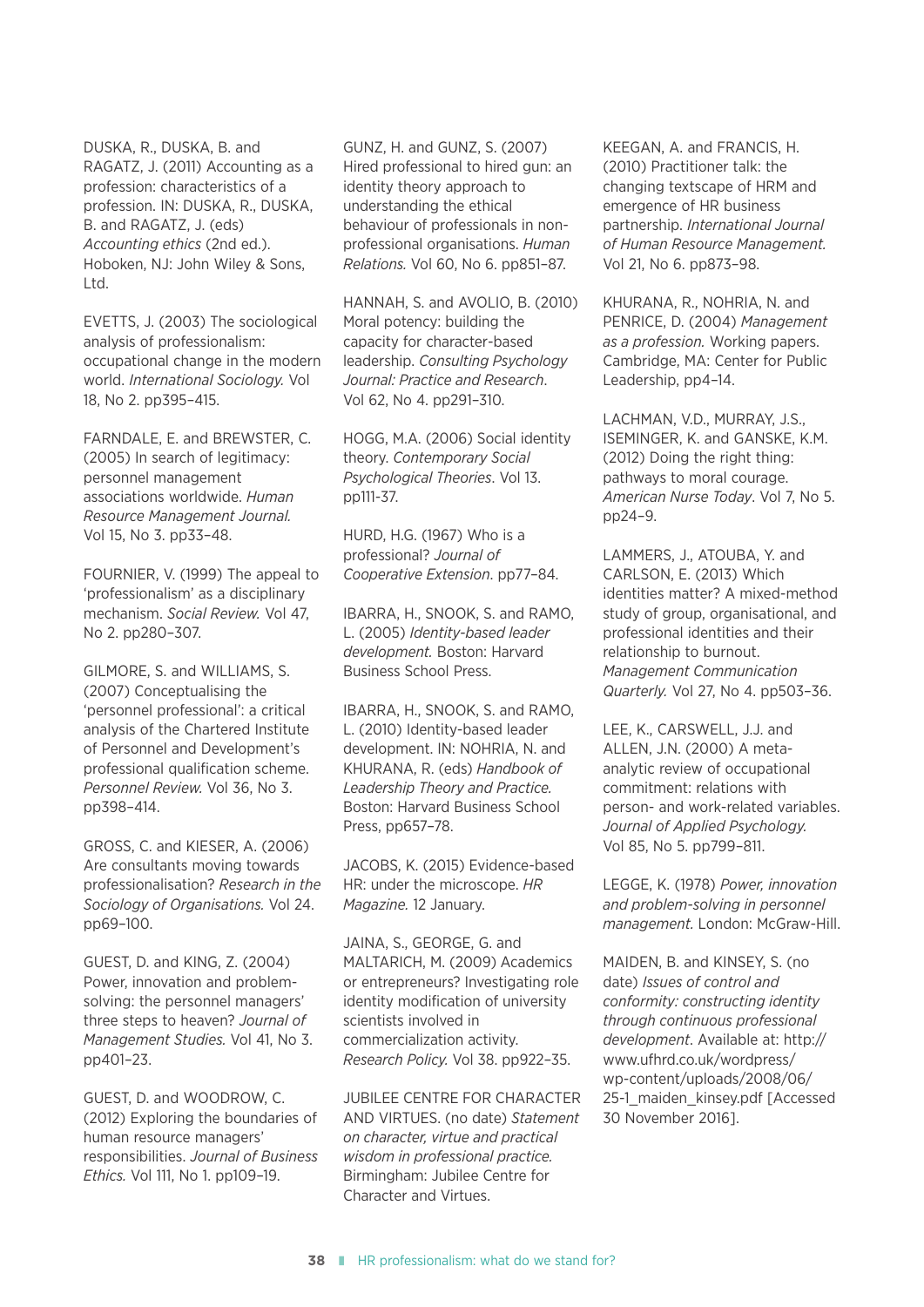MARCHINGTON, M. (2008) *Where next for HRM? Rediscovering the heart and soul of people management.* Brighton: Institute for Employment Studies.

O'REILLY, C.A., CHATMAN, J. and CALDWELL, D.F. (1991) People and organizational culture: a profile comparison approach to assessing person-organization fit. *Academy of Management Journal*. Vol 14. pp487–516.

PARKES, C. and DAVIS, A.J. (2013) Ethics and social responsibility – do HR professionals have the 'courage to challenge' or are they set to be permanent 'bystanders'? *International Journal of Human Resource Management.* Vol 24, No 12. pp2411–34.

PETICCA-HARRIS, A. and MCKENNA, S. (2013) Identity struggle, professional development and career: a career/life history of a human resource management professional. *Journal of Management Development.* Vol 32, No 8. pp823–35.

PRATT, M.G., ROCKMANN, K.W. and KAUFMANN, J.B. (2006) Constructing professional identity: the role of work and identity learning cycles in the customisation of identity among medical residents. *Academy of Management Journal.* Vol 49, No 2. pp235–62.

SCHEIN, E.H. (1990) Organizational culture. *American Psychologist*. Vol 45. pp109–19.

SCHUMANN, P.L. (2001) A moral principles framework for human resource management ethics. *Human Resource Management Review.* Vol 11. pp93–111.

SPREITZER, G.M. and SONENSHEIN, S. (2003) Positive deviance and extraordinary organizing. IN: CAMERON, K.,

DUTTON, J. and QUINN, R. (eds) *Positive organizational scholarship* (pp207–24). San Francisco, CA: Berrett-Koehler.

STOTHARD, M. (2016) Rogue trader Jérôme Kerviel to challenge SocGen damages case. *Financial Times.* 20 January.

STRYKER, S. and BURKE, P.J. (2000) The past, present, and future of an identity theory. *Social Psychology Quarterly*. Vol 63, No 4. pp284–97.

SVENINGSSON, S. and ALVESSON, M. (2003) Managing managerial identities: organizational fragmentation, discourse and identity struggle. *Human Relations.*  Vol 56, No 10. pp1163–93.

TAN, C., VAN DER MOLEN, H. and SCHMIDT, H. (2015) A measure of professional identity development for professional education. *Studies in Higher Education.* pp1–16.

THAU, S., DERFLER-ROZIN, R., PITESA, M., MITCHELL, M.S. and PILLUTLA, M.M. (2015) Unethical for the sake of the group: risk of social exclusion and pro-group unethical behavior. *Journal of Applied Psychology*. Vol 100, No 1. pp98–113.

TRYBOU, J., GEMMEL, P., PAUWELS, Y., HENNINCK, C. and CLAYS, E. (2013) The impact of organisational support and leadermember exchange on the workrelated behaviour of nursing professionals: the moderating effect of professional and organisational identification. *Journal of Advanced Nursing*. Vol 70, No 2. pp373–82.

ULRICH, D. (1997) *Human resource champions: the next agenda for adding value and delivering results.* Boston: Harvard Business School **Press** 

UMPHRESS, E., BINGHAM, J. and MITCHELL, M. (2010) Unethical behavior in the name of the company: the moderating effect of organizational identification and positive reciprocity beliefs on unethical pro-organizational behavior. *Journal of Applied Psychology*. Vol 95, No 4. p769.

VAN RENSBURG, H., BASSON, J.S. and CARRIM, N. (2011) Human resource management as a profession in South Africa. *SA Journal of Human Resource Management.* Vol 9, No 1. Available at: http://www.sajhrm.co.za/index. php/sajhrm/article/view/336

WOOTEN, K.C. (2001) Ethical dilemmas in HRM: an application of a multidimensional framework, a unifying taxonomy, and applicable codes. *Human Resource Management Review.* Vol 11, No 1–2. pp159–75.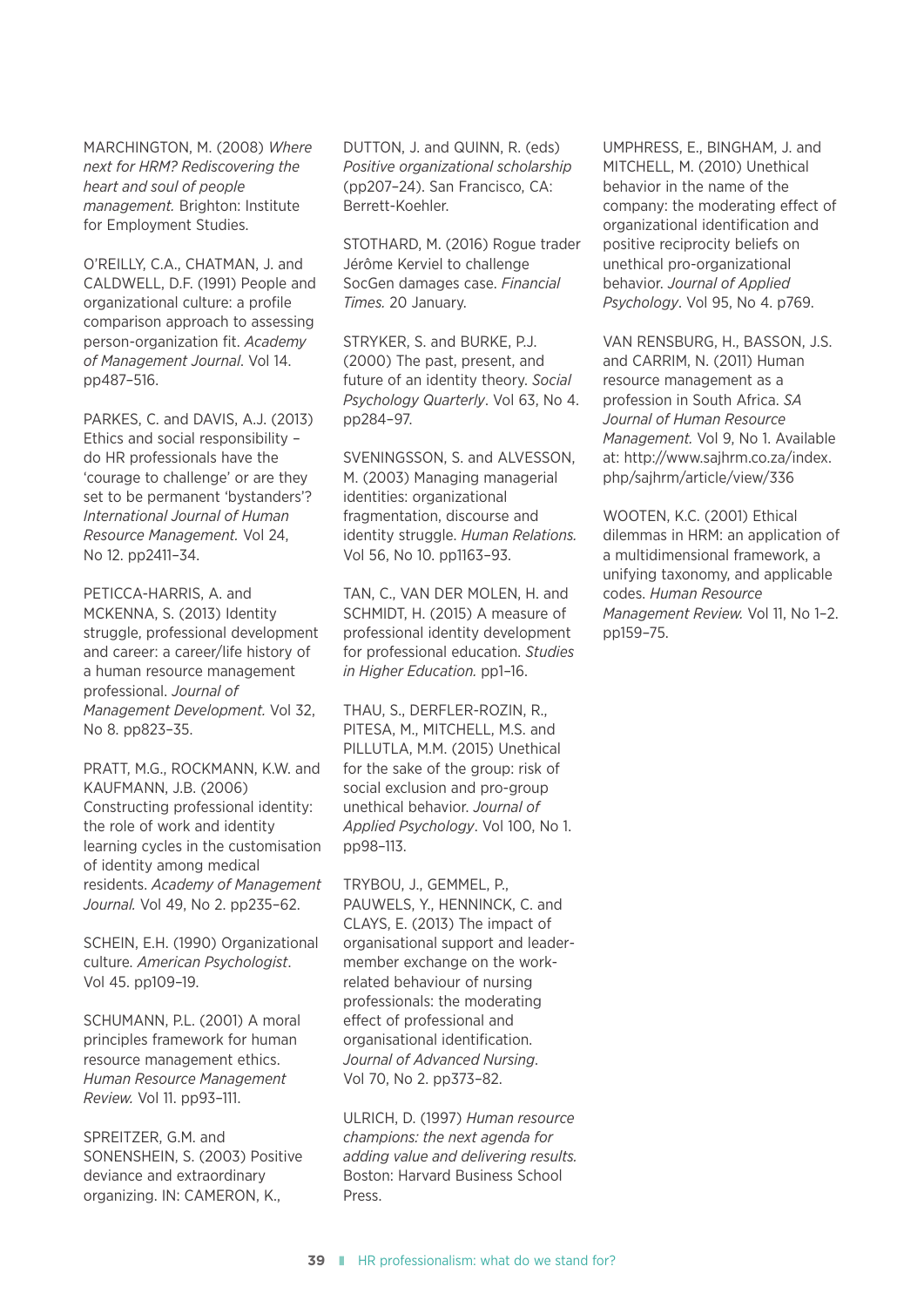### **Endnotes**

- 1  $\chi$ 2 (2, *n* = 2,963) = 222.03, *p* = 0.000
- 2  $\chi$ 2 (2, *n* = 2,957) = 186.49, *p* = 0.000
- *U* = 5,568, *z* = –0.259, *p* = 0.81
- χ2 (4, *n* = 985) = 1.70, *p* = 0.790
- 5  $\chi$ 2 (2, *n* = 982) = 0.866, *p* = 0.649
- χ2 (2, *n* = 958) = 2.41, *p* = 0.299
- χ2 (2, *n* = 953) = 39.12, *p* = 0.000
- HR: *r*(1,005) = 0.21, *p* = 0.000; teachers: *r*(965) = 0.25, *p* = 0.000; IT: *r*(1,005) = 0.28, *p* = 0.000
- HR: *r*(1,003) = 0.16, *p* = 0.000; teachers: *r*(965) = 0.25, *p* = 0.000; IT: *r*(1,005) = 0.19, *p* = 0.000
- χ2 (2, *n* = 988) = 34.35, *p* = 0.000
- χ2 (2, *n* = 974) = 20.87, *p* = 0.000
- χ2 (2, *n* = 975) = 178.98, *p* = 0.000
- χ2 (2, *n* = 987) = 58.17, *p* = 0.000
- *U* = 89,437, *z* = –5.23, *p* = 0.000
- *U* = 102,020, *z* = 1.55, *p* = 0.12
- 16  $r(971) = 0.23, p = 0.000$
- χ2 (2, *n* = 932) = 45.15, *p* = 0.000
- $r(961) = 0.31, p = 0.000$
- χ2 (2, *n* = 923) = 61.46, *p* = 0.000
- χ2 (2, *n* = 987) = 21.25, *p* = 0.000